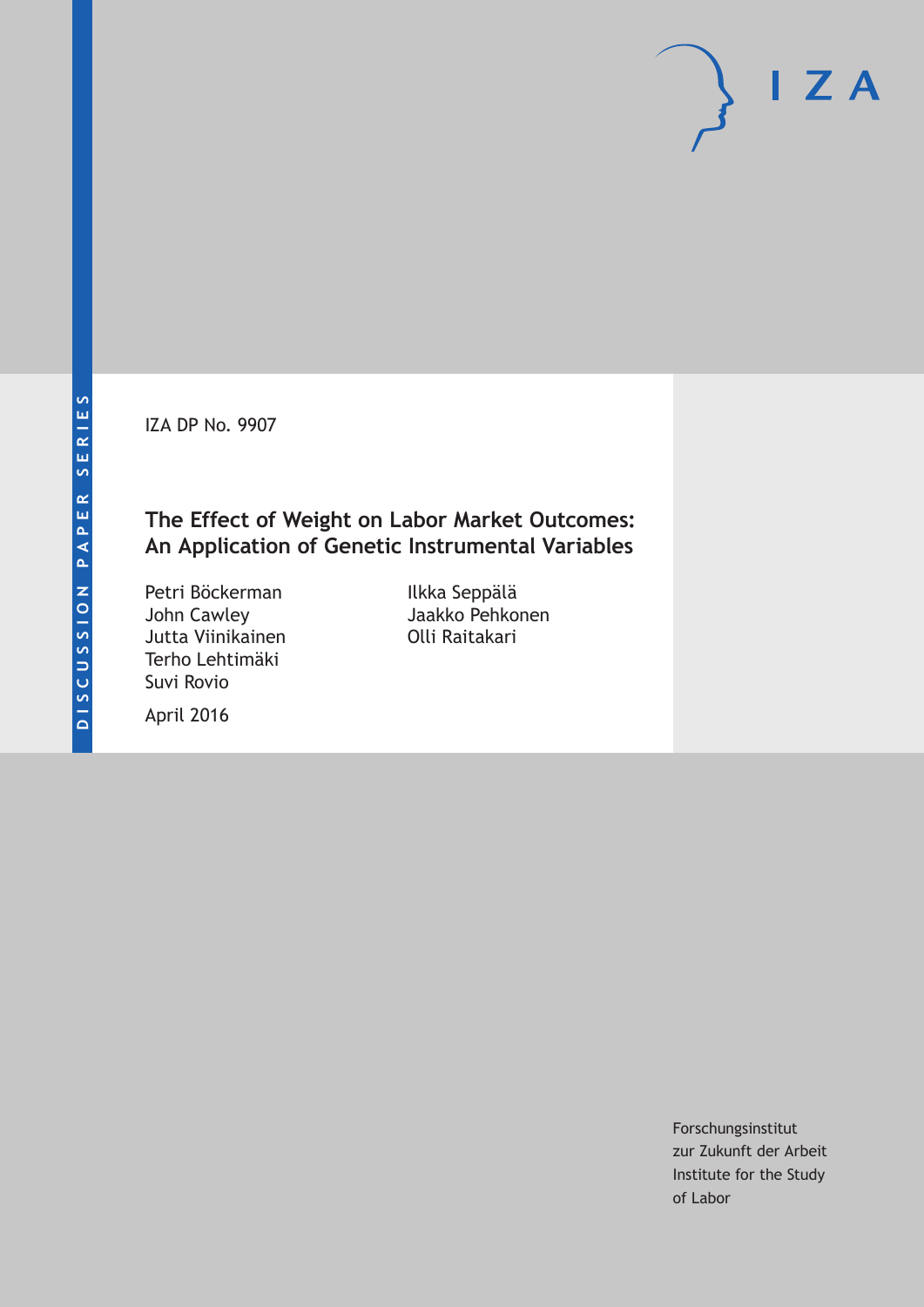# **The Effect of Weight on Labor Market Outcomes: An Application of Genetic Instrumental Variables**

### **Petri Böckerman**

*Turku School of Economics, IZA and Labour Institute for Economic Research* 

### **John Cawley**

*Cornell University and IZA* 

### **Jutta Viinikainen**

*Jyväskylä University School of Business and Economics* 

### **Terho Lehtimäki**

*University of Tampere* 

### **Suvi Rovio**

*University of Turku* 

### **Ilkka Seppälä**

*University of Tampere* 

### **Jaakko Pehkonen**

*Jyväskylä University School of Business and Economics* 

### **Olli Raitakari**

*University of Turku and Turku University Hospital* 

### Discussion Paper No. 9907 April 2016

IZA

P.O. Box 7240 53072 Bonn **Germany** 

Phone: +49-228-3894-0 Fax: +49-228-3894-180 E-mail: iza@iza.org

Any opinions expressed here are those of the author(s) and not those of IZA. Research published in this series may include views on policy, but the institute itself takes no institutional policy positions. The IZA research network is committed to the IZA Guiding Principles of Research Integrity.

The Institute for the Study of Labor (IZA) in Bonn is a local and virtual international research center and a place of communication between science, politics and business. IZA is an independent nonprofit organization supported by Deutsche Post Foundation. The center is associated with the University of Bonn and offers a stimulating research environment through its international network, workshops and conferences, data service, project support, research visits and doctoral program. IZA engages in (i) original and internationally competitive research in all fields of labor economics, (ii) development of policy concepts, and (iii) dissemination of research results and concepts to the interested public.

IZA Discussion Papers often represent preliminary work and are circulated to encourage discussion. Citation of such a paper should account for its provisional character. A revised version may be available directly from the author.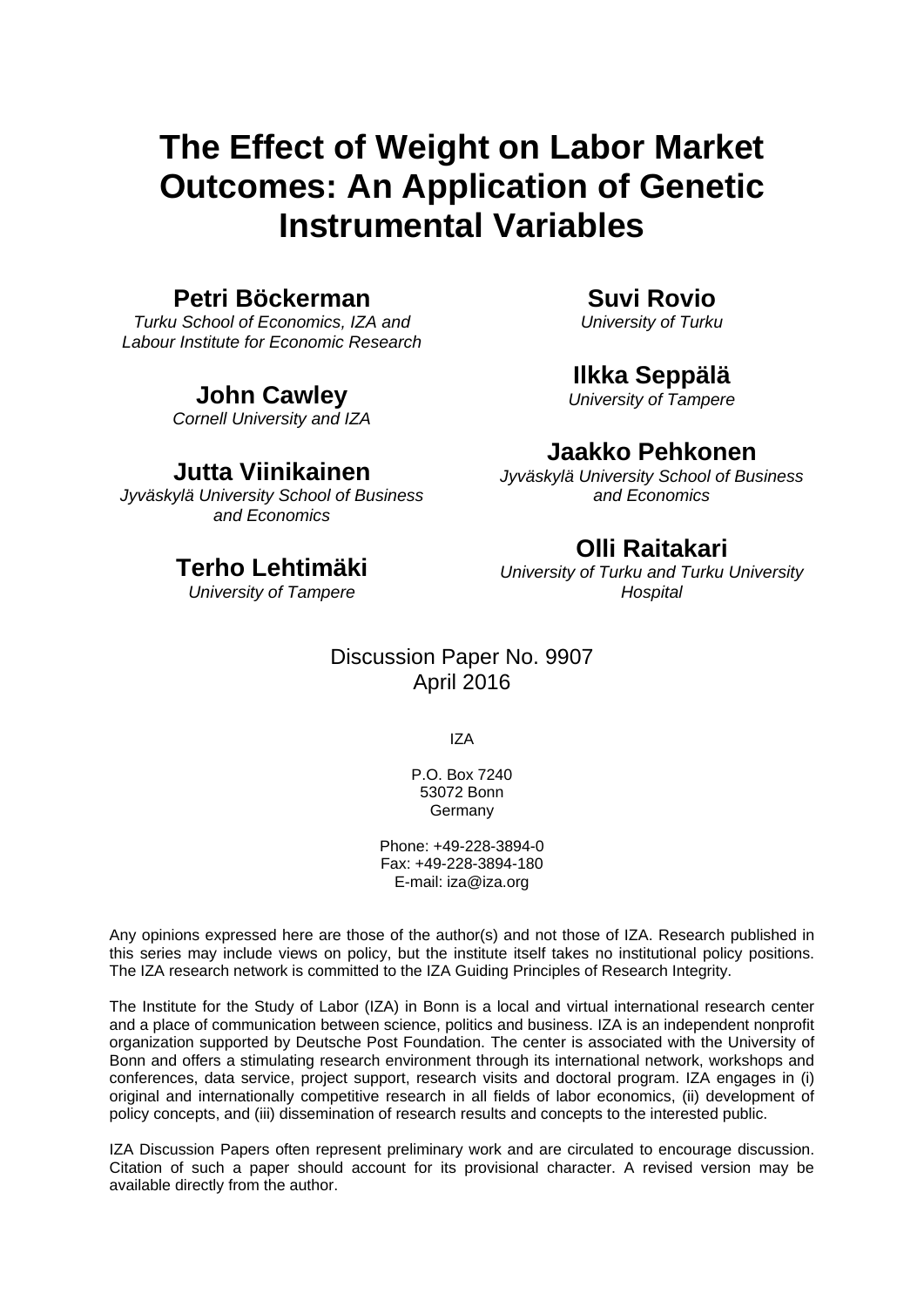IZA Discussion Paper No. 9907 April 2016

# **ABSTRACT**

# **The Effect of Weight on Labor Market Outcomes: An Application of Genetic Instrumental Variables\***

The increase in the prevalence of obesity worldwide has led to great interest in the economic consequences of obesity, but valid and powerful instruments for obesity, which are needed to estimate its causal effects, are rare. This paper contributes to the literature by using a novel instrument: genetic risk score, which reflects the predisposition to higher body mass index across many genetic loci. We estimate IV models of the effect of BMI on labor market outcomes using Finnish data that have many strengths: genetic information, measured body mass index, and administrative earnings records that are free of the problems associated with nonresponse, self-reporting error or top-coding. The first stage of the IV models indicate that genetic risk score is a powerful instrument, and the available evidence from the genetics literature is consistent with instrument validity. The results of the IV models indicate weight reduces earnings and employment and increases social income transfers, although we caution that the results are based on small samples, and are sensitive to specification and subsample.

JEL Classification: I10, J23, J31

Keywords: obesity, BMI, earnings, employment, genetic instruments

Corresponding author:

Petri Böckerman Labour Institute for Economic Research Pitkänsillanranta 3A FI-00530 Helsinki Finland E-mail: petri.bockerman@labour.fi

 $\overline{a}$ \* The Young Finns Study has been financially supported by the Academy of Finland: grants 134309 (Eye), 126925, 121584, 124282, 129378 (Salve), 117787 (Gendi), and 41071 (Skidi), the Social Insurance Institution of Finland, Kuopio, Tampere and Turku University Hospital Medical Funds (grant 9N035 and X51001), Juho Vainio Foundation, Paavo Nurmi Foundation, Finnish Foundation of Cardiovascular Research and Finnish Cultural Foundation, Tampere Tuberculosis Foundation and Emil Aaltonen Foundation. The use of linked data is supported by the Palkansaaja Foundation. Two of the authors acknowledge the financial support from theYrjö Jahnsson foundation (grants 6646 and 6664). We thank Jani-Petri Laamanen for helpful discussant comments. Cawley thanks the Robert Wood Johnson Foundation for an Investigator Award in Health Policy Research. We thank Barton Willage for research assistance.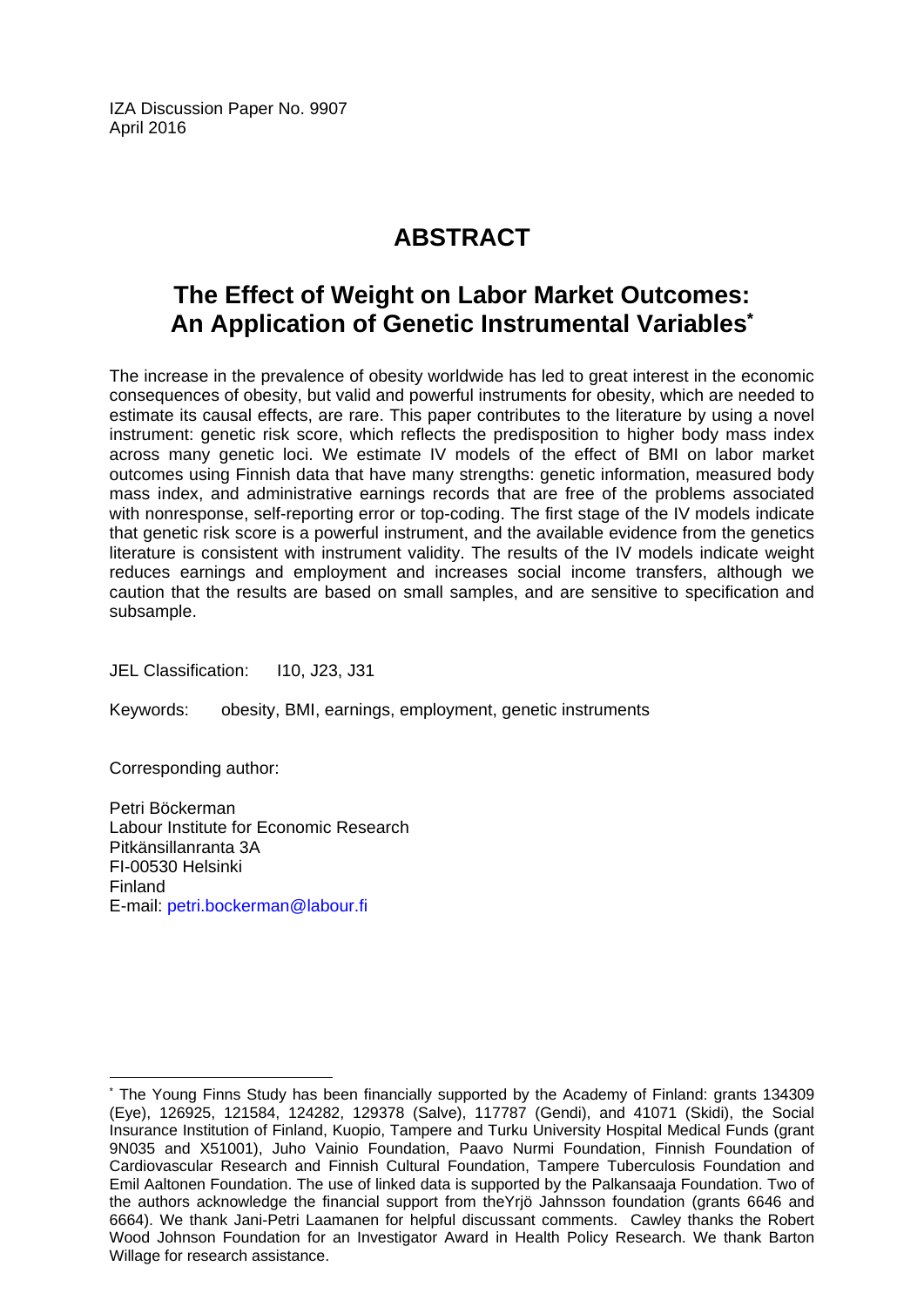#### **Introduction**

The prevalence of obesity, defined as a body mass index (or BMI, which is calculated as weight in kg divided by height in m squared) of 30 or higher, has risen dramatically in many countries in the past several decades (NCD Risk Factor Collaboration, 2016; OECD, 2014). Economists have shown considerable interest in the economic consequences of obesity, in particular whether obesity lowers wages or reduces the probability of employment (see the reviews in Averett, 2011; Averett, 2014; and Cawley, 2015). Obesity could result in worse labor market outcomes for several reasons; e.g. it has long been established that obesity worsens health (Hu, 2008) which may lower productivity and thus wages, or there may be obesity-related discrimination in the labor market (Puhl, 2011; Rooth, 2009).

Correlations between weight and labor market outcomes are difficult to interpret. They reflect not only any impact of weight on labor market outcomes, but also any reverse causality that would arise if low income results in weight gain (see e.g. Schmeiser, 2009 and Akee et al., 2013), and influence of omitted variables (e.g. rate of time preference; people who are myopic may be heavier and also lowerproductivity workers).

Several studies have used the method of instrumental variables to estimate the causal effect of weight on labor market outcomes. Most have instrumented for respondent weight using the weight of a biological relative; e.g. Cawley (2004), Brunello and D'Hombres (2007), Kline and Tobias (2008), and Lindeboom et al. (2010). This approach takes advantage of the substantial genetic variation in weight; genetics studies estimate a strong heritable component of BMI, roughly 40-70% (Barsh et al., 2000; Pietilainen et al., 1999; Locke et al., 2015).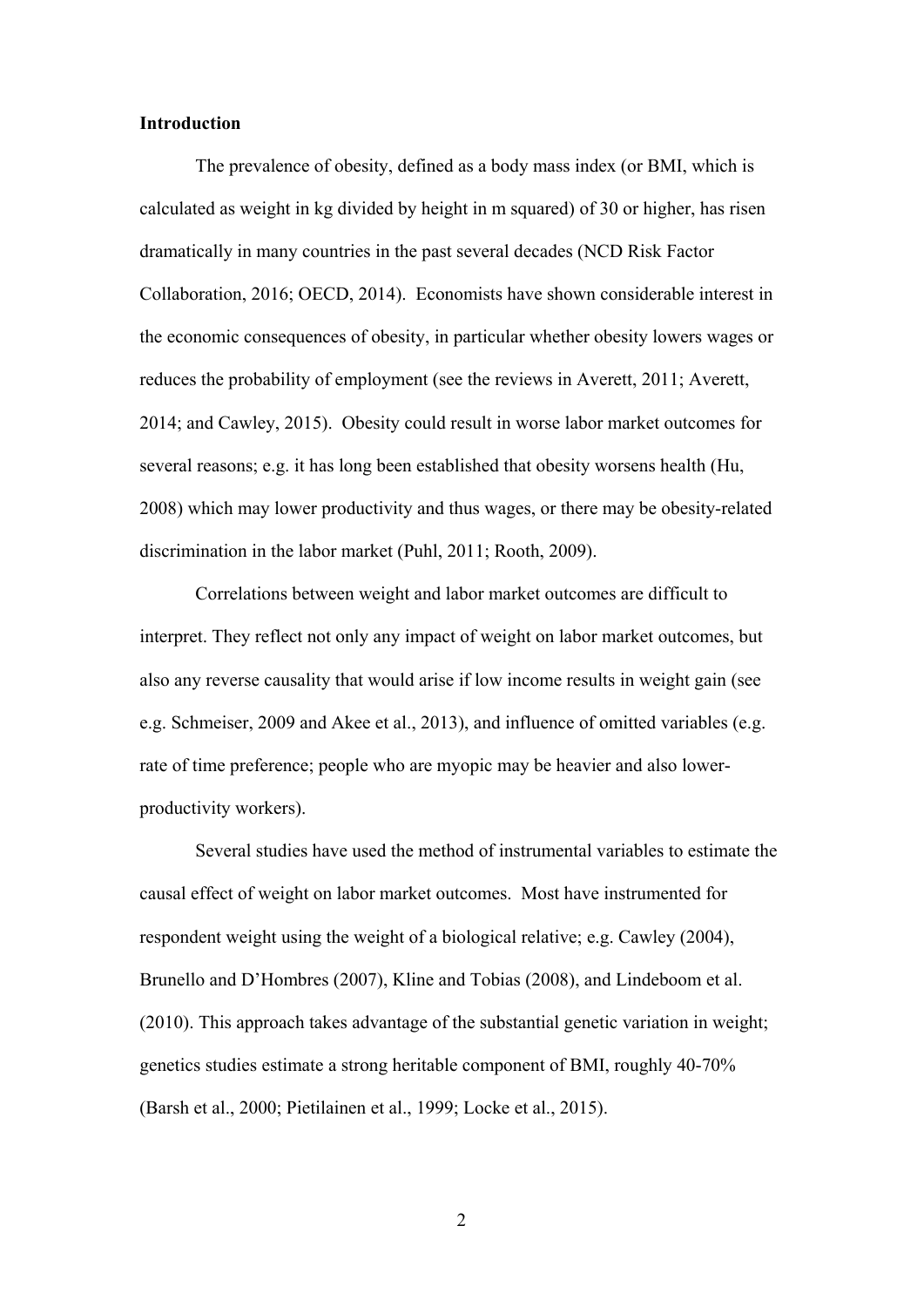The gradually increasing availability of genetic data has raised the possibility of more accurate instruments that measure a genetic predisposition to obesity. In theory, information about individual genes can be used as instruments, taking advantage of the natural experiment known as Mendelian Randomization, which refers to the random assignment of an individual's genotype at conception (von Hinke Kessler Scholder et al., 2016; Tyrrell et al. 2016). One study (Norton and Han, 2008) used genetic information as an instrument for weight to estimate the effect of weight on labor market outcomes, although the specific approach was later called into question as relatively weak and likely invalid (Cawley, Han, and Norton, 2011; von Hinke Kessler Scholder et al., 2016). The problem is that the six single nucleotide polymorphisms  $(SNPs)^1$  that were used as instruments all influenced the neurotransmitters dopamine and serotonin and thus were only weakly associated with weight and were associated with many other things that could affect labor market outcomes (such as education and depression).

The contribution of this study is as follows. The most important contribution is that we advance the literature by estimating IV models of obesity on labor market outcomes using genetic instruments. The specific instrument used in this paper is based on the findings of the genetics literature; specifically, our instrument is a genetic risk factor score that takes into account 32 SNPs that have robustly and significantly ( $p < 1.0 \times 10^{-8}$ ) been found to influence obesity in genome-wide association studies involving very large population samples. This makes for a stronger instrument. Moreover, the genetics literature fails to find a link between these SNPs and other, non-obesity-related characteristics that could affect labor market outcomes.

<u>.</u>

<sup>&</sup>lt;sup>1</sup> Places where DNA differ between people are called polymorphisms, and a single nucleotide polymorphism or SNP is a single base-pair variation in DNA. Humans have two copies of each chromosome, so they have two alleles, or versions, of each SNP that may be the same (homozygous) or different (heterozygous). See Appendix A of von Hinke Kessler Scholder et al. (2012).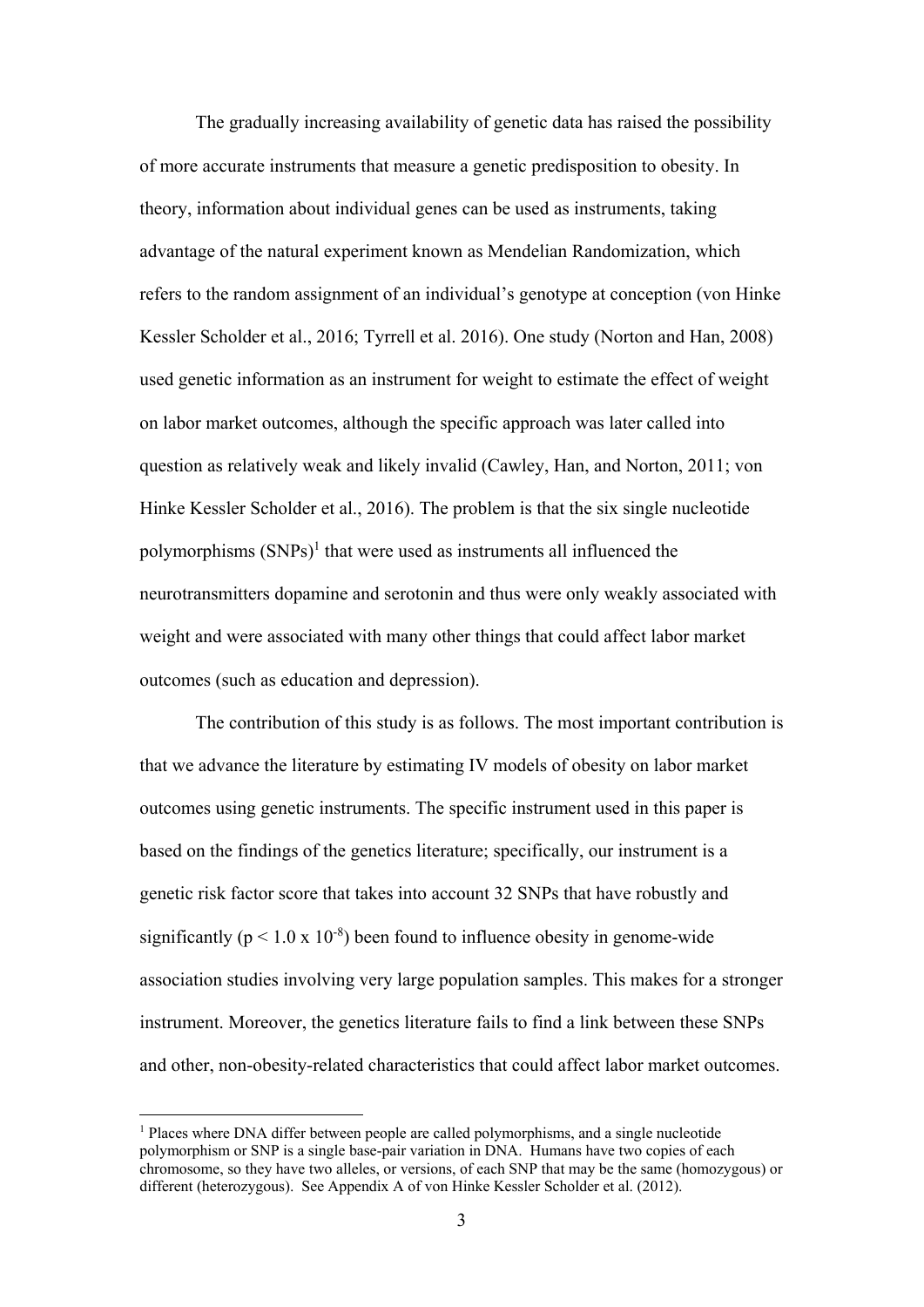Thus, the instrument is also arguably more valid than past genetic instruments used in this context. Moreover, a recent study used it as an example of a powerful and valid application of genes as instruments (von Hinke Kessler Scholder et al., 2016).

 This study has two other advantages over the previous literature on the effect of weight on labor market outcomes. First, it uses data on measured weight and height instead of self-reported weight and height; thus, we avoid the problems arising from reporting error in weight such as inefficiency and bias (see Cawley, Maclean et al., 2015; Courtemanche et al., 2015). Second, this paper uses administrative data on earnings, which likewise avoids problems associated with refusal to report, and reporting error in, wages and salaries.

 We use data from Finland. The prevalence of obesity in Finland is 20.9% among adult men and 22.3% among adult women (Ng et al., 2014). This is roughly two-thirds the prevalence of obesity in the U.S. but is similar to that in other Western European countries. The Finnish labor markets are comparable to those of other countries in Western Europe, in that the employment rate and female labor market participation are high, with similar labor market institutions such as collective wage bargaining and binding minimum wages. Moreover, previous studies have established that there is a significant negative correlation between weight and labor market outcomes in Finland (Sarlio-Lähteenkorva et al., 2004; Johansson et al., 2009), as there is for many other countries of Western Europe (e.g. Brunello and D'Hombres, 2007; Averett, 2014).

#### **Data**

We link data from three sources: 1) the Cardiovascular Young Finns Study (YFS); 2) the Finnish Longitudinal Employer-Employee Data (FLEED) of Statistics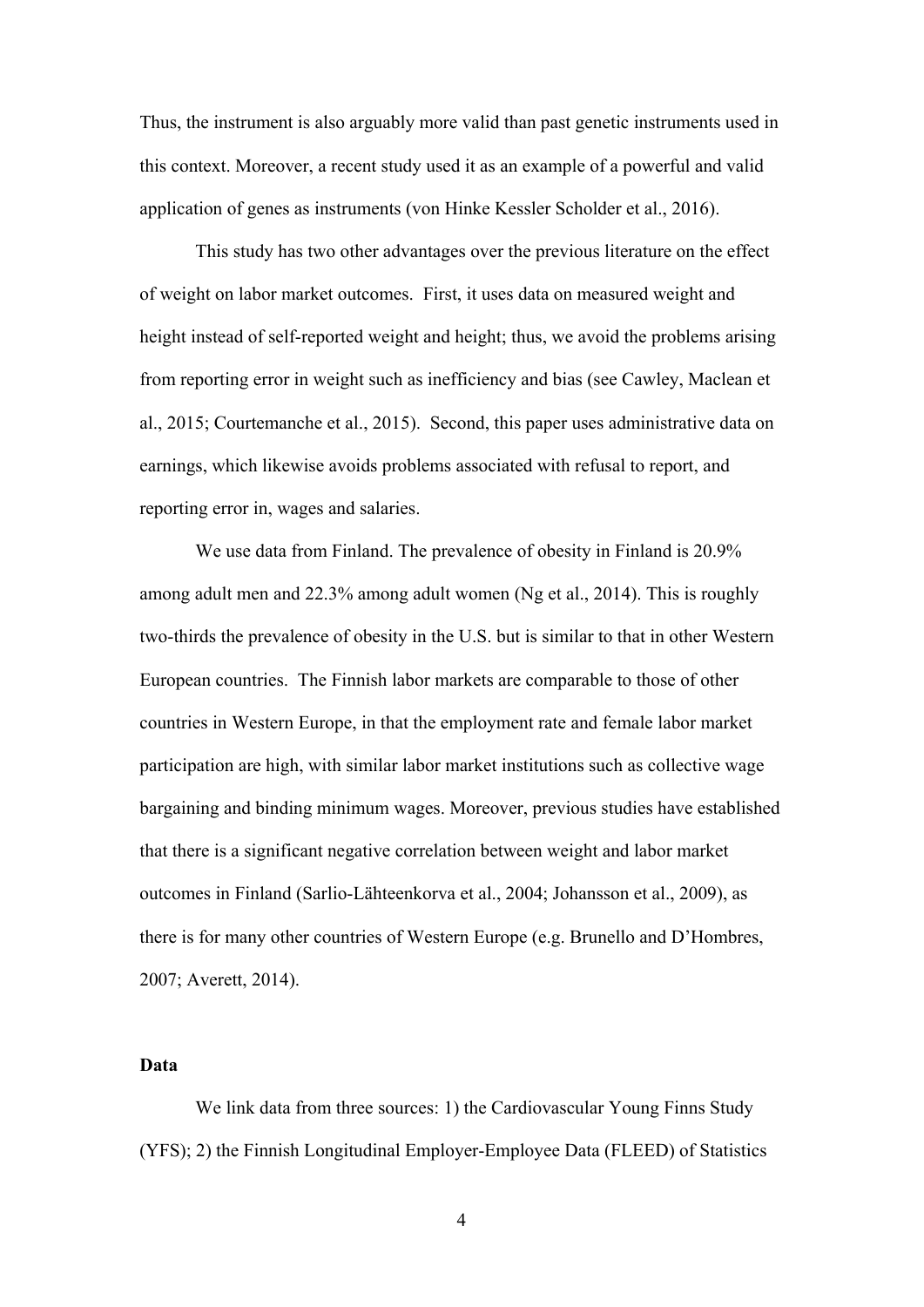Finland (SF); and 3) the Longitudinal Population Census (LPC) of SF. The merge is executed using unique personal identifiers, which is exact matching; i.e. there are no misreported ID codes. As a result, this paper avoids problems created by errors in record linkages (e.g. Ridder and Moffitt, 2007).

The Cardiovascular Young Finns Study (YFS) began in 1980 with the goal of examining how youthful health behaviors, as well as biological and psychological factors, contribute to the risk of cardiovascular diseases in adulthood.<sup>2</sup> Subjects in six age cohorts (aged 3, 6, 9, 12, 15 and 18 years) were randomly chosen from the five university hospital districts of Finland using the national population register (Raitakari et al. 2008).<sup>3</sup> The sample is relatively small  $-3,596$  persons participated in the study at baseline – but the richness of the data are a strong offsetting advantage. Eight waves of data have been collected, starting with baseline in 1980 and most recently in 2011-12, with response rates between 60 and 80%.<sup>4</sup> We use data from the 2001, 2007 and 2011 waves, because we have labor market data only for 1990-2012 (as we explain below). The 1992 wave of YFS has relatively few observations, because most of the sample was too young for full-time employment.

The YFS collects data through questionnaires, physical measurements and blood tests. Weight and height were measured in all waves of the YFS. All anthropometric measurements, including those for weight and height, were conducted by medical professionals at local health centers.

In 2009, genome-wide association studies (GWAS) were performed for YFS subjects using the 670K Illumina platform (Sanger Institute, UK). Variation in over

<sup>&</sup>lt;sup>2</sup> YFS is the largest running follow-up study in Europe that evaluates cardiovascular risk factors from childhood to adulthood.

<sup>&</sup>lt;sup>3</sup> Finland is divided into 20 hospital districts, five of which are university hospital districts.

For more information on the study design of the Cardiovascular Risk in Young Finns Study, see: http://youngfinnsstudy.utu.fi/studydesign.html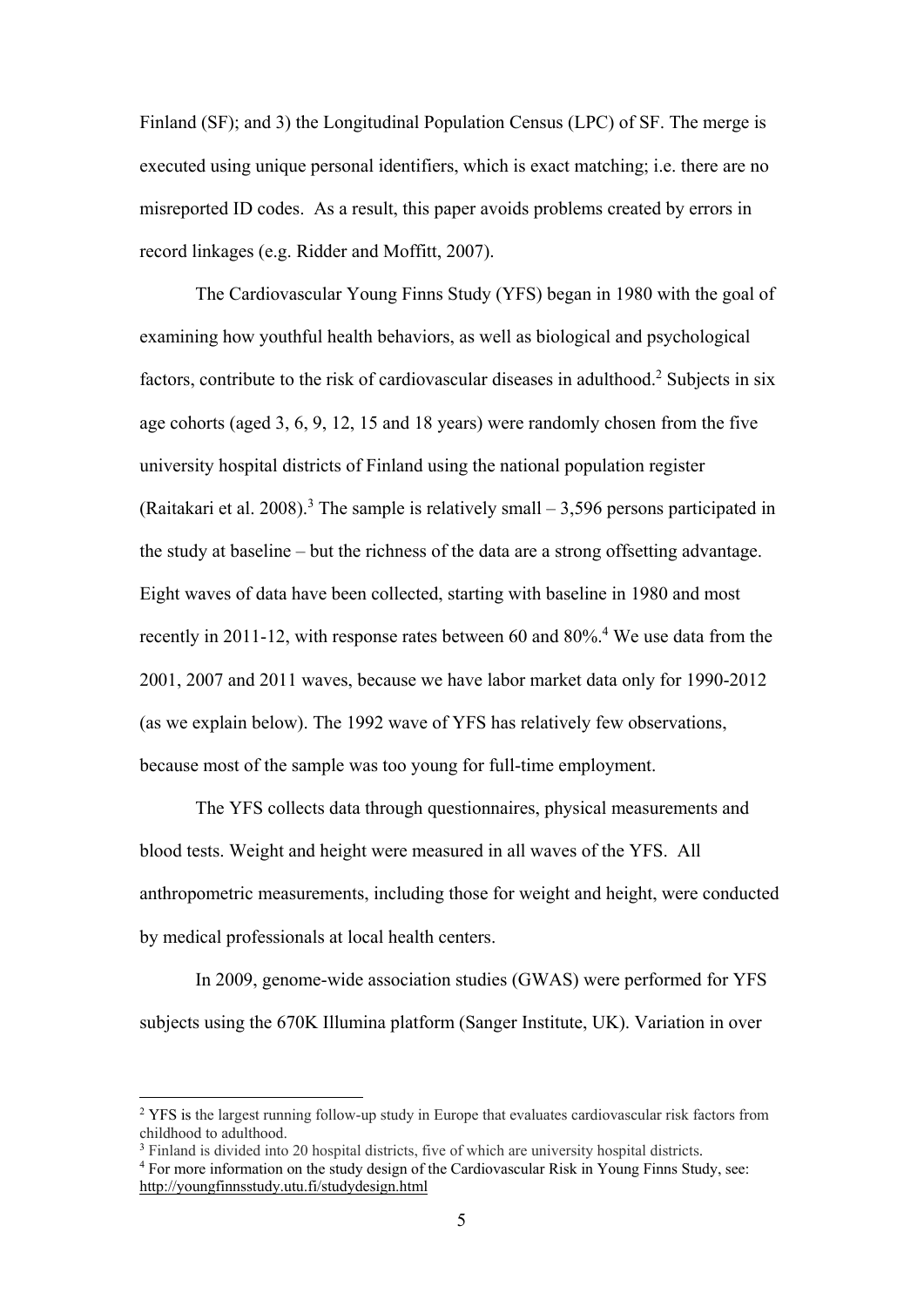670,000 known single nucleotide polymorphisms (SNPs) was measured from 2,450 study subjects. Imputation for up to 2.5 million SNPs was performed using information on Hapmap 2 by using MACH.<sup>5</sup> All the SNPs were imputed with excellent imputation quality (MACH  $r^2 > 0.8$ ).

We utilize a genetic risk score for BMI that is based on the 32 SNPs that were found to be associated genome-wide significantly ( $p<1.0 \times 10^{-8}$ ) with BMI by Speliotes et al. (2010). The genetic risk score is equal to the sum of the alleles in all of the 32 SNPs that put one at elevated risk of high BMI. This risk score has two major advantages as an instrument: first, it is more powerful (explains more variation in weight) than any of the SNPs individually, and second, it is arguably more valid because it reduces the risk that an alternative biological pathway (pleiotropy) in any individual SNP will bias the IV results (Palmer et al., 2012; Davey Smith, 2011). We describe later the evidence from the genetics literature regarding the pleiotropy of the individual SNPs.

The second dataset that we use, the Finnish Longitudinal Employer-Employee Data (FLEED), is the source for labor market outcomes such as employment status, salary, and other income, for 2001 to 2012. FLEED data come directly from tax and other administrative registers that are collected and/or maintained by SF. Such register-based data have much less measurement error than self-reports from surveys; e.g. the income data in FLEED do not suffer from underreporting or recall error, nor are they top coded. This accuracy increases the efficiency of the estimates, which is particularly important for relatively small samples such as the YFS. The third dataset that we use, the Longitudinal Population Census (LPC), is the source of information

<sup>&</sup>lt;sup>5</sup> For more information on the MACH method of imputation, see: http://www.sph.umich.edu/csg/abecasis/mach/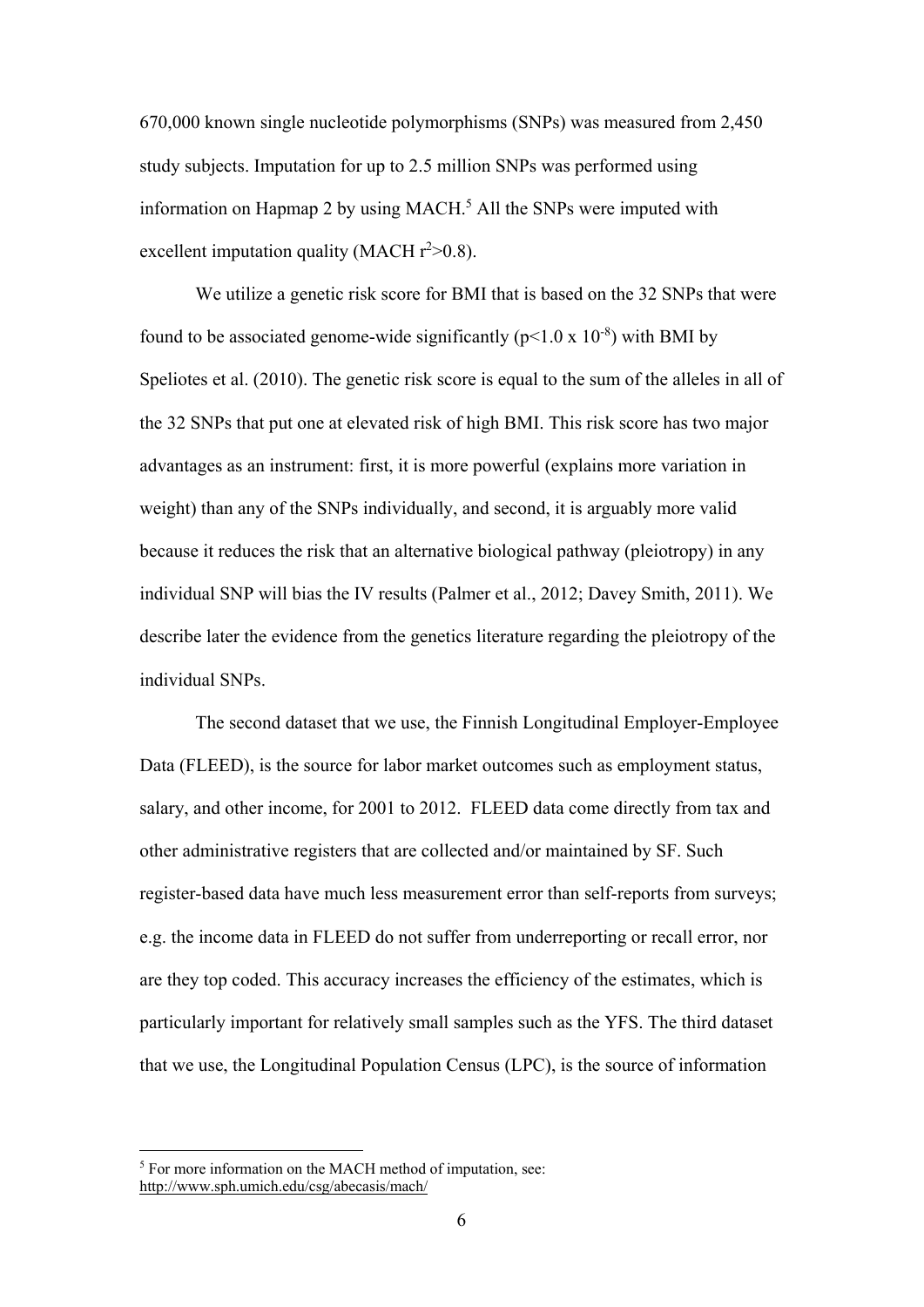on parental education. The linkage of both FLEED and LPC to the YFS data is performed using unique personal identifiers that are available for both parents and their children.

#### **Methods**

<u>.</u>

We estimate regressions of the following form:

$$
Y_i = \alpha + W_i \beta + X_i \gamma + \varepsilon_i \tag{1}
$$

We examine four labor market outcomes *Y*. Out of a concern that short-term, cross-sectional measures, such as yearly earnings or current employment status contain idiosyncratic components that diminish the precision of the estimates (cf. Dahl et al., 2011), *Y* is usually the average of the values over the period of the data (2001 to 2012), although we examine year-specific outcomes as a robustness check.

The first labor market outcome we examine is the logarithm of the average of the individual's annual wage and salary earnings over the period that most respondents were of working age: 2001-2012.

The second dependent variable we examine is labor market attachment; specifically: the share of years employed during 2001-2012, with employment status in a year classified by the individual's status in the last week of the year in FLEED. Retirement is not an issue for this sample; the YFS participants are between 35 and 50 years old in 2012.<sup>6</sup>

The third dependent variable we examine is an indicator variable for whether the respondent received any social income transfers between 2001 and 2012. The

<sup>&</sup>lt;sup>6</sup> We considered examining an additional outcome: receipt of disability pension. This information is included in the FLEED for each year, but YFS subjects are still relatively young during our observation window of 2001-2010 (48 years old at the most) and thus receipt of disability pension is almost nonexistent among YFS subjects.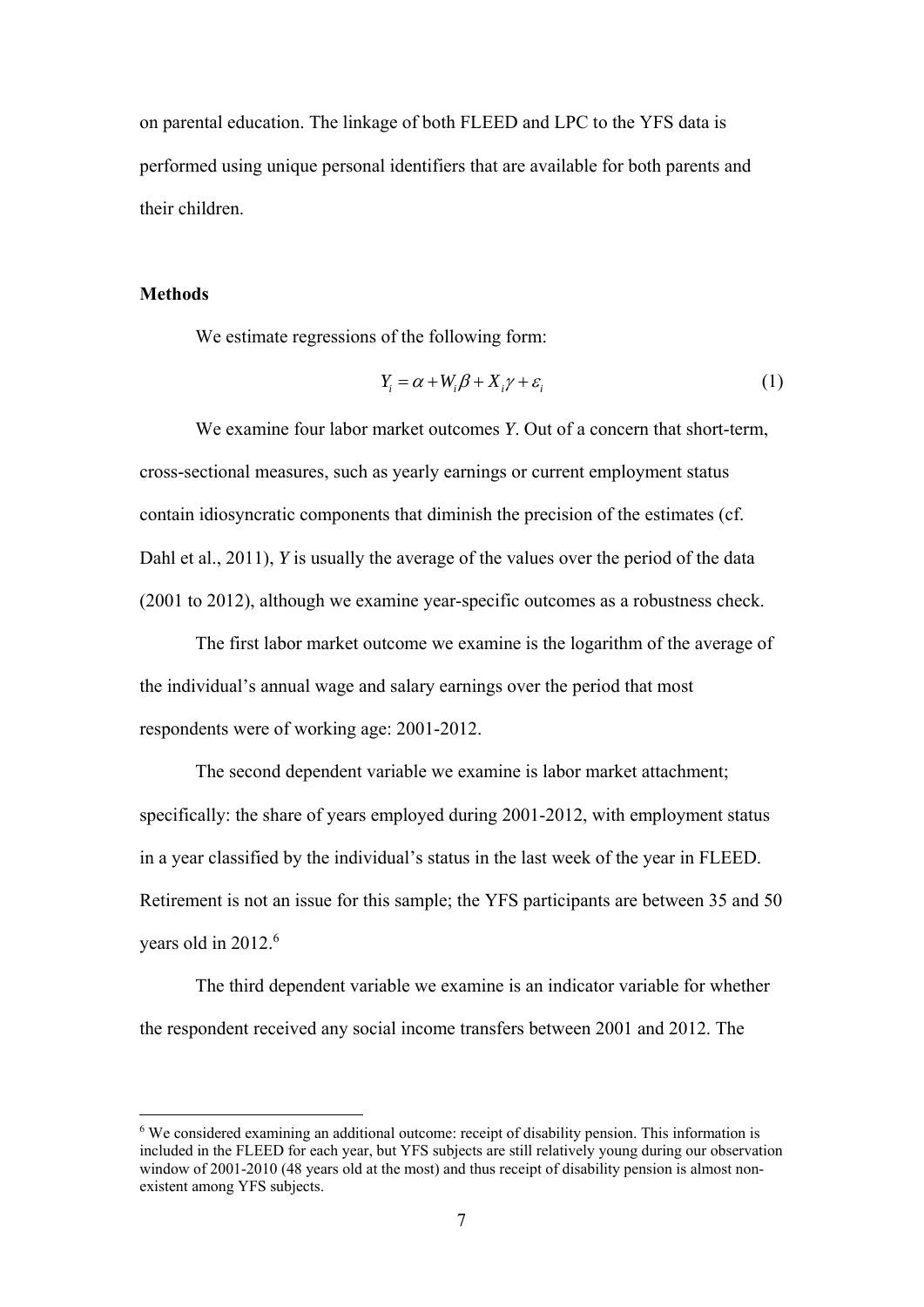fourth and final dependent variable is the logarithm of the average of the individual's annual social income transfers. Social income transfers include unemployment benefits and disability payments.<sup>7</sup> We examine their receipt for two reasons: first, social income transfers are an important component of total income in Finland, a welfare state, and second, the amount of social income transfers is informative about negative externalities related to obesity. For both wages/earnings and social income transfers, the values in each year are converted to constant (inflation-adjusted) values using the consumer price index (base year 2000) before the average is calculated.

Our regressor of interest is weight *W*. Our primary measure of weight is body mass index or BMI, which is calculated as a person's weight in kilograms divided by height in meters squared – higher values indicating increased adiposity. In our primary models, we use BMI measured in 2001, although as a robustness check we also use BMI from 2007 and 2011. As robustness checks, we also estimate models in which the measure of weight is an indicator variable for obesity (defined as a BMI>=30) and weight in kilograms (controlling for height in meters). BMI and weight in kg are limited measures of fatness because they ignore body composition (see, e.g. Burkhauser and Cawley, 2008). For this reason, we also use waist-to-hip ratio (WHR), a measure of central adiposity (i.e., fatness around the midsection).

The model also controls for other potential determinants of wages with the vector of regressors *X*. These include: indicator variables for birth month and birth year, gender, and height. Typically, wage equations include education as a regressor (Mincer, 1974). In this case that practice is questionable, as obesity has been shown to reduce academic performance and be associated with lower educational attainment,

<sup>&</sup>lt;sup>7</sup> We exclude parental leave benefits from social income transfers because they are not a "negative" indicator" in the same way as unemployment benefits and disability payments.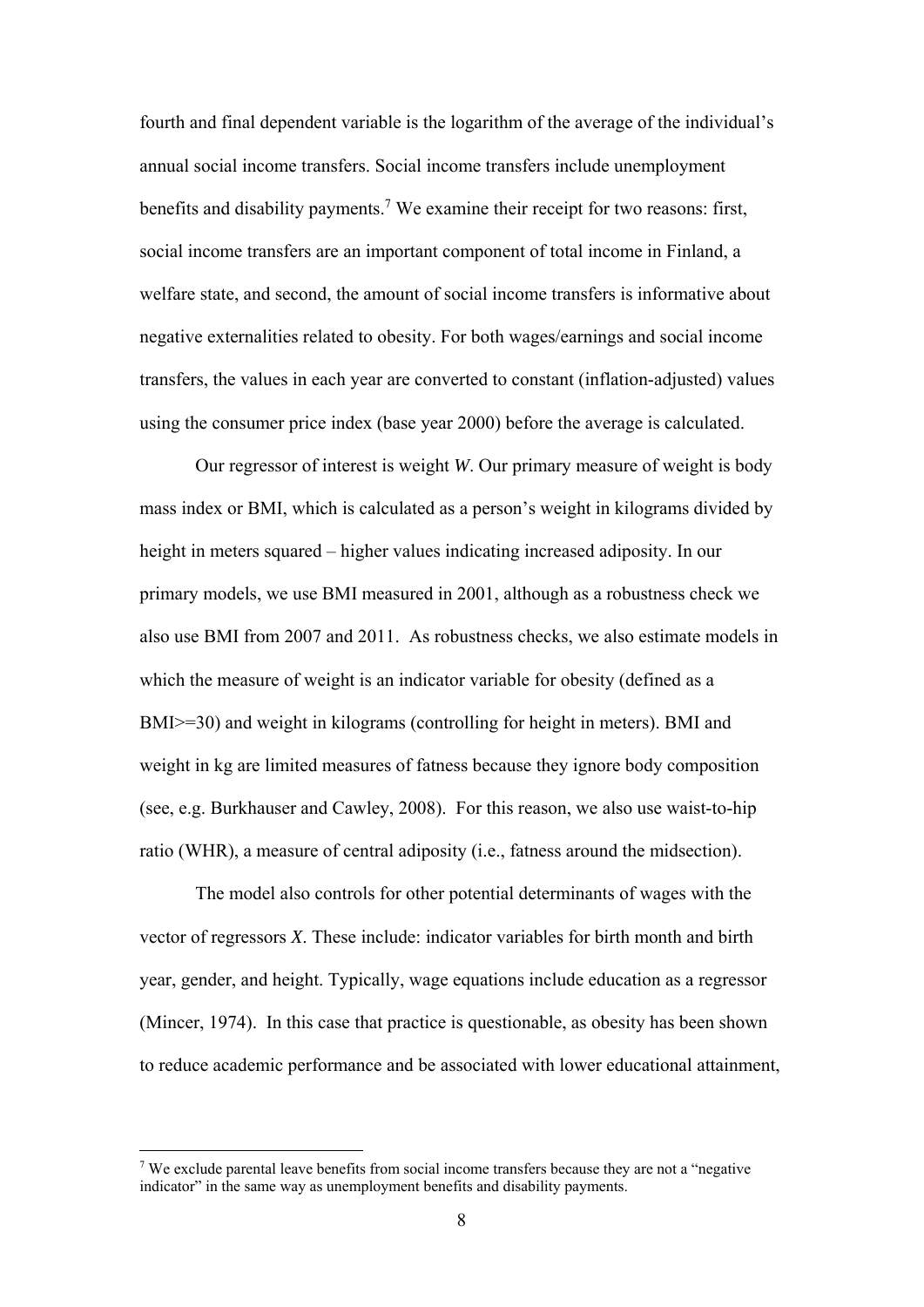although findings are mixed (Sabia, 2007; von Hinke Kessler Scholder et al., 2012). As a precaution, we omit respondent education from the set of regressors and instead control for a measure of parental education: whether each parent has obtained at least some university education (based on LPC data from 1980).

Wage equations sometimes include controls for cognitive ability, when the data are available. Again, however, there is evidence that obesity lowers achievement test scores (Sabia, 2007; Averett and Stifel, 2010). Another consideration in our case is power; tests of cognitive ability were administered to only a subset of the YFS, so to control for it we would have to restrict our sample. For these two reasons we do not control for cognitive ability in our main regressions but we do control for it as an extension (see Appendix A1 for description of the measures for cognitive skills).

The relatively small sample size of the YFS limits the statistical power when estimating the model for subsamples. For this reason, the main models in our paper are estimated for men and women pooled, and thus represent the average effect across both sexes. However, previous studies of the impact of weight on labor market outcomes have often found differences by gender (e.g. Cawley, 2004), so as an extension we also estimate models separately by gender.

We first estimate equation (1) using ordinary least squares (OLS) in order to estimate the conditional correlation of weight with labor market outcomes.<sup>8</sup> However, these correlations reflect not only any causal effect of weight on wages, but also potentially reverse causality and the influence of omitted variables that may be correlated with both weight and labor market outcomes.

<sup>&</sup>lt;sup>8</sup> For the binary outcome of receiving any social income transfers we estimate linear probability models.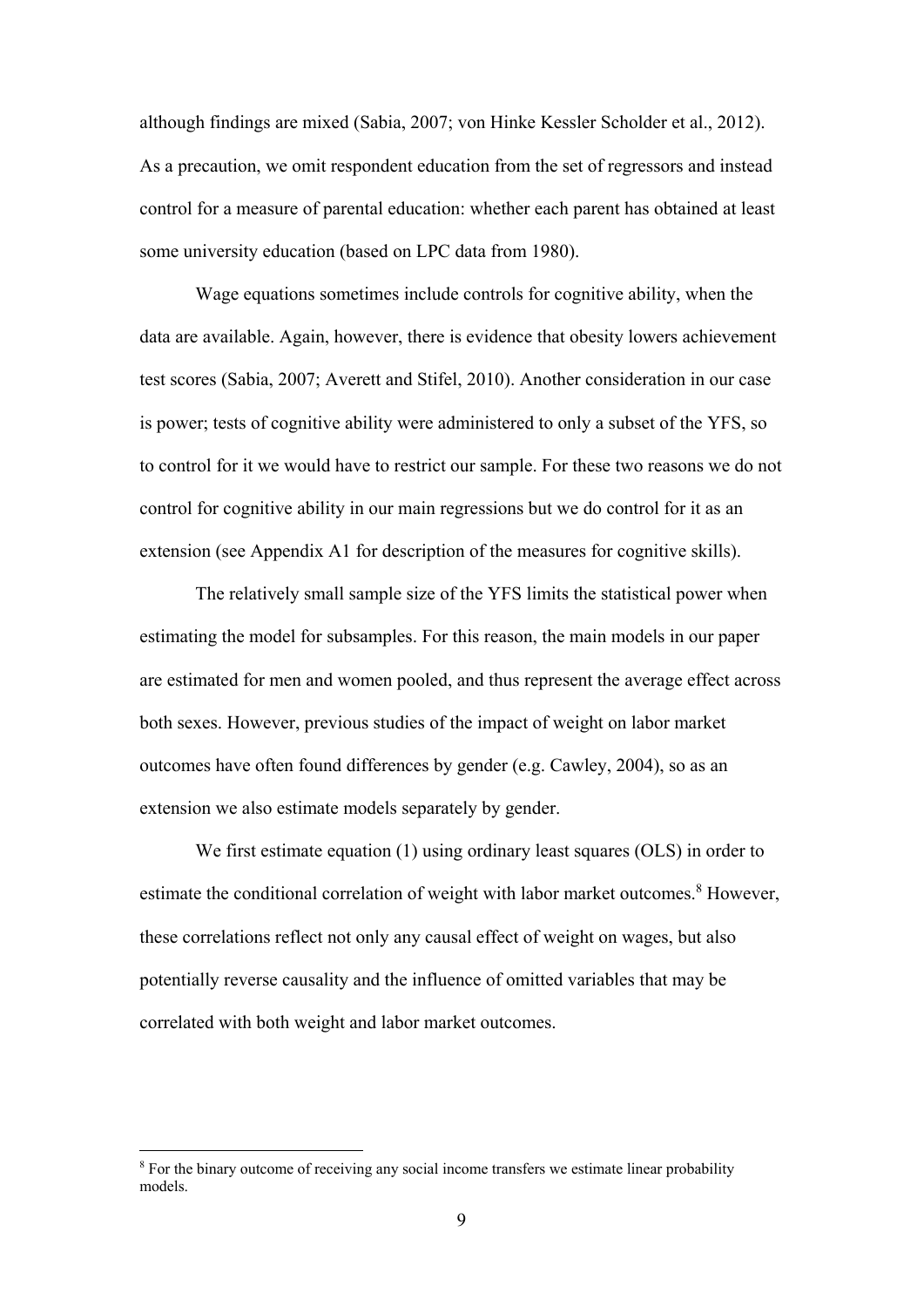In order to estimate the causal effect of body weight on labor market outcomes, we estimate models of instrumental variables (IV) in which our IV is the genetic risk factor score for BMI.<sup>9</sup> It is estimated that 40-70% of inter-individual variability in BMI is due to genetic factors (e.g. Locke et al., 2015), so the genetic risk factor score has the potential to be a powerful instrument.

The risk score we use is based on the 32 SNPs identified as linked to BMI in Speliotes et al. (2010). The score equals the number of alleles associated with an elevated risk of high BMI; because each person has at most two such alleles for each of the 32 SNPs, the score ranges from 0 to 64. Speliotes et al. (2010) report that the mechanisms by which these SNPs affect weight are through: 1) regulators of appetite or energy balance; and 2) insulin secretion or response. Speliotes et al. (2010) estimate that, collectively, the 32 loci that constitute our risk score explain 1.45% of the inter-individual variation in BMI.<sup>10</sup> (Even though it is estimated that  $40-70\%$  of inter-individual variation in BMI is due to genetic factors, all currently-identified SNPs explain just a few percentage points of the variation; in other words, the vast majority of genetic variability in BMI remains unexplained; see, e.g., Locke et al., 2015.) Each one-unit increase in the genetic risk factor score was associated with an increase in BMI of 0.17 units, or roughly one-half of a kilogram of weight for an average-sized adult (Speliotes et al., 2010). This same instrument (an unweighted risk score based on the 32 SNPs associated with obesity by Speliotes et al., 2010) was also used in von Hinke Kessler Scholder (2016) as an example of a valid and powerful

<sup>&</sup>lt;sup>9</sup> For all outcomes, the IV model is two-stage least squares.

 $^{10}$  Speliotes et al. (2010) reports that the SNP with the greatest explanatory power for BMI is FTO (which explains 0.34% of variation in BMI), and that having the risky allele for FTO is associated with 20.3% greater odds of obesity. We have also estimated models in which the IV is a genetic risk score in which each SNP is weighted based on their effect size in the meta-analysis; this was no more powerful than the unweighted genetic risk score.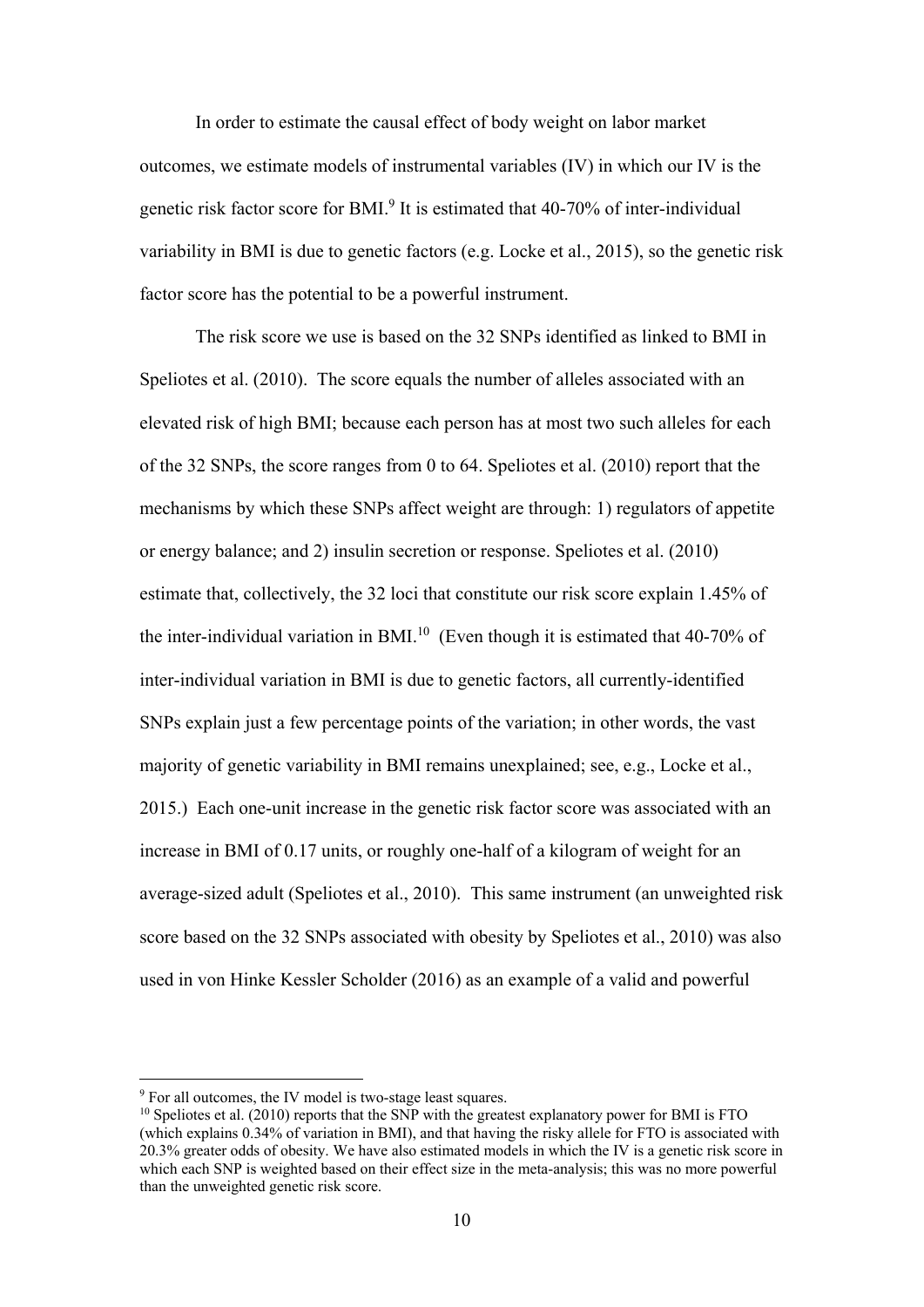application of genes as instruments, and to estimate the effect of fat mass on academic achievement and blood pressure.

A threat to the validity of genetic instruments is pleiotropy – genes having more than one function (see, e.g., von Hinke Kessler Scholder, 2016; Cawley, Norton, and Han, 2011). For example, if the same genes associated with higher weight were also associated with unrelated traits or conditions that affect labor market outcomes, then those genes are invalid instruments because the exclusion restriction is violated.

We investigate this possibility two ways. First, we check whether, in the genetics literature, the genes significantly associated with BMI are also significantly associated with other possible determinants of labor market outcomes. Locke et al. (2015) and Speliotes et al. (2010) search the genetics literature for evidence of any pleiotropy of the BMI-related SNPs. Of the 32 SNPs linked to BMI, four are also associated with either Type 2 diabetes, fasting glucose, fasting insulin, or insulin resistance, but this is not surprising because excess fat (by secreting the hormone resistin) causes insulin resistance and thus diabetes (Hu, 2008); thus, these can be considered part of the total effect of obesity. Three of the 32 SNPs are also associated with height (Speliotes et al., 2010), so we control for height in all of our models. Two of the 32 SNPs are associated with age of onset of menstruation (menarche), but this too is related to fatness (Kaplowitz, 2008; Wang, 2002) and thus is not a threat to validity. Two of the 32 SNPs are linked to cholesterol levels and one to blood pressure; both of these conditions are strongly associated with obesity (e.g. Hu, 2008) and thus can be considered part of the effect of obesity, but as an extension we reestimate our models controlling for genetic risk scores for total cholesterol, triglycerides, and blood pressure. In summary, the few other phenotypes that the obesity-related SNPs are associated with tend to be obesity-related comorbidities; the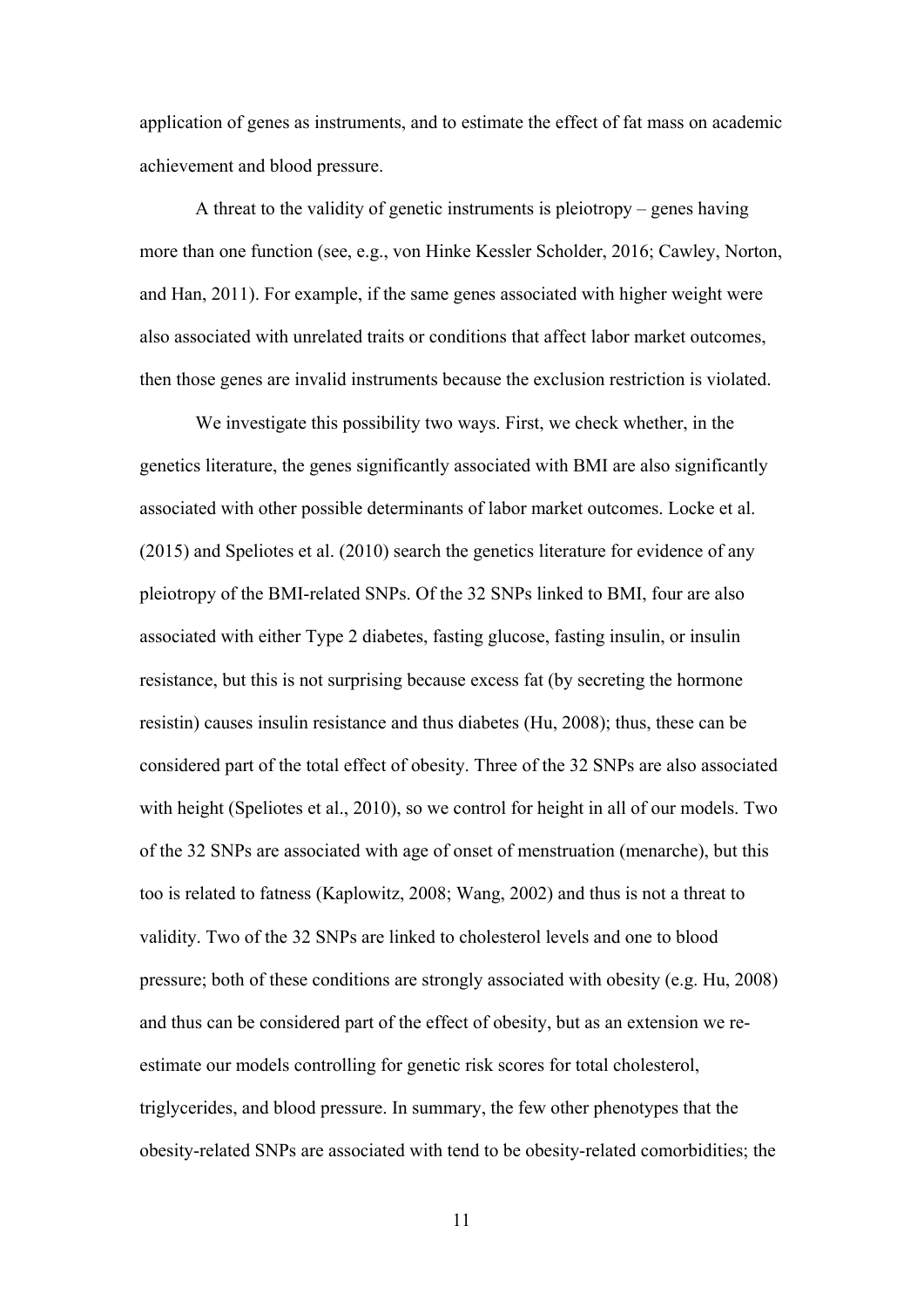exception is height, which we are able to control for directly.<sup>11</sup> Thus, findings from the genetics literature tend to be consistent with the identifying assumption.<sup>12</sup>

As a second check of the validity of the genetic instruments, we follow McClellan et al. (1994) and divide our sample into those with an above-average and below-average value of the instrument, and test whether the two groups significantly differ in their observable characteristics that are likely correlated with the secondstage outcome. It is impossible to confirm the null hypothesis that the instrument is uncorrelated with the second-stage error term, but a lack of correlation between the instrument and observed variables would be consistent with the exclusion restriction.

#### **Empirical Results**

#### *Summary Statistics*

1

Appendix Table A2 contains summary statistics for our regression sample. In 2001, the mean weight of respondents was 74.7 kg and the mean BMI in 2001 was 25.1. The average annual earnings between 2001 and 2012 are  $\epsilon$ 24,528, and the average annual social income transfers are  $\epsilon$ 1,846. The average share of years spent employed between 2001 and 2012 is 85.7%. Relatively few have college-educated mothers (7.2%) or college-educated fathers (10.2%), which is true for these birth-year cohorts in Finland as a whole (OECD, 2015). The average genetic risk score for BMI is 29.1, with a maximum in this sample of 41.8, out of a possible maximum of 64 (2 alleles for each of 32 SNPs).

<sup>&</sup>lt;sup>11</sup> In contrast, there was abundant evidence that the dopamine-related genes used as IVs for weight in the previous literature were only very weakly associated with weight and were associated with a wide range of conditions that were unrelated to weight and thus were a threat to validity; see the discussion in Cawley, Han and Norton (2011).

 $12$  A spreadsheet listing the SNPs associated with these conditions, and the relevant studies, is available upon request.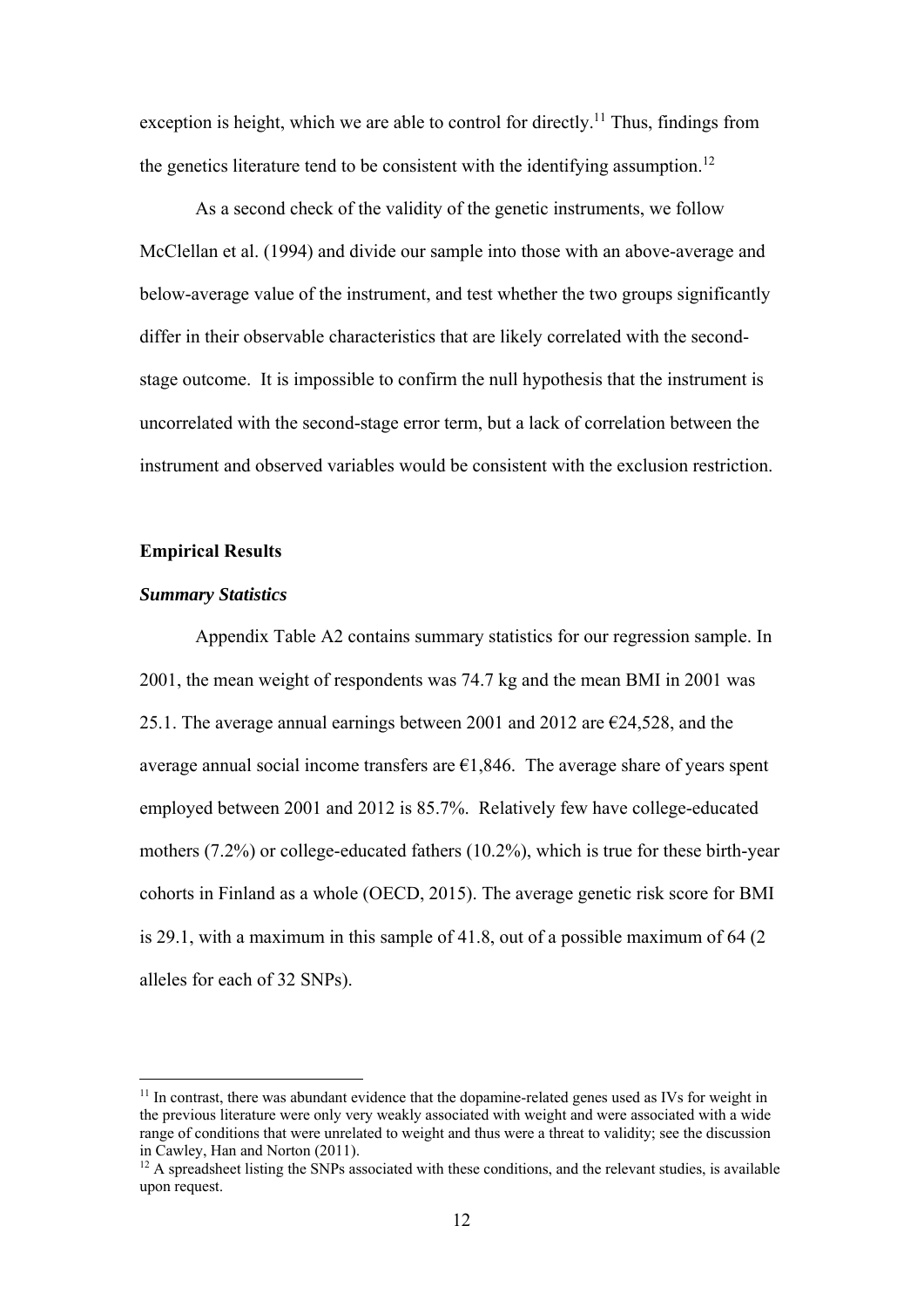#### *OLS Estimates*

OLS estimates are presented in Column 1 of Table 1. In OLS regressions, a one-unit increase in BMI is associated with: 0.07% lower average earnings, 0.2% fewer years spent employed, 0.1 percentage point lower probability of any social income transfers, and 1.2% lower social income transfers, none of which are statistically significant.

#### *IV: Power and Validity*

1

Because we seek to estimate the causal effect of BMI on labor market outcomes, we next estimate IV models.

The genetic risk score for BMI is a powerful instrument for BMI. In the first stage of IV, the F statistic on the instrument is 36.59 in the earnings regression, 39.94 in the employment regression, and 36.59 in the social income transfers regressions, all of which far exceed the minimum standard of F=10 suggested in Staiger and Stock  $(1997)$ <sup>13</sup>. In the first stage of IV, the marginal R-squared of the genetic risk score is 0.0167, which implies that the risk score explains 1.67% of the variation in BMI; this is similar to the estimate in Sperliotes et al. (2010) that the risk score explains 1.77% of inter-individual variation in BMI in their sample.

In order to examine the validity of the genetic instruments, Appendix Table A3 presents means of the observed variables for those with above- and below-average values of the BMI genetic risk score, and tests for equality of the means. As expected, those with above-average genetic risk factor scores have a significantly higher BMI (by 0.92 units); this is consistent with the instrument being powerful. The table also

<sup>&</sup>lt;sup>13</sup> We have also estimated IV models that use both the genetic risk score and its square as instruments. The first-stage F-statistics in these models are lower (roughly 18), and the results are similar, so we continue to estimate models that simply use the level of the risk score as the IV.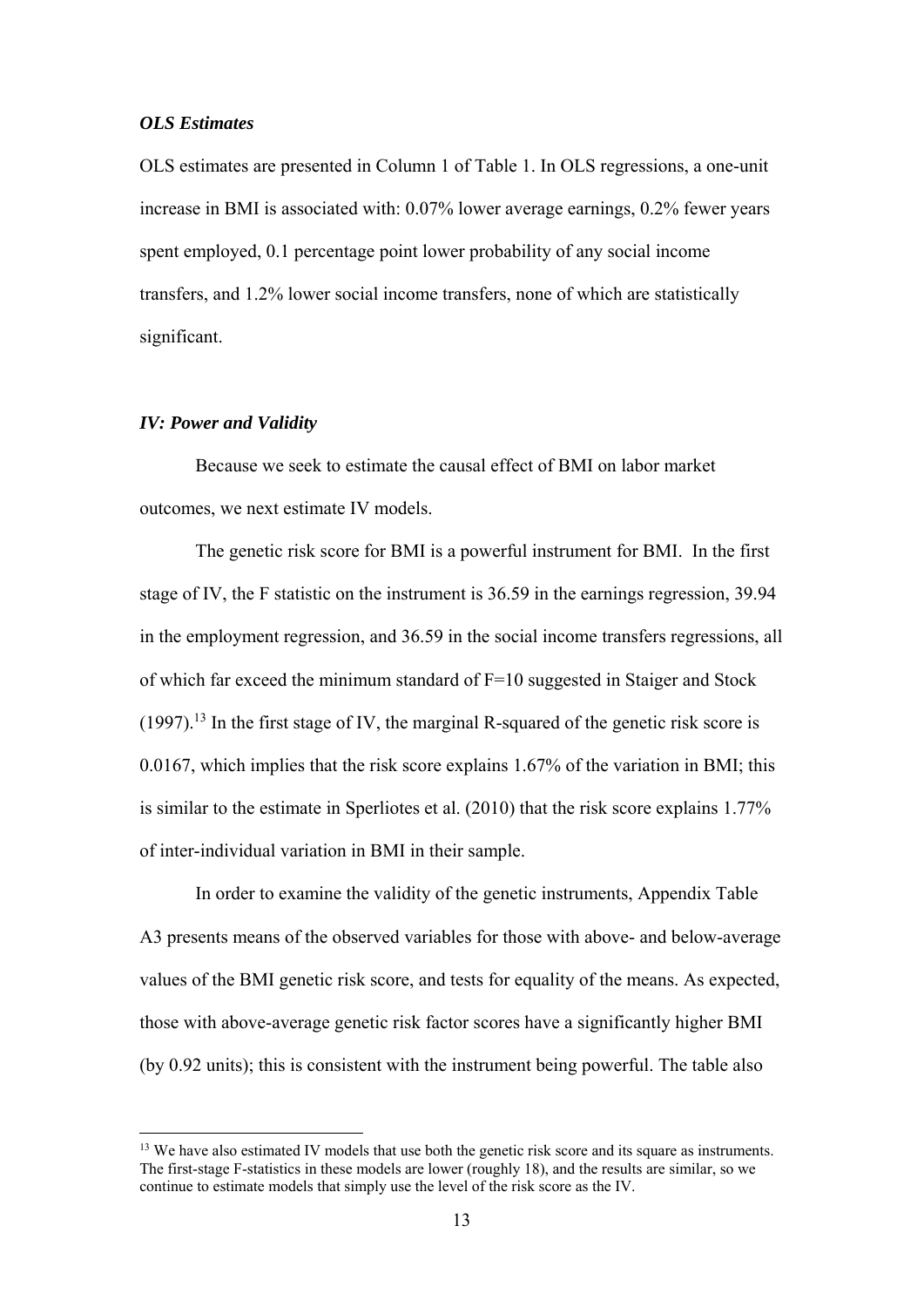shows that those with a higher genetic risk score for obesity have significantly lower earnings, which is consistent with BMI worsening labor market outcomes.

Regarding validity, there is no significant difference between those with high and low genetic risk scores in terms of marital status, mother's income, father's income, mother's education, or father's education. There is a significant difference in two aspects of cognitive performance: rapid visual information processing and spatial working memory. The literature searches of Speliotes et al. (2010) and Locke et al. (2015) did not turn up evidence of a link between the BMI-related SNPs and intelligence. There is also some evidence that obesity worsens academic test scores (Sabia, 2007; Averett and Stifel, 2010), although von Hinke Kessler Scholder et al. (2012) could not reject the null of no effect. In case these SNPs are associated with intelligence through mechanisms other than weight, we, as a robustness check, estimate a model that controls for the measures of cognition. (We do not control for it in all models because it may be affected by weight, and we only have cognitive scores for a subset of the already-small sample.)

#### *IV Estimates*

The coefficients from the IV models are presented in column 2 of Table 1. They indicate that a one-unit increase in BMI is associated with 6.6% lower wages and 1.7% fewer years employed. The standard deviation of BMI in the YFS data is 4.29; thus, a two-standard deviation increase in BMI is associated with 56.6% lower wages and 14.59% fewer years employed.

A one-unit increase in BMI is also associated with a 2.9 percentage point (3.5%) higher probability of receiving any social income transfers, and a 24.8% increase in the amount of social income transfers.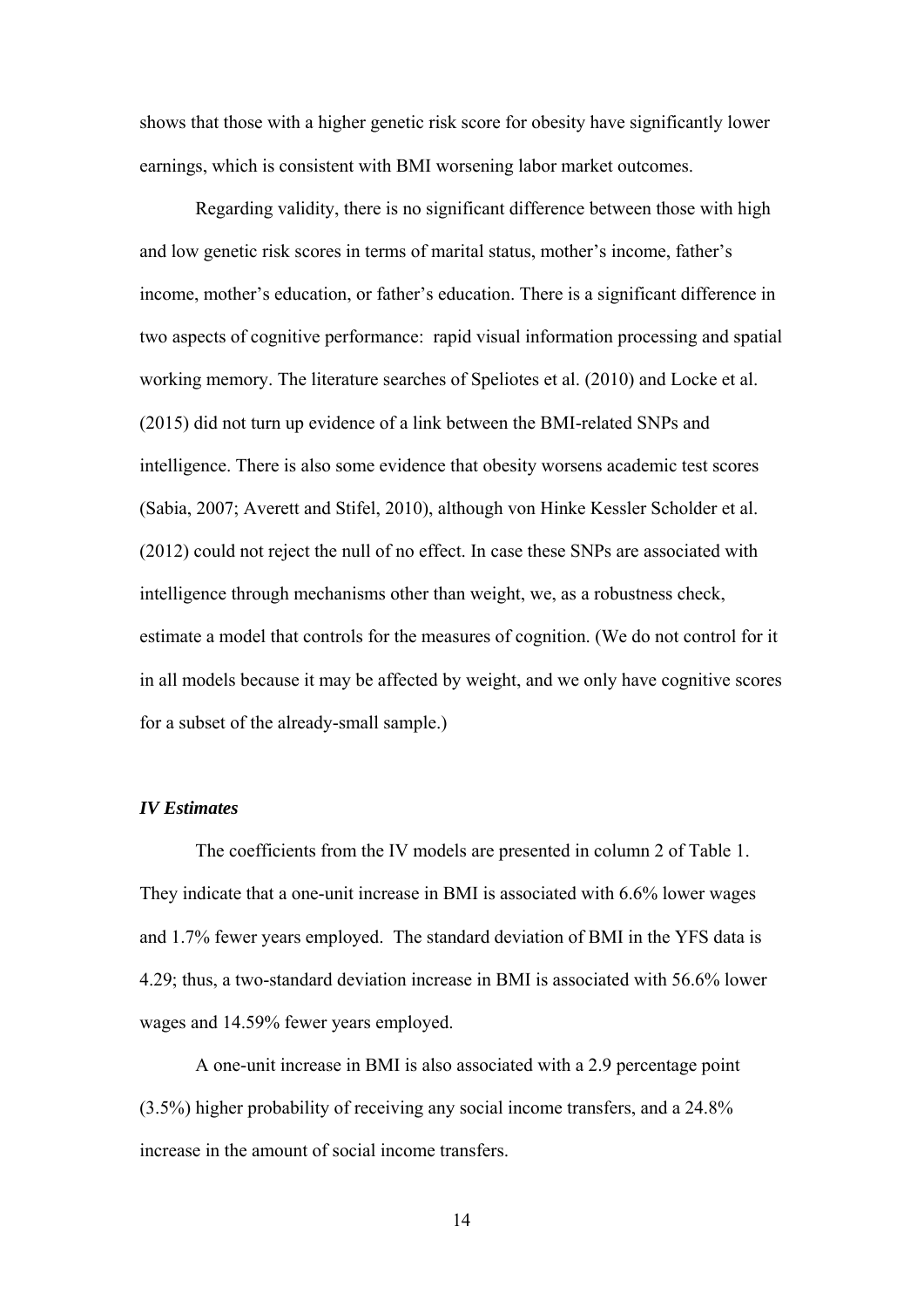Table 2 presents results of reduced-form models that regress labor market outcomes on the instrument (BMI genetic risk score) directly, controlling for the same set of regressors as earlier. The results are consistent with those of the IV models. Raising the genetic risk score by one (meaning that an individual has one additional allele that raises their risk of weight gain) is associated with 1.1% lower earnings, 0.3% fewer years of employment, a 0.5 percentage point (0.6%) higher probability of receiving any social income transfers, and 4.1% higher amount of social income transfers, all of which are statistically significant.

#### *Extensions*

We estimate several additional models to assess the robustness of the results.

#### *Extension 1: Estimate Models Separately by Wave*

In our main results we examine average labor market outcomes over the period 2001-2012 in order to minimize the influence of idiosyncratic variation that would diminish the precision of the estimates (cf. Dahl et al., 2011). As an extension we estimate models for each wave of the YFS separately (2001, 2007, 2011), regressing the labor market outcome for that year on BMI from that year and other characteristics in that year (the exception is parental education, which is recorded on a single date); these results are presented in Table 3.

With the smaller samples and reduced power that comes from examining each wave separately, only one of the wave-specific estimates is statistically significant. The IV model indicates that a one-unit increase in BMI lowers earnings by 17.9% in 2001, compared to 6.6% over 2001-2012. Both results are statistically significant at a 10% level. The estimated effect of BMI on employment is very similar for 2001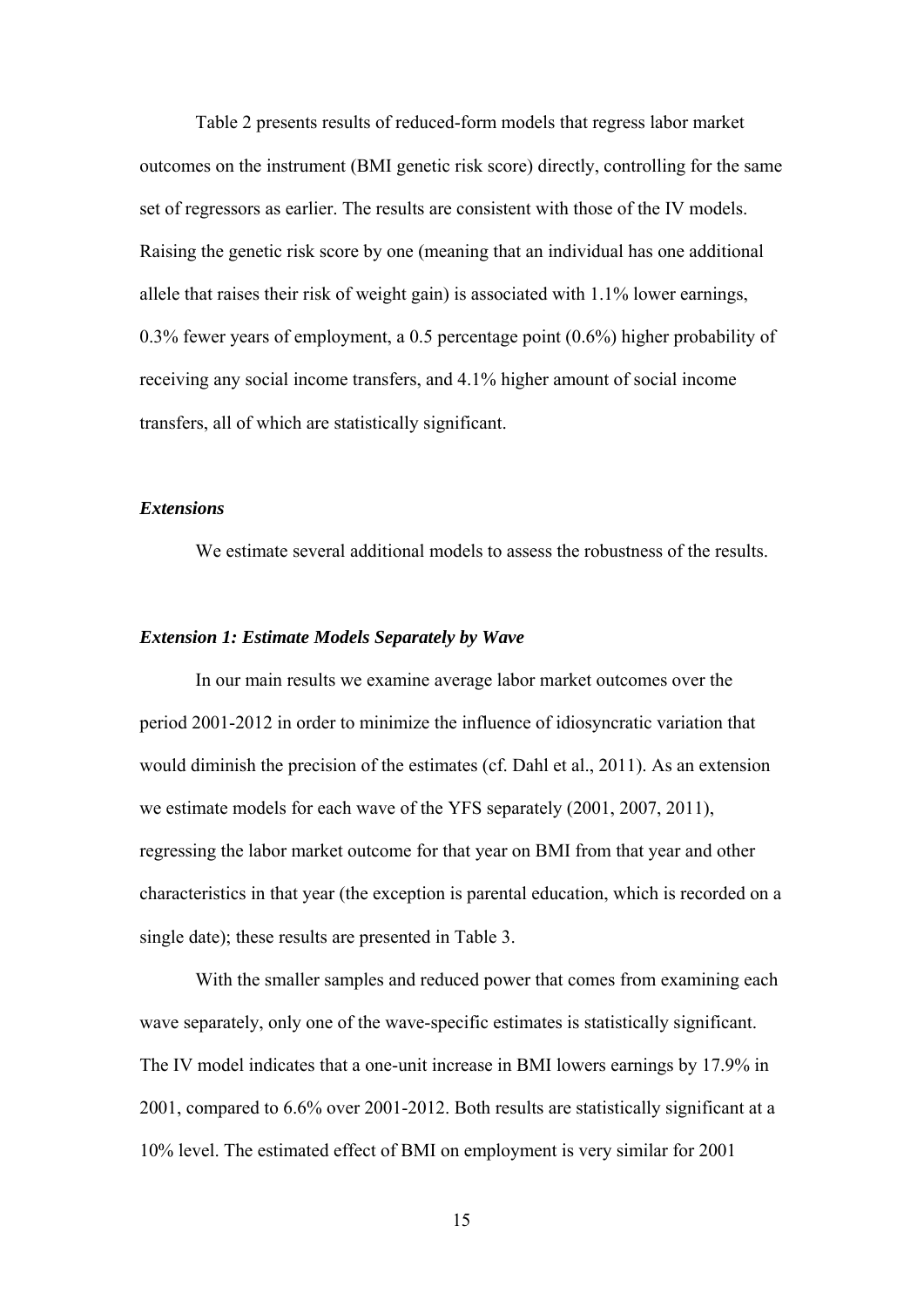(-2.1%) and 2001-2012 (-1.7%), but the former is not statistically significant whereas the latter is.

Although the point estimates in Table 3 are not significantly different from those in Table 1, some are of the opposite sign. There are several possible explanations for the difference in point estimates. For example, it could be the result of idiosyncratic variation in labor market outcomes in a single year. Conversely, contemporaneous weight (used in the wave-specific regressions) may be more relevant than one's historic weight to outcomes in that year.

#### *Extension 2: Control for Genetic Predisposition to Obesity-Related Illnesses*

 A general concern about using genetic markers as IVs is that genes may affect multiple things (pleiotropy). As an extension we control for the genetic risk score for blood pressure, total cholesterol, and triglycerides (International Consortium for Blood Pressure Genome-Wide Association Studies, 2011; Teslovich et al., 2010). Table 4 shows that the resulting IV estimates are very similar after we control for these additional genetic risk scores. For example, the IV models indicate that a oneunit increase in BMI reduces log average wages by 6.6% when we do not control for the other risk scores, and by 6.7% when we do. A one-unit increase in BMI reduces years spent employed by 1.7% when we do not control for the other genetic risk scores, and by 1.5% when we do. Controlling for other genetic risk scores likewise has only a small impact on the IV coefficient on BMI in the regressions concerning social income transfers.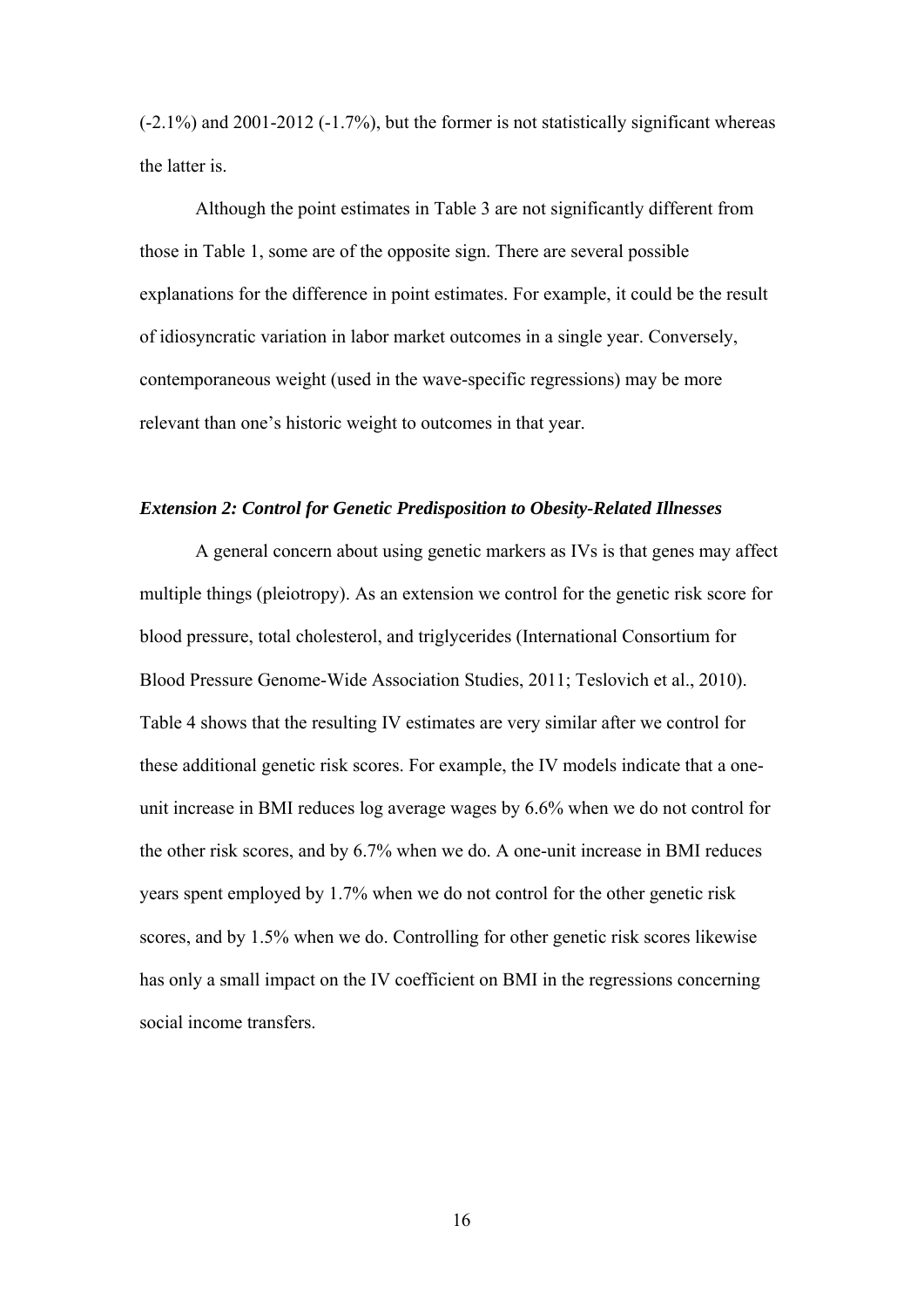#### *Extension 3: Control for Cognitive Ability*

 In the YFS, measures of cognitive skills are available for only a subset of the sample (1,339 out of 2,062). In the main results of this paper, we exclude cognitive skills from the set of regressors because they may be affected by obesity (e.g. Sabia 2007) and in order to avoid losing observations and thus statistical power. However, as an extension we estimate models in which we control for the five measures of cognitive performance: 1) overall cognitive performance 2) visual and episodic memory and visuospatial associative learning; 3) reaction time; 4) rapid visual information processing; and 5) spatial working memory. The results are presented in Table A4.

 In each case, the point estimate of the coefficient on BMI is smaller in absolute magnitude. In three of the four cases, the coefficient is no longer statistically significant. The coefficient on BMI in the social income transfers regression remains significant, implying that a one-BMI unit increase raises social income transfers by 20.9%.

#### *Extension 4: Estimate Models Separately by Sex*

Because of the relatively small sample size of the YFS, the main models in this paper were estimated for men and women pooled. However, previous studies of weight and labor market outcomes often found differences by sex; for example, there tends to be a greater wage penalty for excess weight among women than men in the U.S. (Cawley, 2004) and Finland (Johansson et al., 2009). For this reason, as an extension we estimate models separately for men and women; see Appendix Tables A5 (men) and A6 (women). Interestingly, the genetic risk score is a more powerful instrument for men (F of 29-30) than women (F of 9-12). As found in earlier studies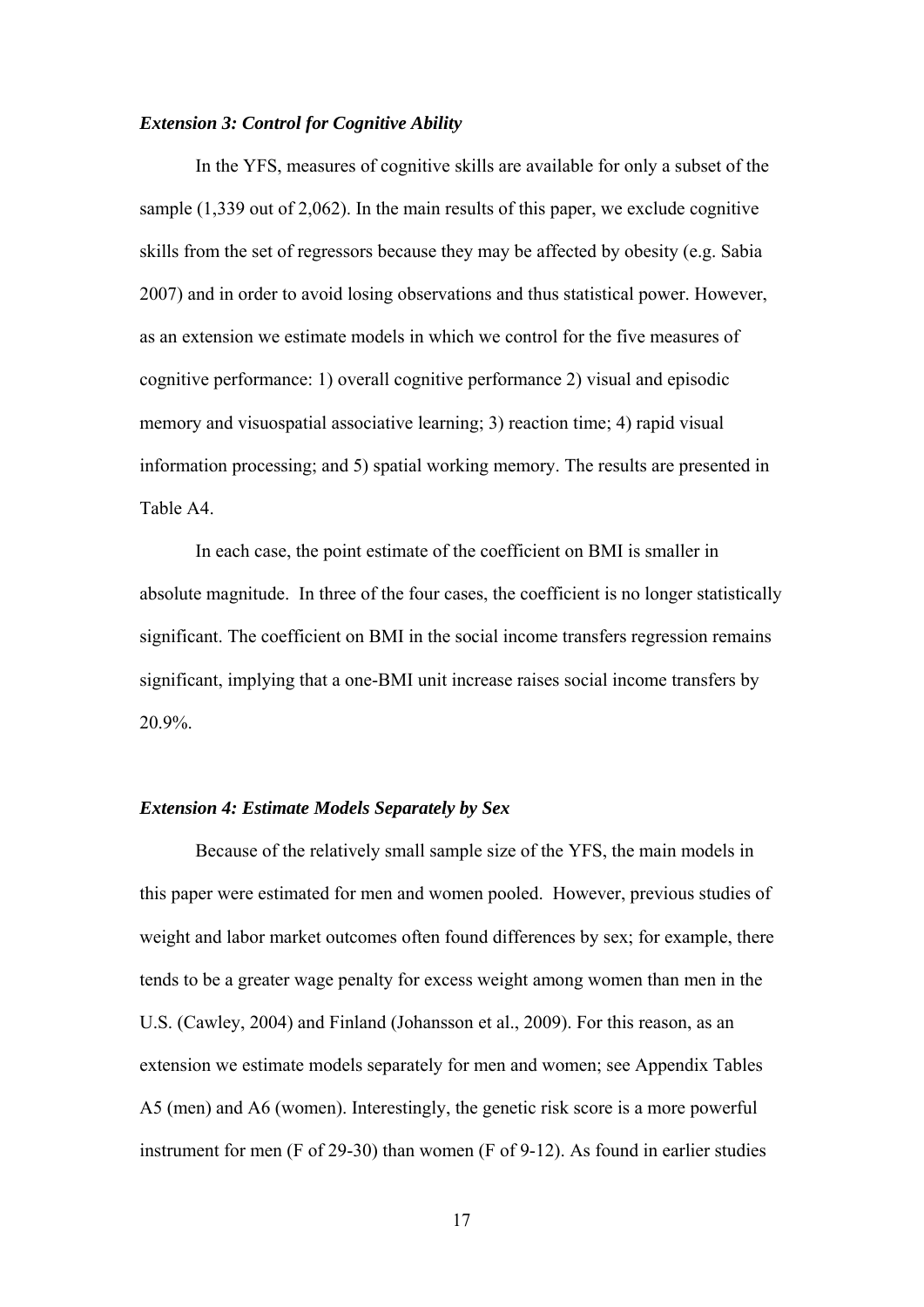of weight and wages, the point estimate of the IV coefficient on BMI is larger for women than men; specifically, a one-unit increase in BMI is associated with 10.5% lower wages for women compared to 4.8% lower wages for men. Neither is statistically significant, however, presumably because of the smaller sample sizes (1,109 women and 929 men).

The point estimates of the IV coefficient on BMI in the employment regressions are similar for women and men; a one-unit increase in BMI lowers the time spent working by 1.9% for women and 1.7% for men; neither is statistically significant.

The impact of BMI on social welfare transfers is positive, large, and statistically significant for men; a one-unit increase in BMI increases social welfare transfers by 26.6%. For women, the estimate is similar, 30.0%, but is not statistically significant. However, a one-unit increase in BMI raises the probability of receiving any social income transfers by 5.2 percentage points (5.9%) among women.

#### *Extension 5: Alternate Measures of Fatness: Obesity, Kg, Waist-to-Hip Ratio*

 As an extension, we estimate models for additional measures of fatness: an indicator variable for obesity (BMI>=30), weight in kilograms (controlling for height in meters), and waist-to-hip ratio (WHR). WHR is a measure of central adiposity, i.e. fatness around the midsection. As a result, it is more accurate than BMI at predicting adverse health consequences of fatness such as cardiovascular disease, diabetes, and mortality (Hu, 2008; Heid et al., 2010). WHR is also a measure of attractiveness; a low WHR is perceived as more attractive in women and a higher WHR is perceived as more masculine for men (e.g. Singh, 1993; Pazhoohi and Liddle, 2012), and thus any labor market discrimination on the basis of appearance may be more highly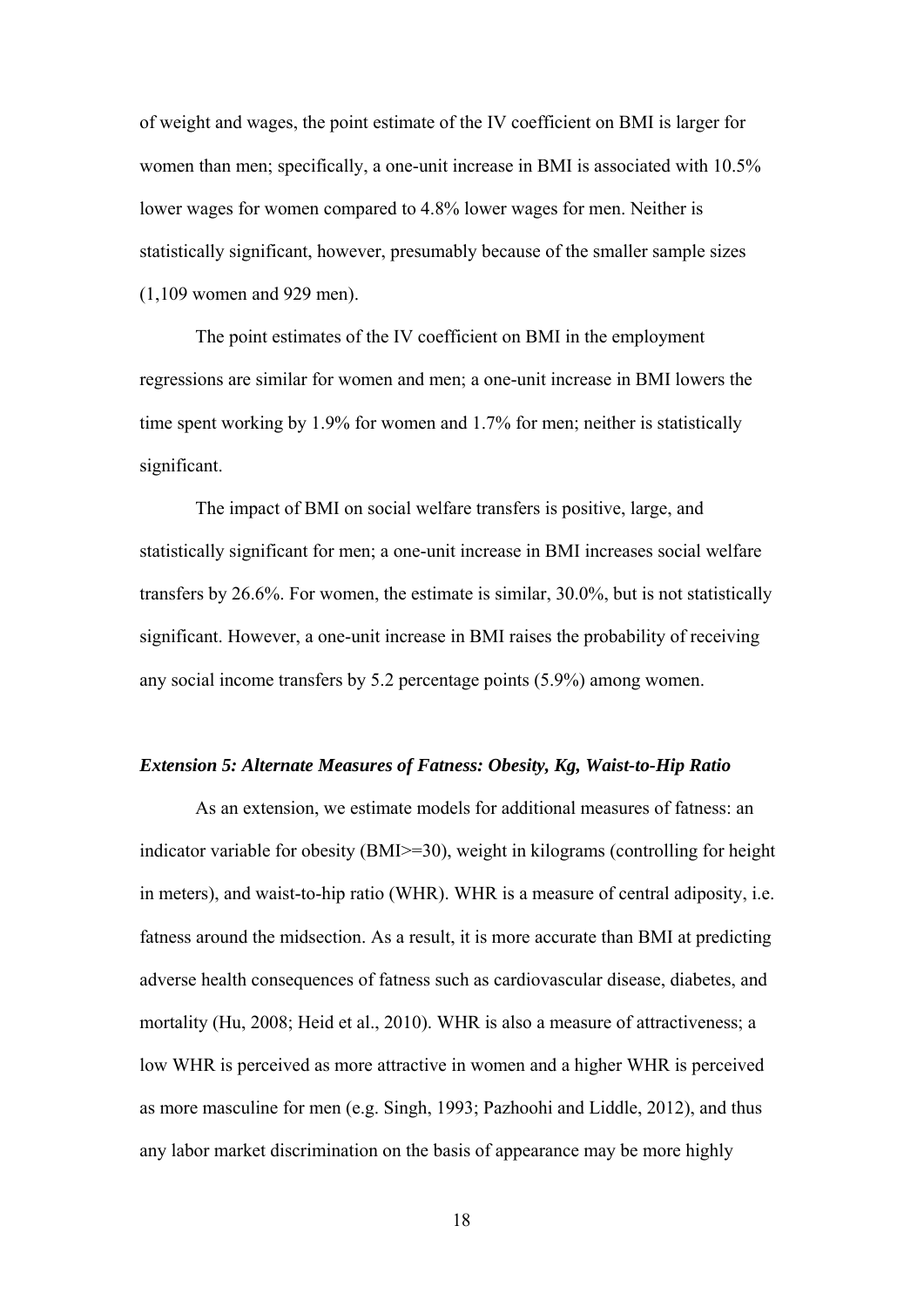correlated with WHR than BMI. Results are presented in Appendix Tables A7 (obesity), A8 (kg) and A9 (WHR).

 Column 1 in each Table presents results from OLS models. Interestingly, although the OLS coefficients on BMI were not statistically significant (in Table 1), the OLS coefficients on several of the alternate measures of weight are statistically significant. For example, obesity is associated with 13.5% lower wages and 3.2% fewer years employed (Appendix Table A7), and a larger waist-to-hip ratio is associated with lower earnings, less employment, and a larger amount of social income transfers received (Appendix Table A9).

We use BMI genetic risk score as an instrument for the indicator for obesity and for weight in kg (the F statistics far exceed 10 in each case). Appendix Table A7 presents IV results for the indicator for obesity. Results are generally consistent with the IV models for BMI: obesity reduces earnings (by an implausibly large amount – 102.8%) and reduces the time spent employed by 26.6%. The IV estimates also indicate that obesity raises the probability of receiving social income transfers by 45.7% and their amount by 386.7%.

Appendix Table A8 presents results for weight in kg. Again, the results are consistent with the models for BMI. The BMI risk score is a powerful IV for weight in kg (F of 37-41). The IV models indicate that an additional 10 kg of weight reduces earnings by 22%, reduces the time spent employed by 6%, raises the probability of receiving social income transfers by 10% and the amount of such transfers by 81%.

We instrument for WHR using a different genetic risk score – one that is based on 16 known susceptibility loci for WHR (Heid et al., 2010). However, the genetic risk score for WHR is not a sufficiently powerful instrument for WHR; i.e. the F statistic in the first stage of IV is below 10 (specifically, between 5 and 6). Adding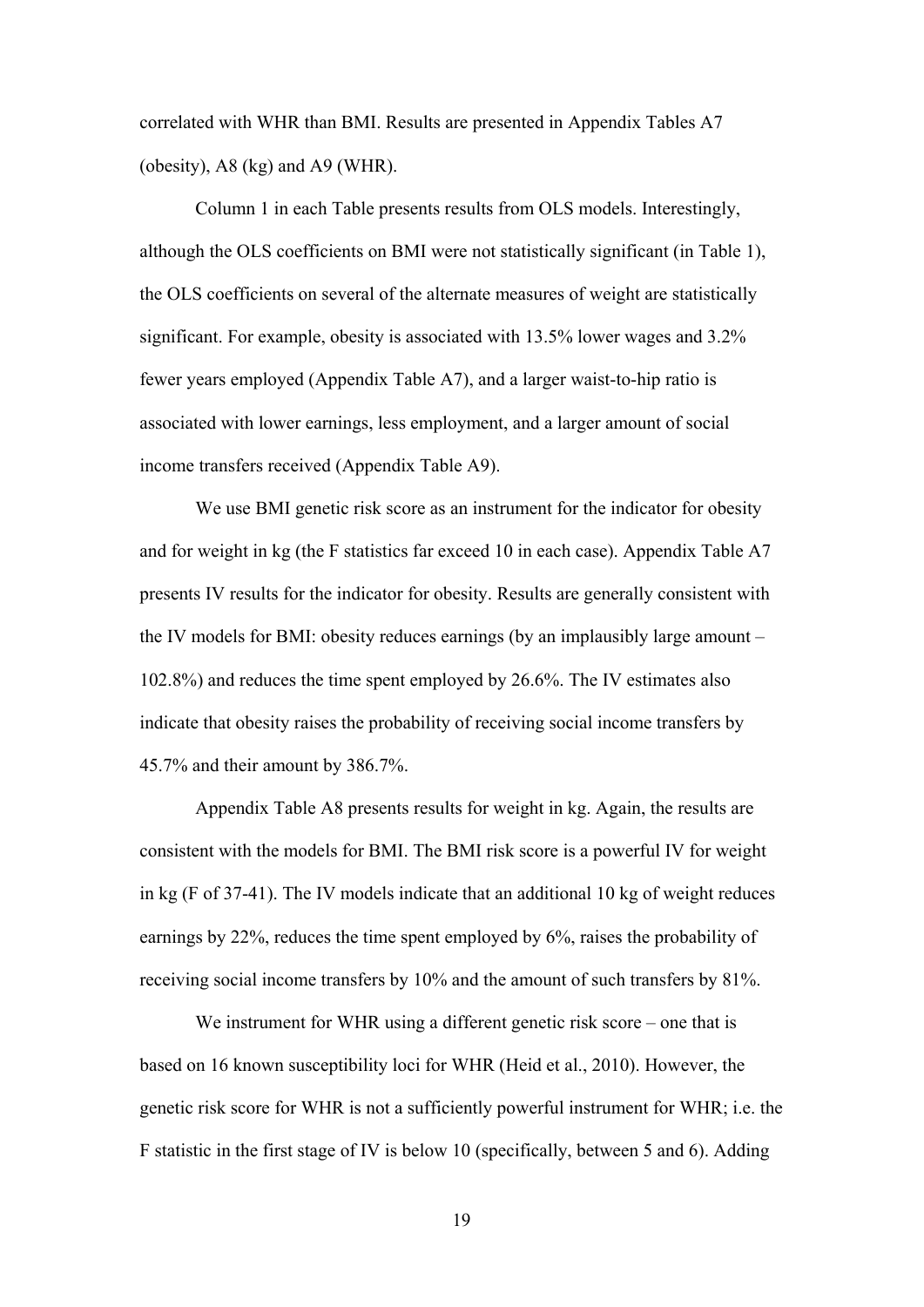the square of the waist-hip score as an additional instrument does not appreciably raise the F statistic. The genetics literature suggests that WHR is 22%-61% heritable (Heid et al., 2010); this is somewhat lower than the heritability of BMI (40-70%, see Locke et al., 2015) but it is still sufficiently high that one would expect a *complete* genetic risk score for WHR to be a powerful instrument. The most likely explanation is that most of the SNPs that affect WHR have not yet been identified.<sup>14</sup>

Results for the IV models of WHR are provided in Appendix Table A9. Although WHR was significantly correlated with labor market outcomes and the amount of social income transfers in the OLS models, in IV models the IV coefficients on WHR are not statistically significant (although the point estimates of the IV coefficients are much larger than those of the OLS coefficients).

In order to investigate the relative importance of BMI and WHR for labor market outcomes, we estimated reduced-form regressions of labor market outcomes on both the genetic risk score for BMI and the genetic risk score for WHR. The results are contained in Appendix Table A10. For all four outcomes, a higher genetic risk score for BMI is associated with worse labor market performance. In addition, those with a high genetic risk score for WHR spend fewer years employed and receive more social income transfers; WHR risk score is not correlated with earnings or the probability of receiving social income transfers. Thus, while genetic risk score for BMI is more consistently associated with worse labor market outcomes, the genetic risk score for WHR is also influential for certain important outcomes.

<sup>&</sup>lt;sup>14</sup> Heid et al. (2010) find that the loci and processes associated with body fat distribution (i.e. WHR) are largely distinct from those that influence BMI; the loci identified with WHR in their study "display no overlap with those shown to be associated with BMI…" (p. 954).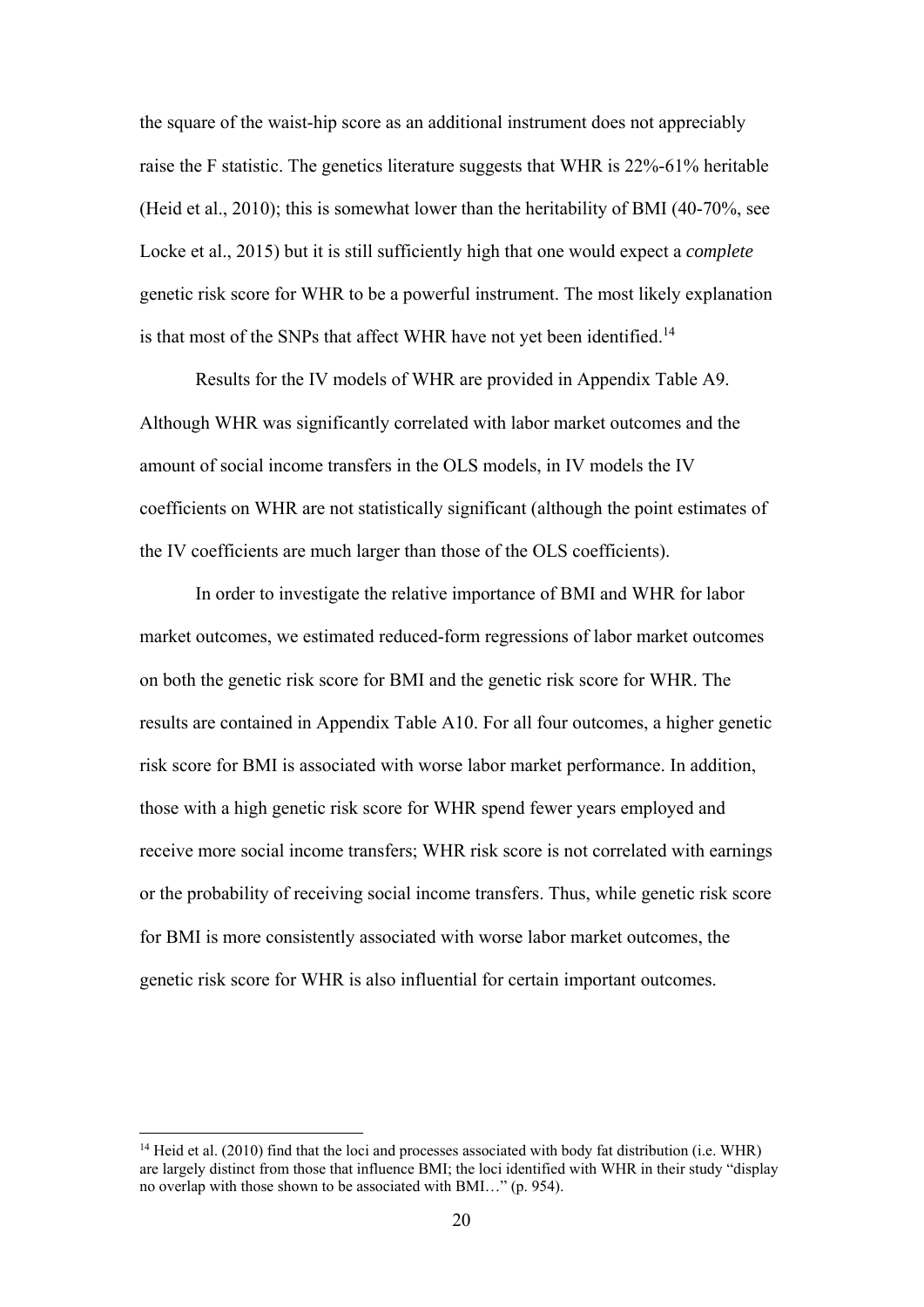#### **Discussion**

There is a large literature on the economic consequences of obesity. Much of the evidence about causal effects is based on IV models in which the instrument for respondent weight is the weight of a biological relative. This paper contributes to the literature by using a different instrument: a genetic risk score for obesity that is based on the genetics literature and was suggested in a recent study as an example of a powerful and valid application of genes as IVs (von Hinke Kessler Scholder et al., 2016).

An additional advantage is that, to the best of our knowledge, this is the first study of weight and labor market outcomes in which both the outcomes and the weight variables are free of reporting error; i.e. the data include measured weight and height and administrative records on earnings, employment, and social income transfers. This implies that the estimates are relatively free of the problems of coefficient bias and inflated standard errors that result from error in the dependent and independent variables (Bound et al., 2001; Cawley et al., 2015; Courtemanche et al., 2015).

The estimates of our IV model confirm those of the previous literature that used the weight of a biological relative as an instrument: weight lowers wages and the probability of employment. Specifically, our IV estimates indicate that an additional unit of BMI lowers wages by 6.6% and reduces the share of years employed by 1.7%. We also examine novel outcomes that relate to the negative externalities associated with excess weight; we find that an additional unit of BMI increases the probability of receiving social income transfers by 2.9 percentage points (3.5%) and raises the amount of such social income transfers by 24.8%.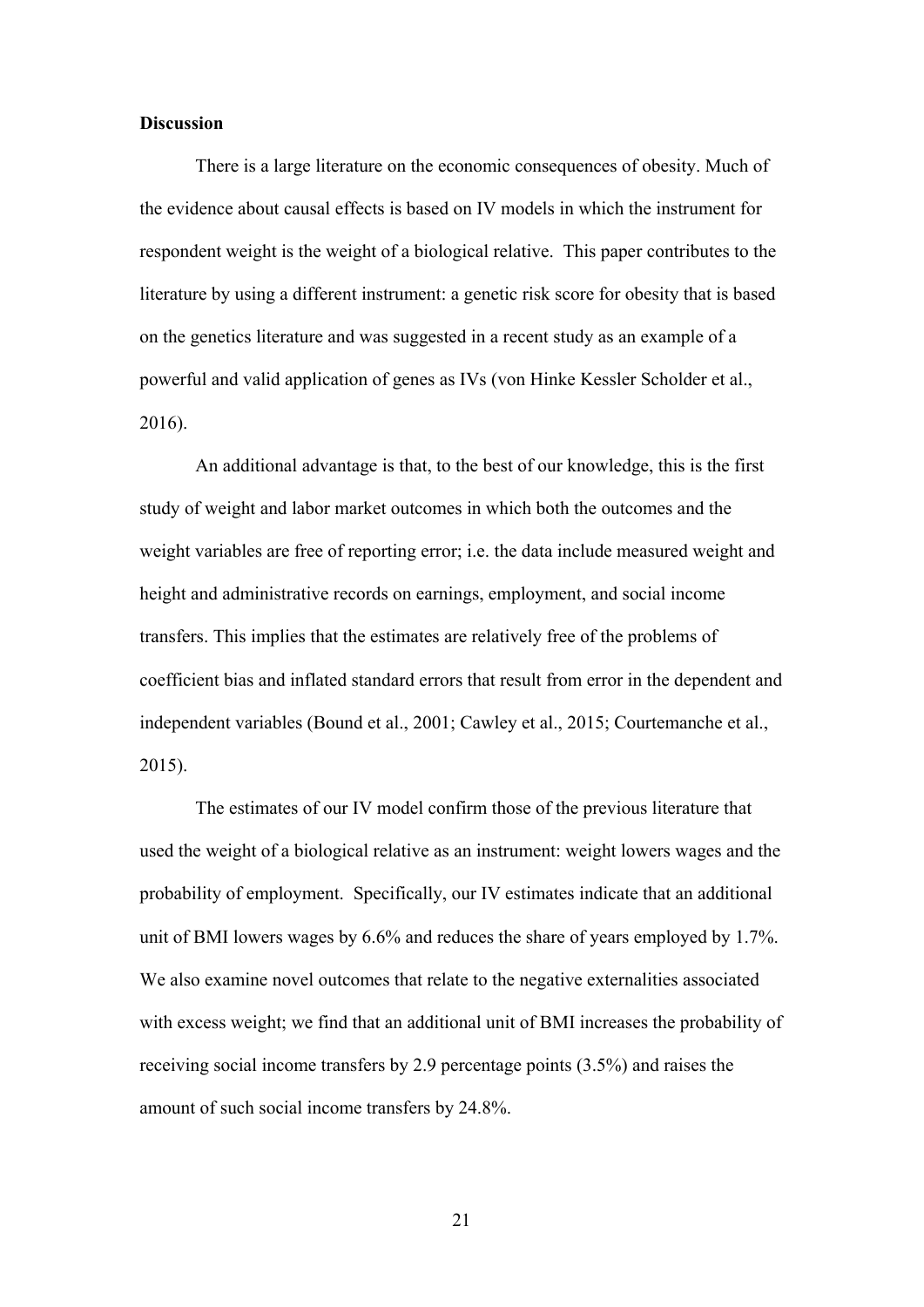Reduced form models that regress outcomes directly on the genetic risk score are also consistent with the hypothesis that additional weight worsens labor market outcomes; raising the genetic risk score by one (meaning that an individual has one additional allele that raises their risk of weight gain) is associated with lower earnings, a lower probability of employment, a higher probability of receiving social income transfers, and a higher amount of social income transfers received.

These findings are robust to some but not all permutations of the sample and model. The IV results are robust to controlling for genetic risk of obesity-related comorbidities such as high blood pressure, total cholesterol, and triglycerides. They are also robust to replacing BMI with obesity (BMI>=30) or weight in kg (controlling for height).

However, we caution that the sample is small  $(N=2,062)$ , and thus when we estimate models separately by wave only one of the IV coefficients is statistically significant (although other coefficients are not significantly different from the coefficients from the overall model). The same is generally true when we estimate models separately by sex, although the IV model indicates that BMI raises the probability of receiving any social income transfers by women, and raises the amount of social income transfers received by men. Adding controls for cognitive ability reduces the size of the sample, and the IV coefficients are not statistically significant.

The evidence that weight worsens labor market outcomes is consistent with the previous literature that relied on other identification strategies. Using the weight of a biological relative as an instrument for respondent weight, Cawley (2004) found that the impact of weight on wages in the U.S. varied by race and gender. The greatest impact was found for white females, among whom an additional 10 pounds lowered wages by 2.8%. Using the same identification strategy and data from nine countries in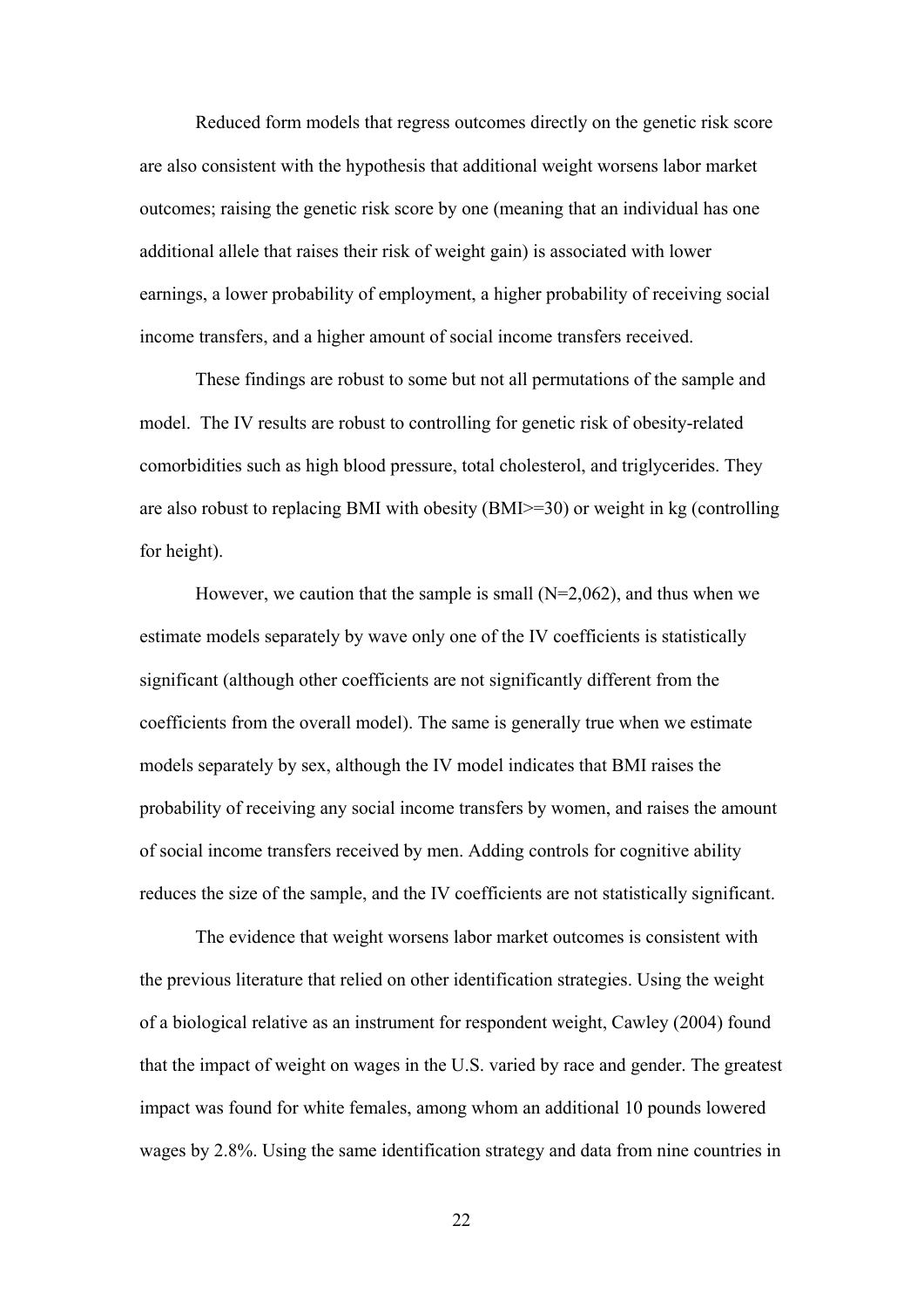Europe, Brunello and D'Hombres (2007) found that a 10% increase in BMI reduced the wages of females by 1.86% and those of males by 3.27% for the nine nations pooled. One of the nine nations represented in their data is Finland; they estimate that an additional unit of BMI reduces wages among women by 3.6% (which is statistically significant at the 10% level) and reduces wages among men by 1.2% (which is not statistically significant). Our estimates for Finnish men and women pooled indicate that a unit of BMI reduces wages by 6.6%; the results estimated separately by sex are not statistically significant but the point estimates are larger for women (10.5%) than men (4.8%), although the difference by sex is not statistically significant.

Our results can also be compared to the previous research on the effect of weight on employment. Lindeboom et al. (2010) use the weight of a biological relative as an instrument and estimate the impact of weight on the probability of employment in the Great Britain; they cannot reject the null hypothesis of no effect. A recent study of the impact of weight on employment (Reichert, 2015) used a novel identification strategy: random assignment to a weight loss intervention that offered monetary rewards for weight loss, as opposed to assignment to a control group. The IV estimates suggest that a 1 percentage point reduction in BMI raises the probability of employment for women by 2.1 percentage points (2.8%) but has no impact on the employment probability of men. A limitation is the small sample size  $(N=680)$  and uncertain generalizability (subjects were all obese and drawn from four medical rehabilitation clinics in Germany).

A recent study by some of the same authors as this study examined the impact of birth weight (instrumented using the genetic risk score for birth weight) on adult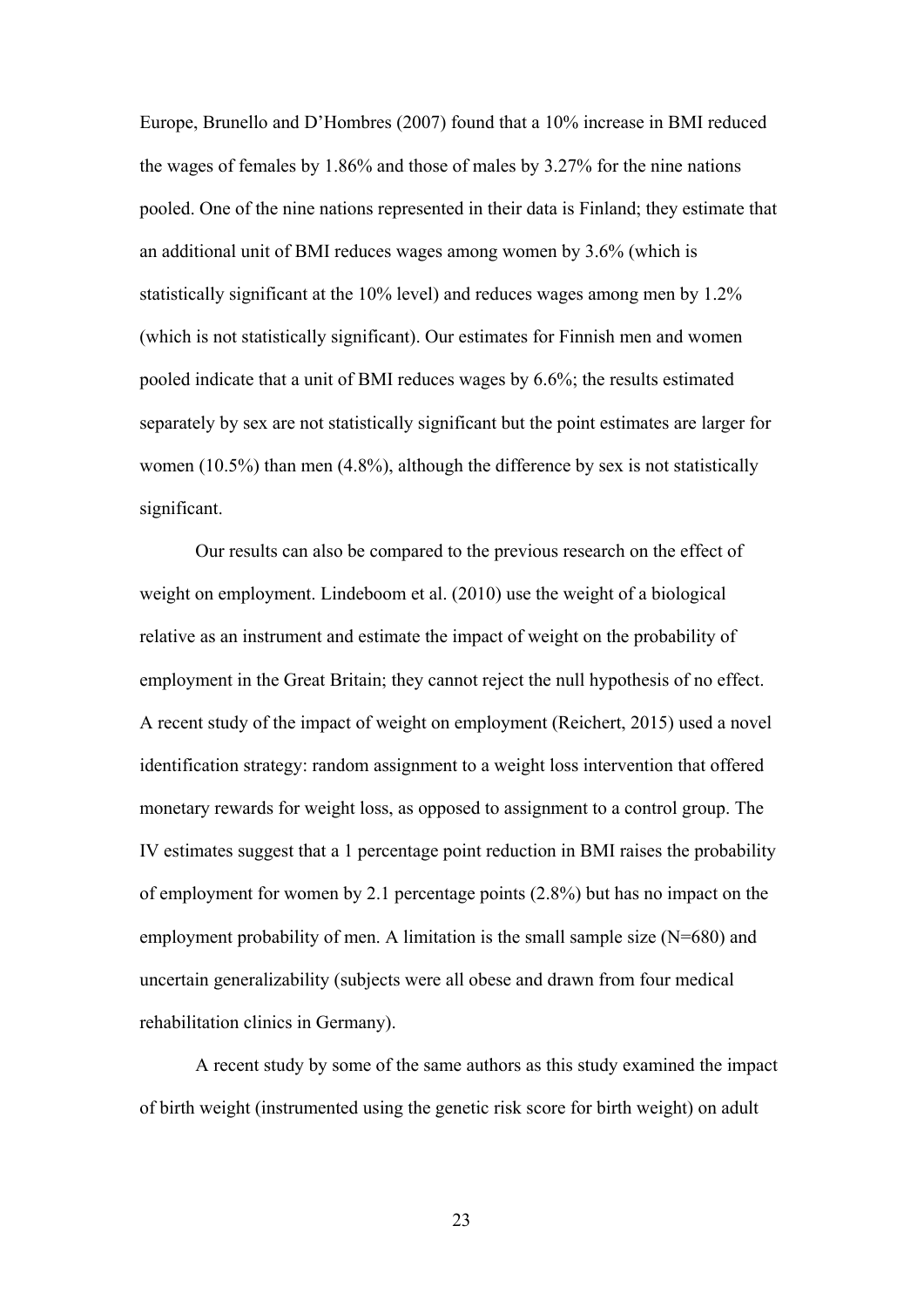earnings (Pehkonen et al., 2015). The authors could not reject the null hypothesis of no effect; the IV estimates were large, but imprecise.

This paper also includes the first test for a causal effect of waist-to-hip ratio on labor market outcomes. Past studies estimating the impact of weight on labor market outcomes primarily use as their measure of weight BMI or clinical classifications based on BMI. However, BMI is a limited measure of fatness in that it does not actually measure fat; it does not distinguish between fat mass and lean mass (see Burkhauser and Cawley, 2008). WHR, in contrast, is a measure of central adiposity or fatness and may be a better measure of how excess weight affects health or appearance. The IV models suggest that a higher WHR increases the amount of social income transfers; however, the genetic risk score for WHR was a relatively weak instrument. Reduced form models indicate that not only the genetic risk score for BMI, but also the genetic risk score for WHR, are associated with worse labor market outcomes. This confirms that BMI is a limited measure of fatness, and that other measures of fatness may add to the explanatory power of economic models and offer additional insights.

 If, as many of these studies suggest, weight worsens labor market outcomes, an important question is why. One mechanism seems to be discrimination on the basis of appearance. Rooth (2009) conducted an audit study, sending matched resumes to job openings in Sweden, which were accompanied by photos of the fictitious applicants, the apparent weight of whom was manipulated by computer photo editing software. The apparently obese applicant was significantly less likely to be contacted for a job interview than their lighter equivalent; this disadvantage equaled 8 percentage points for women and 6 percentage points for men. Given that the resumes of these pairs were constructed to be as similar as possible, this suggests that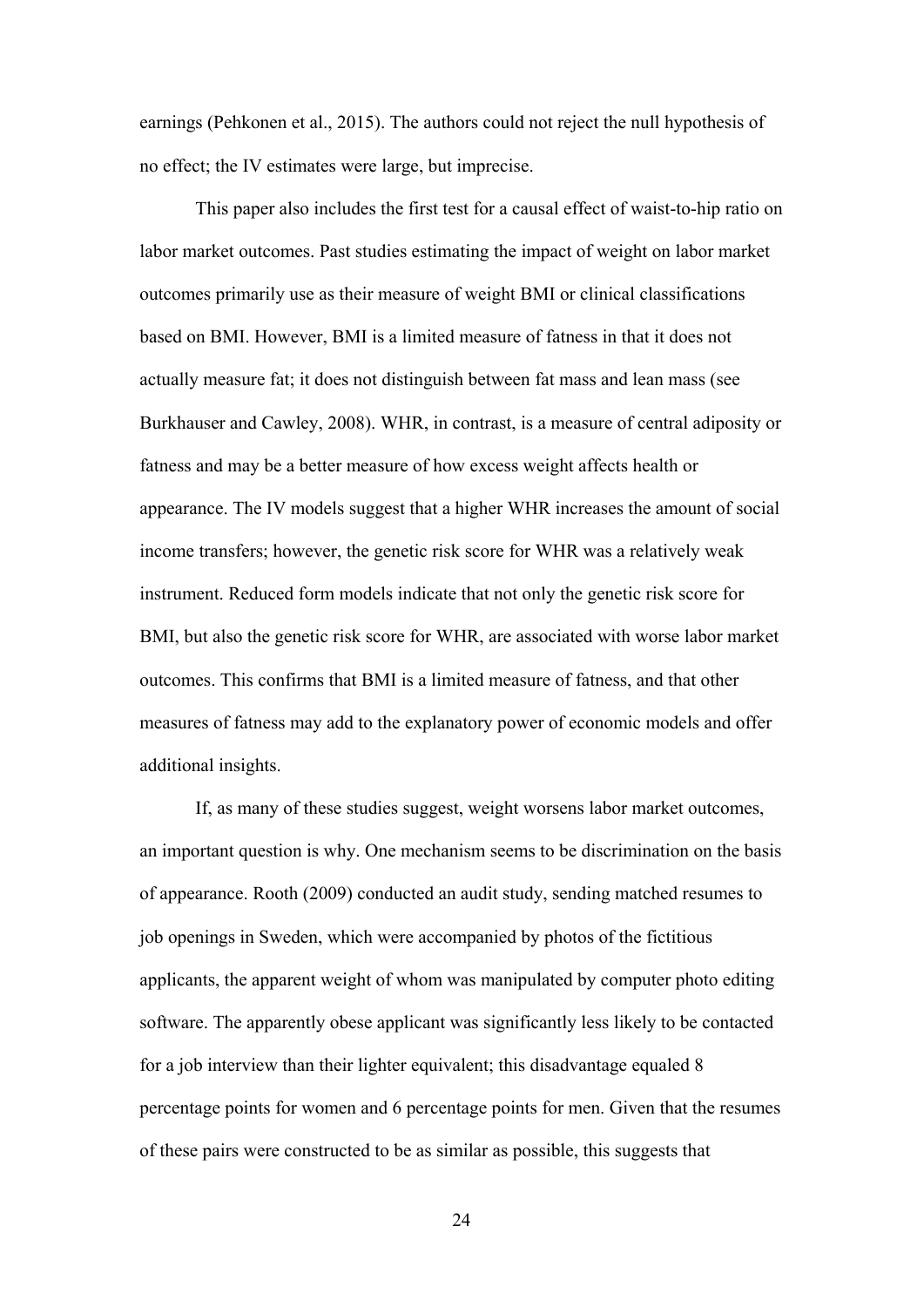employer hiring decisions are influenced by applicants' (apparent) weight. Other evidence is consistent with bias in pay; Gregory and Ruhm (2011) estimate IV models of weight on wages, using the weight of a biological relative as an instrument, and find for U.S. data that weight begins reducing wages for women at a low level of BMI (roughly 23); they interpret this as evidence that weight reduces wages not because of impaired health or lower productivity but because of employers' preferences for a slender appearance.

 This is not to say that none of the impact of weight on labor market outcomes operates through health and productivity. Excess fat raises the risk of Type II diabetes, heart attack, stroke, and cancer (Hu, 2008). Morbidly obese patients who undergo bariatric surgery report after the ensuing weight loss that they are able to get more work done, do higher quality work, and make fewer mistakes (Sockalingam et al., 2015). Thus, both discrimination and health impacts are likely explanations for why weight worsens labor market outcomes.

 Our findings have several policy implications. To the extent that individuals face discrimination in the labor market on the basis of their weight, policymakers may wish to consider including obesity as a protected class in anti-discrimination laws. To the extent that weight worsens health, which in turn worsens labor market outcomes, this implies that the cost-effectiveness of obesity prevention and treatment programs should take into account the labor market gains that can result from averting and reducing obesity.

 We recognize a variety of limitations to the paper. It is always important to note when using the method of IV that important assumptions regarding the validity of the instruments are not testable. Although the genetics literature did not find evidence of pleiotropy – i.e. the SNPs that are used in the genetic risk score for BMI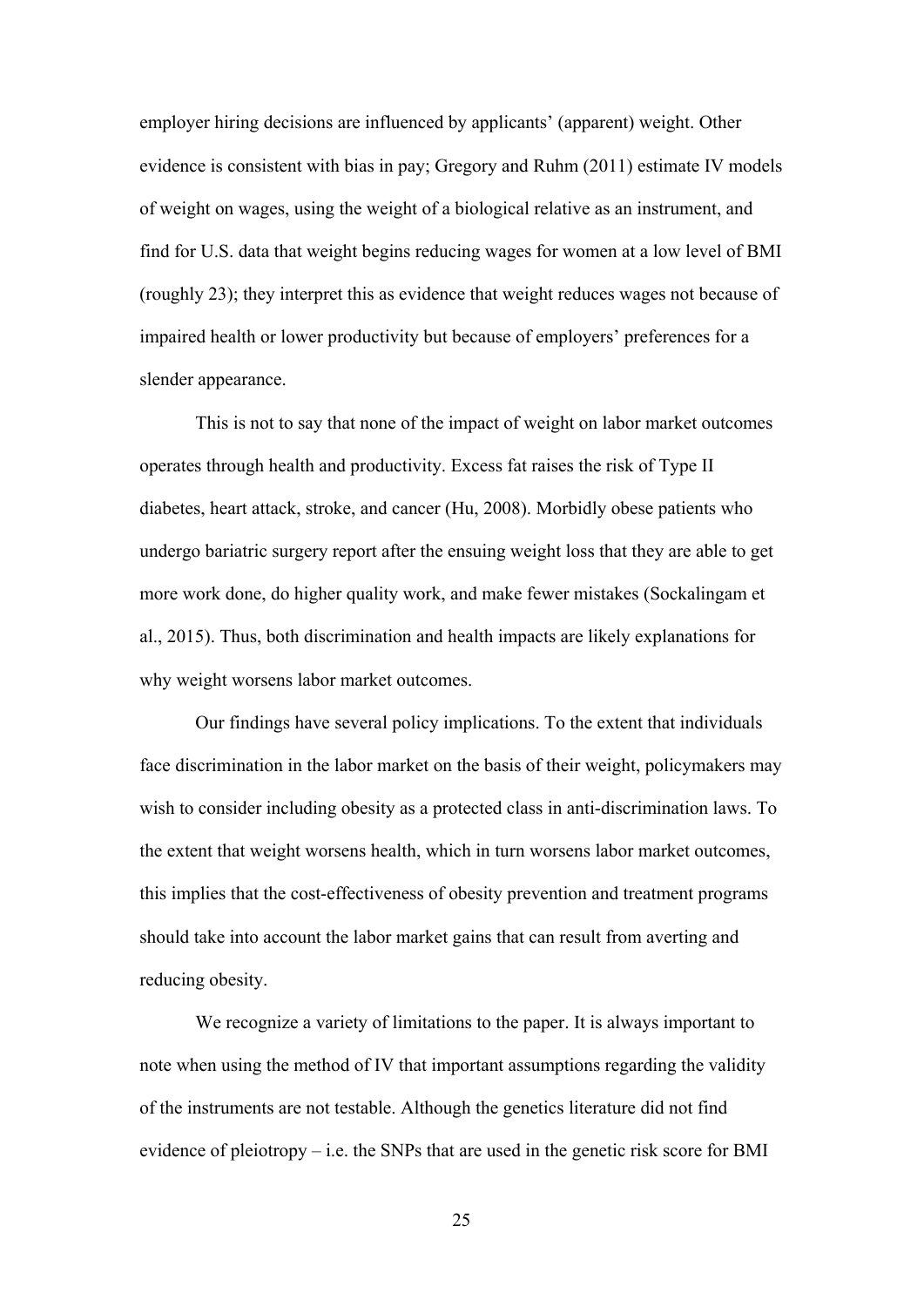were generally not found to be linked to non-obesity-related outcomes – the failure to reject the null hypothesis of no effect is not the same as proving the null. We acknowledge that the exact function and mechanisms of these SNPs are not known with certainty. Although the instrument we use was offered in a recent study as an example of a powerful and valid application of genes as IVs (von Hinke Kessler Scholder et al., 2016), that study also pointed out the need for caution regarding the assumption of instrument validity.

The Local Average Treatment Effect (LATE) that we measure concerns the impact of genetic variation in weight; it is possible that variation due to other sources could have a different impact on labor market outcomes. Moreover, our IVs measure only the genetic variation due to the 32 SNPs identified by Speliotes et al. (2010), which affect weight through regulators of appetite or energy balance, or insulin secretion or response. It is possible that genetic variation in weight that operates through other mechanisms (e.g. resting metabolic rate, or propensity to add muscle mass) could also exhibit a different relationship with labor market outcomes.

Our data are from Finland, a relatively small nation, which may raise some issues of generalizability, but it is a highly economically developed country that is a member of the European Union and shares many labor market characteristics with the rest of Western Europe. Another limitation of this paper is its modest sample size, which limits our ability to estimate models separately by survey wave or by sex. Despite these limitations, the strengths of the data, such as genetic information, measured weight and height, and administrative data on wages, employment, and social income transfers, make it uniquely well-suited to answer this research question.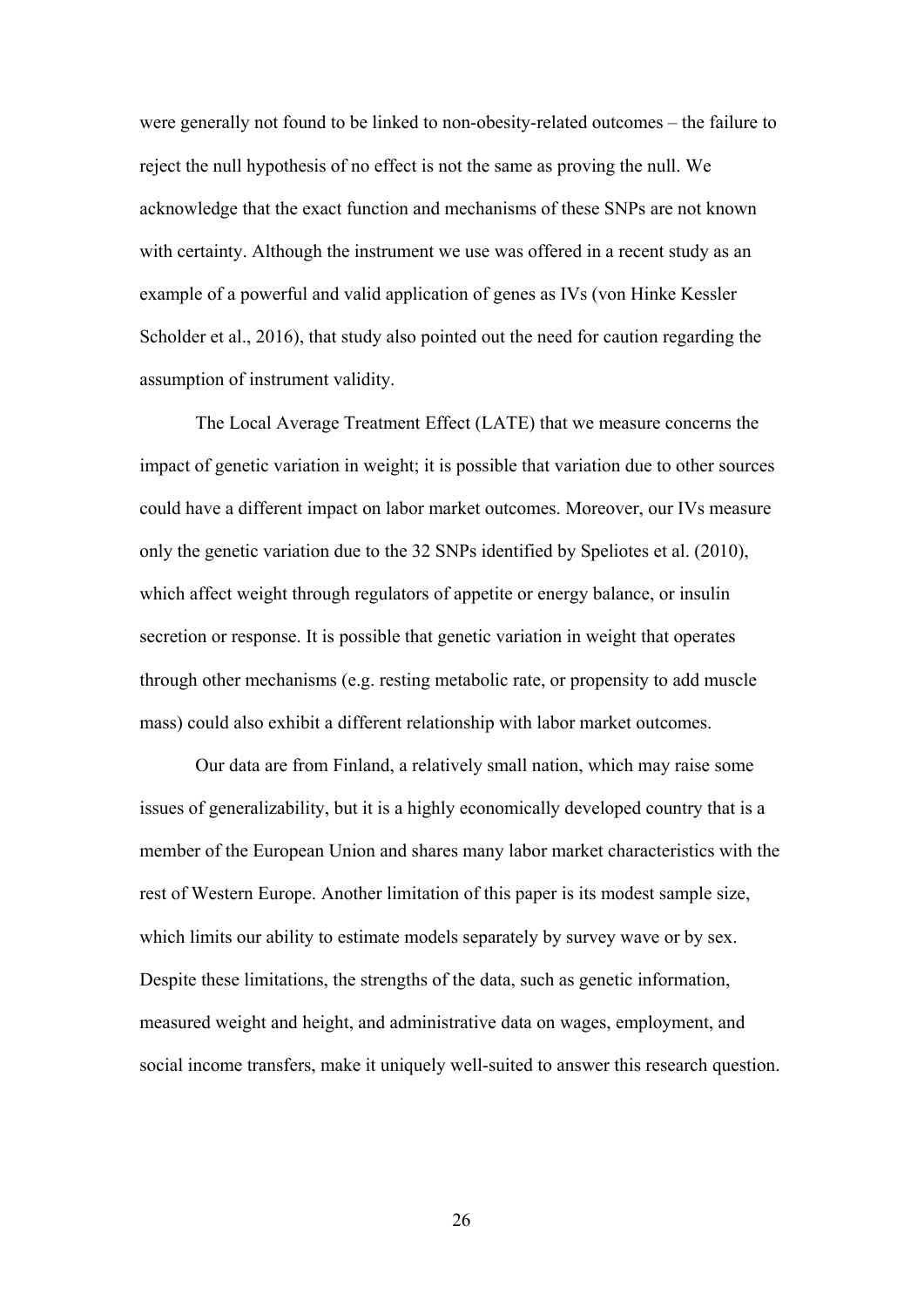#### **Works Cited**

- Akee, R., Simeonova, E., Copeland, W., Angold, A., & Costello, E.J. (2013). Young adult obesity and household income: effects of unconditional cash transfers. American Economic Journal: Applied economics, 5, 1–28.
- Averett, S.L. (2011). Labor market consequences: employment, wages, disability, and absenteeism. In: Cawley, J. (Ed.): The Oxford Handbook of the Social Science of Obesity. New York: Oxford University Press.
- Averett, S.L. (2014). Obesity and labor market outcomes. IZA World of Labor, 32. doi: 10.15185/izawol.32Averett, S.L., and Stifel, D.C. (2010). Race and gender differences in the cognitive effects of childhood overweight. Applied Economics Letters, 17, 1673–1679.
- Barsh, G.S., Farooqi, I.S., and O'Rahilly, S. (2000). Genetics of body-weight regulation. Nature, 404, 644–651.
- Bound, J., Brown, C., Mathiowetz, N., (2001). Measurement error in survey data. In: Leamer, Heckman J. (Ed.), Handbook of Econometrics, vol. 5. Springer-Verlag, New York, NY, pp. 3705–3843.
- Brunello, G., and d'Hombres, B. (2007). Does body weight affect wages? Evidence from Europe. Economics and Human Biology, 5, 1–19.
- Burkhauser, R.V., and Cawley, J. (2008). Beyond BMI: the value of more accurate measures of fatness and obesity in social science research. Journal of Health Economics, 27, 519–529.
- Cawley, J. (2004). The impact of obesity on wages. Journal of Human Resources, 39, 451–474.
- Cawley, J. (2015). An economy of scales: a selective review of obesity's economic causes, consequences, and solutions. Journal of Health Economics, 43, 244– 268.
- Cawley, J., Han, E., and Norton, E.C. (2011). The validity of genes related to neurotransmitters as instrumental variables. Health Economics, 20, 884–888.
- Cawley, J., Maclean, J.C., Hammer, M., and Wintfeld, N. (2015). Reporting error in weight and its implications for estimates of the economic consequences of obesity. Economics and Human Biology, 19, 27–44.
- Courtemanche, C., Pinkston, J.C., and Stewart, J. (2015). Adjusting body mass for measurement error with invalid validation data. Economics and Human Biology, 19, 275–293.
- Dahl, M., DeLeire, T., and Schwabish, J.A. (2011). Estimates of year-to-year volatility in earnings and in household incomes from administrative, survey, and matched data. Journal of Human Resources, 46, 750–774.
- Davey Smith, G. (2011). Random allocation in observational data: how small but robust effects could facilitate hypothesis-free causal inference. Epidemiology, 22, 460–463; discussion 467–468.
- De Luca, C.R., Wood, S.J., Anderson, V., Buchanan, J.A., Proffitt, T.M., Mahony, K., and Pantelis, C. (2003). Normative data from the CANTAB. I: development of executive function over the lifespan. Journal of Clinical and Experimental Neuropsychology, 25, 242–254.
- Gregory, C.A., and Ruhm, C.J. (2011). Where does the wage penalty bite? In Grossman, M. and Mocan, N.H. (Eds.): Economic Aspects of Obesity. Chicago: University of Chicago Press.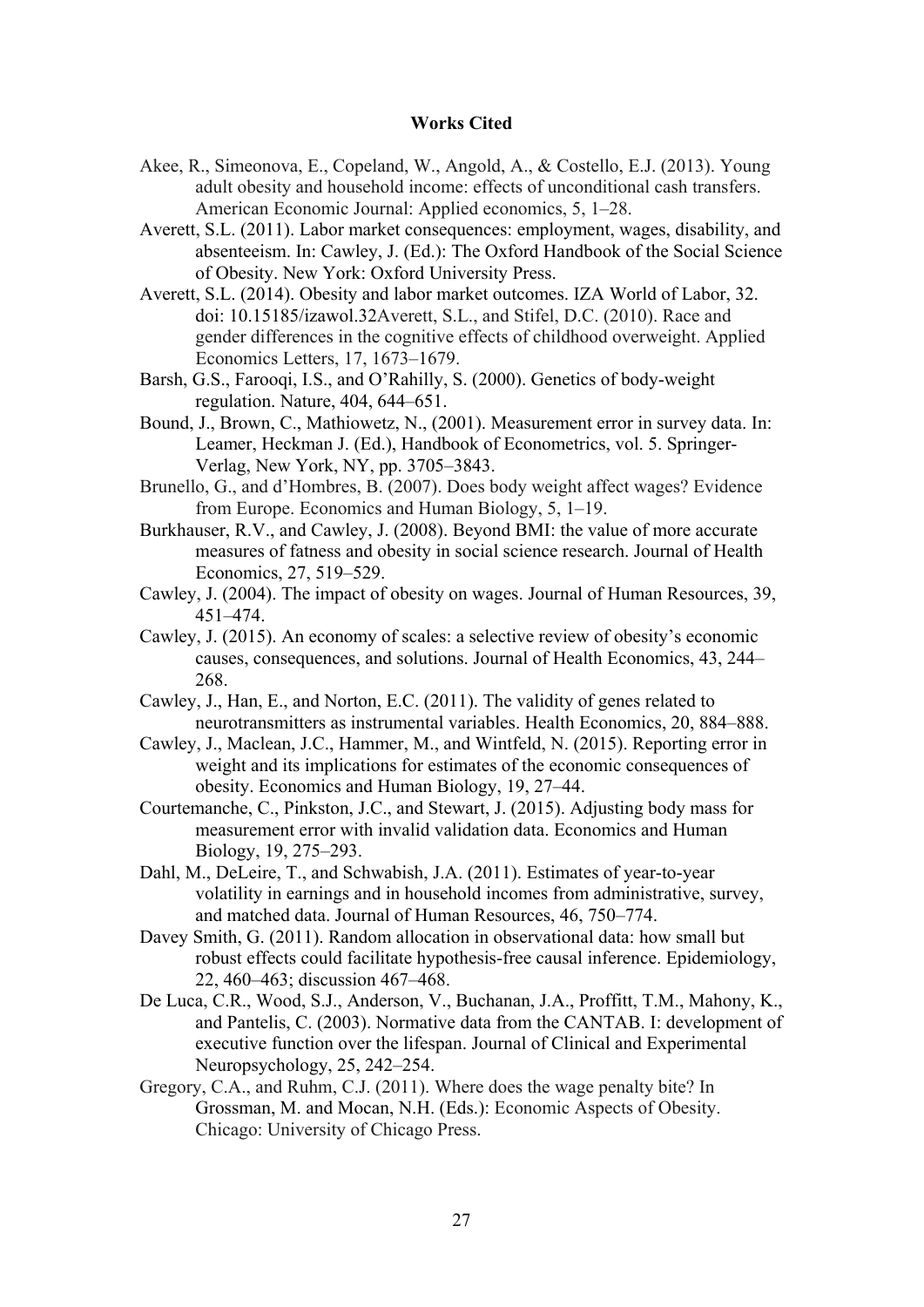- Heid, I.M., Jackson, A.U., Randall, J.C., Winkler, T.W., Qi, L., Steinthorsdottir, V., ... and Yang, J. (2010). Meta-analysis identifies 13 new loci associated with waist-hip ratio and reveals sexual dimorphism in the genetic basis of fat distribution. Nature Genetics, 42, 949–960.
- Hu, F.B. (2008). Obesity Epidemiology. New York: Oxford University Press.
- International Consortium for Blood Pressure Genome-Wide Association Studies (2011). Genetic variants in novel pathways influence blood pressure and cardiovascular disease risk. Nature, 478, 103–109.
- Johansson, E., Böckerman, P., Kiiskinen, U., and Heliövaara, M. (2009). Obesity and labour market success in Finland: the difference between having a high BMI and being fat. Economics and Human Biology, 7, 36–45.
- Kaplowitz, P.B. (2008). Link between body fat and the timing of puberty. Pediatrics, 121(Suppl 3), S208–S217.
- Kline, B., and Tobias, J.L. (2008). The wages of BMI: Bayesian analysis of a skewed treatment–response model with nonparametric endogeneity. Journal of Applied Econometrics, 23, 767–793.
- Lindeboom, M., Lundborg, P., and van der Klaauw, B. (2010). Assessing the impact of obesity on labor market outcomes. Economics and Human Biology, 8, 309– 319.
- Locke, A.E., Kahali, B., Berndt, S.I., Justice, A.E., Pers, T.H., Day, F.R., ... & Kristiansson, K. (2015). Genetic studies of body mass index yield new insights for obesity biology. Nature, 518, 197–206.
- McClellan, M., McNeil, B.J., and Newhouse, J.P. (1994). Does more intensive treatment of acute myocardial infarction in the elderly reduce mortality? Analysis using instrumental variables. Journal of the American Medical Association, 272, 859–866.
- Mincer, J. (1974). Schooling, Experience, and Earnings. New York: National Bureau of Economic Research.
- NCD Risk Factor Collaboration. (2016). Trends in adult body-mass index in 200 countries from 1975 to 2014: a pooled analysis of 1698 population-based measurement studies with 19·2 million participants. The Lancet, 387, 1377– 1396.
- Ng, M., Fleming, T., Robinson, M., Thomson, B., Graetz, N., Margono, C., ... & Abraham, J.P. (2014). Global, regional, and national prevalence of overweight and obesity in children and adults during 1980–2013: a systematic analysis for the Global Burden of Disease Study 2013. The Lancet, 384, 766–781.
- Norton, E.C., and Han, E. (2008). Genetic information, obesity and labor market outcomes. Health Economics, 17, 1089–1104.
- OECD (2014). Obesity Update. Paris: OECD Publishing. http://www.oecd.org/els/health-systems/Obesity-Update-2014.pdf (accessed January 26, 2016).
- OECD (2015). Education at a Glance 2015. Paris: OECD Publishing.
- Palmer, T.M., Lawlor, D.A., Harbord, R.M., Sheehan, N.A., Tobias, J.H., Timpson, N.J., ... & Sterne, J.A. (2012). Using multiple genetic variants as instrumental variables for modifiable risk factors. Statistical Methods in Medical Research, 21, 223–242.
- Pazhoohi, F., and Liddle, J.R. (2012). Identifying feminine and masculine ranges for Waist-to-Hip ratio. Journal of Social, Evolutionary, and Cultural Psychology, 6, 227–232.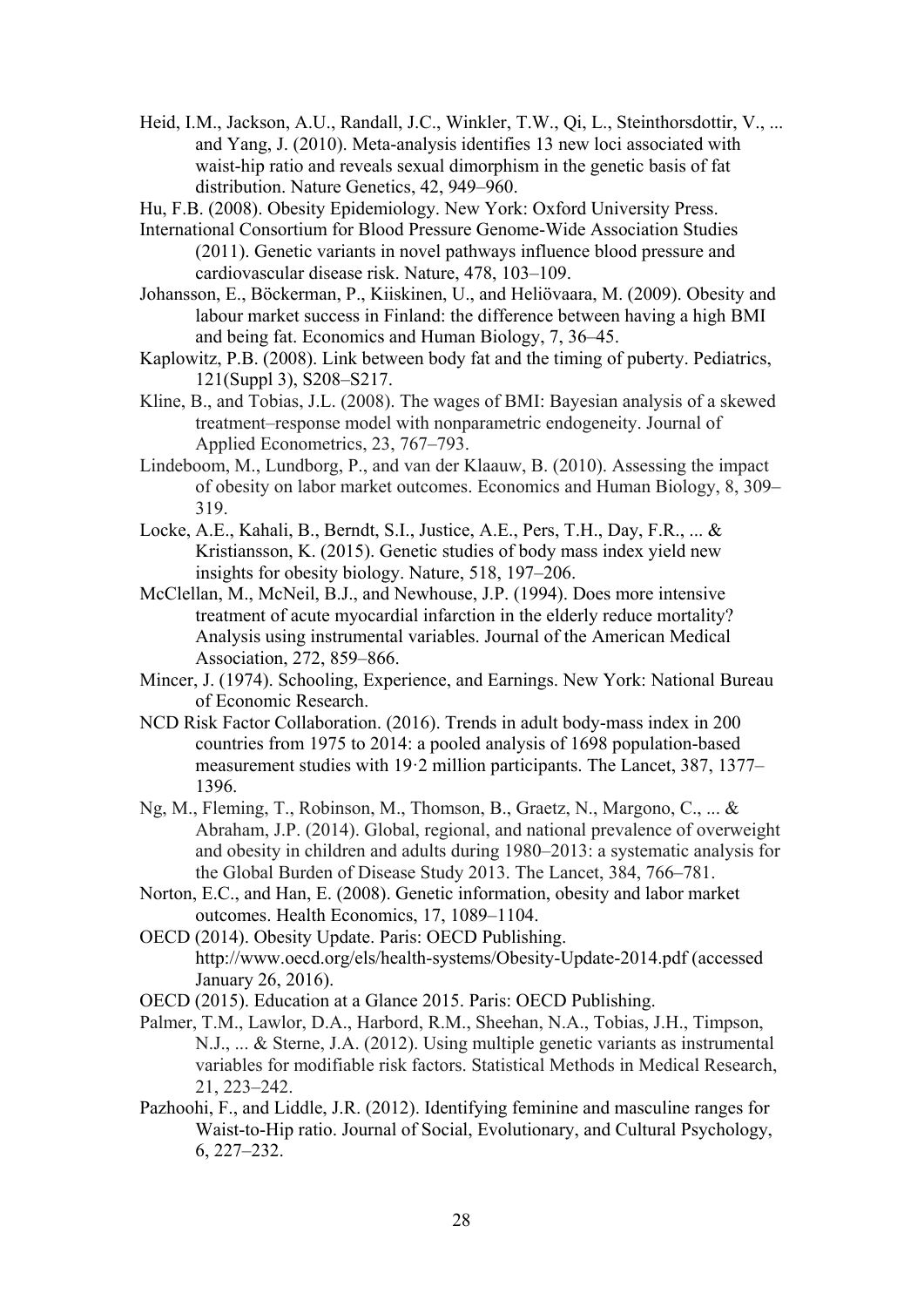- Pehkonen, J., Viinikainen, J., Böckerman, P., Lehtimäki, T., Rovio, S., and Raitakari, O. (2016). Early origins of adult earnings: evidence using genetic instrumental variables. Unpublished manuscript.
- Pietiläinen, K.H., Kaprio, J., Rissanen, A., Winter, T., Rimpelä, A., Viken, R.J., and Rose, R.J. (1999). Distribution and heritability of BMI in Finnish adolescents aged 16 y and 17 y: a study of 4884 twins and 2509 singletons. International Journal of Obesity & Related Metabolic Disorders, 23, 107–115.
- Puhl, R.M. (2011). Bias, stigma, and discrimination. In: Cawley, J. (Ed.): The Oxford Handbook of the Social Science of Obesity. New York: Oxford University Press.
- Raitakari, O.T., Juonala, M., Rönnemaa, T., Keltikangas-Järvinen, L., Räsänen, L., Pietikäinen, M., ... & Viikari, J.S. (2008). Cohort profile: the cardiovascular risk in Young Finns Study. International Journal of Epidemiology, 37, 1220– 1226.
- Reichert, A.R. (2015). Obesity, weight loss, and employment prospects: evidence from a randomized trial. Journal of Human Resources, 50, 759–810.
- Ridder, G., and Moffitt, R. (2007). The econometrics of data combination. In Heckman, J.J., and Leamer, E.E. (Eds.): Handbook of Econometrics, Volume 6. Amsterdam: Elsevier.
- Robbins, T.W., James, M., Owen, A.M., Sahakian, B.J., McInnes, L., and Rabbitt, P. (1994). Cambridge Neuropsychological Test Automated Battery (CANTAB): a factor analytic study of a large sample of normal elderly volunteers. Dementia (Basel, Switzerland), 5, 266–281.
- Rooth, D.-O. (2009). Obesity, attractiveness, and differential treatment in hiring: a field experiment. Journal of Human Resources, 44, 710–735.
- Sabia, J.J. (2007). The effect of body weight on adolescent academic performance. Southern Economic Journal, 73, 871–900.
- Sarlio-Lähteenkorva, S., Silventoinen, K., and Lahelma, E. (2004). Relative weight and income at different levels of socioeconomic status. American Journal of Public Health, 94, 468–472.
- Schmeiser, M.D. (2009). Expanding wallets and waistlines: the impact of family income on the BMI of women and men eligible for the earned income tax credit. Health Economics, 18, 1277–1294.
- Singh, D. (1993). Adaptive significance of female physical attractiveness: role of waist-to-hip ratio. Journal of Personality and Social Psychology, 65, 293–307.
- Sockalingam, S., Wnuk, S., Kantarovich, K., Meaney, C., Okrainec, A., Hawa, R., and Cassin, S. (2015). Employment outcomes one year after bariatric surgery: the role of patient and psychosocial factors. Obesity Surgery, 25, 514–522.
- Speliotes, E.K., Willer, C.J., Berndt, S.I., Monda, K.L., Thorleifsson, G., Jackson, A.U., ... and Hoesel, V. (2010). Association analyses of 249,796 individuals reveal 18 new loci associated with body mass index. Nature Genetics, 42, 937–948.
- Staiger, D., and Stock, J.H. (1997). Instrumental variables regression with weak instruments. Econometrica, 65, 447–486.
- Teslovich, T.M., Musunuru, K., Smith, A.V., Edmondson, A.C., Stylianou, I.M., Koseki, M., ... & Willemsen, G. (2010). Biological, clinical and population relevance of 95 loci for blood lipids. Nature, 466, 707–713.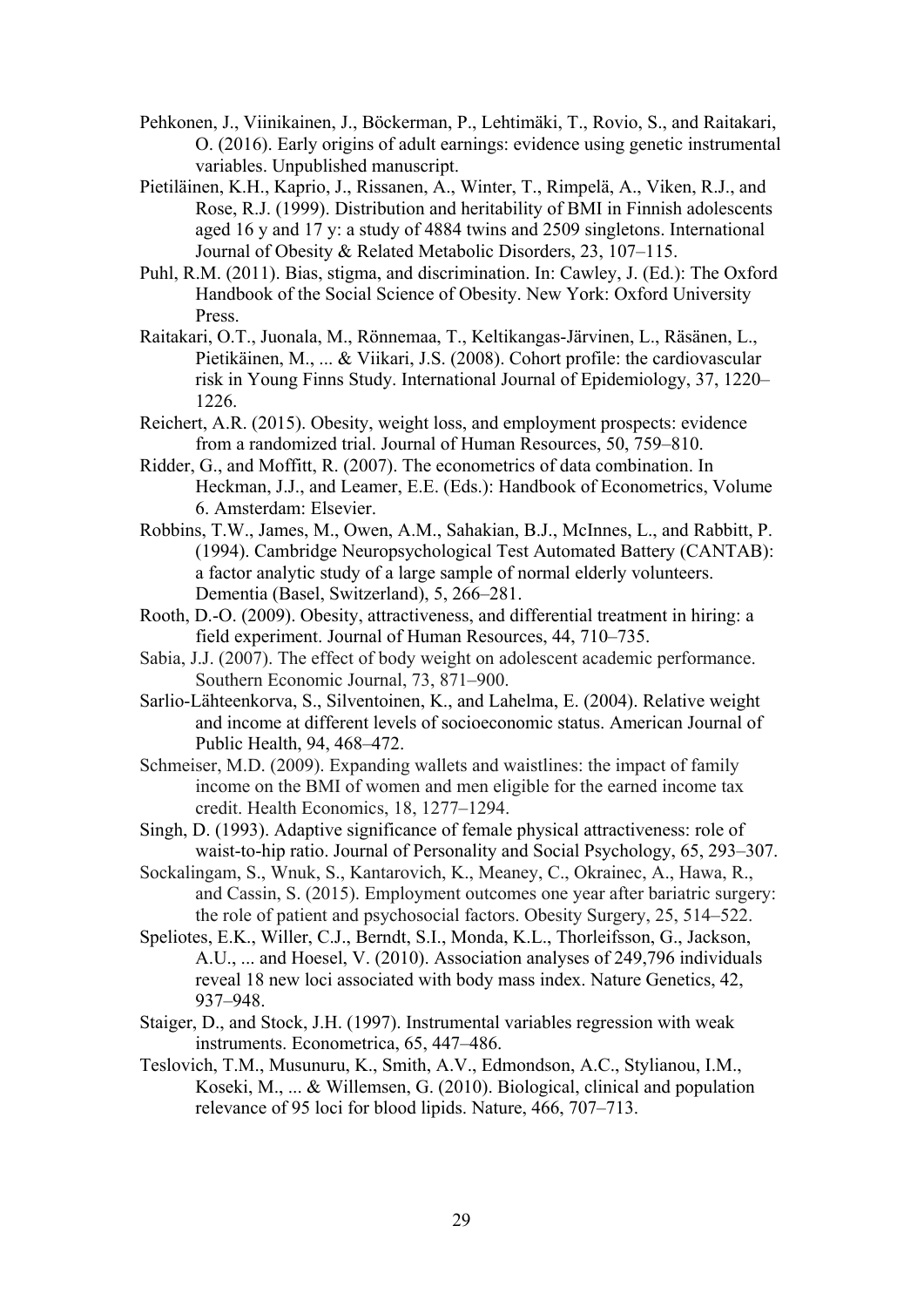- Tyrrell, J., Jones, S.E., Beaumont, R., Astley, C.M., Lovell, R., Yaghootkar, H., ... & Wood, A.R. (2016). Height, body mass index, and socioeconomic status: Mendelian randomisation study in UK Biobank. British Medical Journal, 352, i582.
- Von Hinke Kessler Scholder, S., Smith, G.D., Lawlor, D.A., Propper, C., and Windmeijer, F. (2012). The effect of fat mass on educational attainment: examining the sensitivity to different identification strategies. Economics and Human Biology, 10, 405–418.
- Von Hinke Kessler Scholder, S., Smith, G.D., Lawlor, D.A., Propper, C., and Windmeijer, F. (2016). Genetic markers as instrumental variables. Journal of Health Economics, 45, 131–148.
- Wang, Y. (2002). Is obesity associated with early sexual maturation? A comparison of the association in American boys versus girls. Pediatrics, 110, 903–910.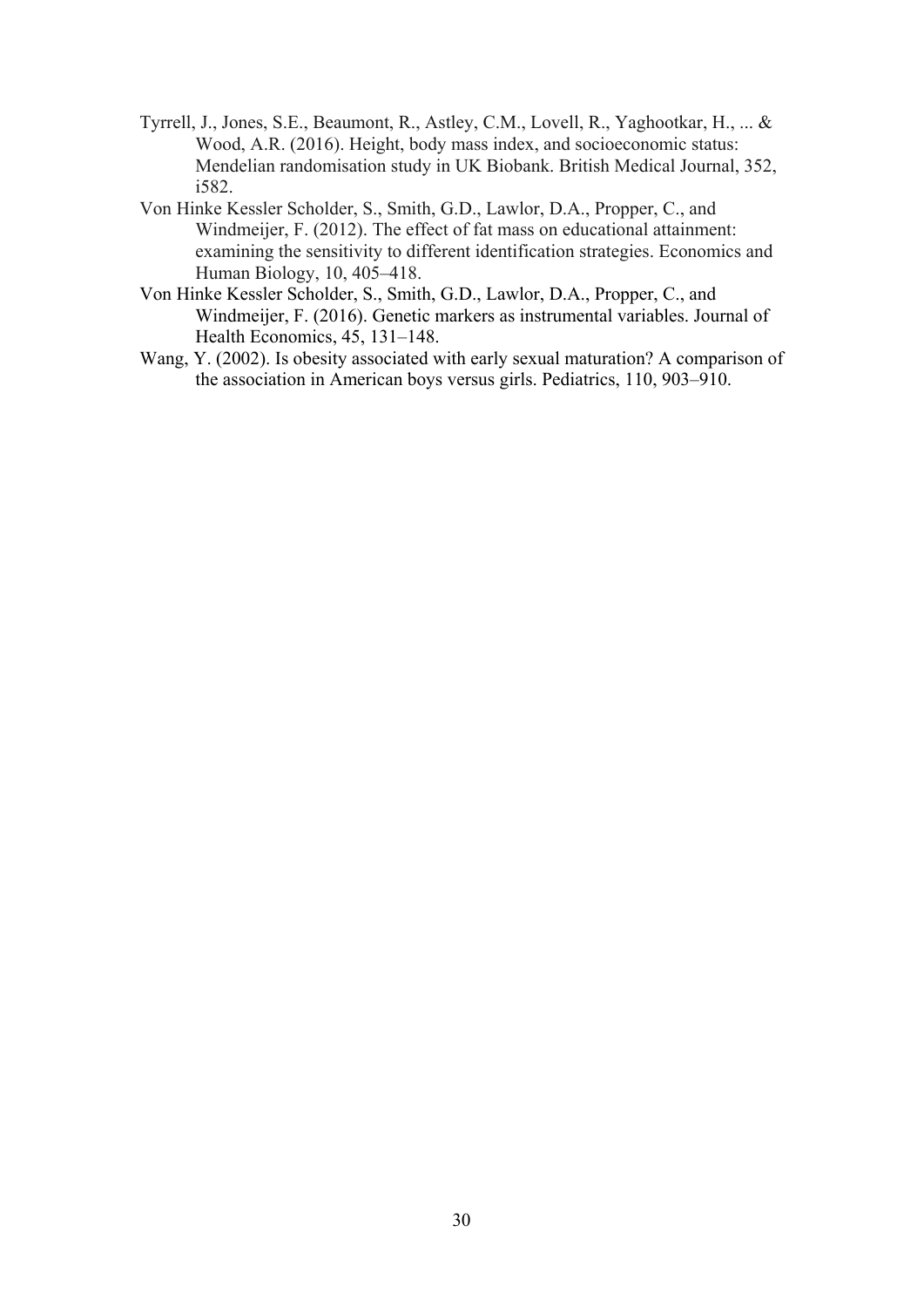| Panel A: Log of Average Earnings, 2001-2012      | <b>OLS</b>       | IV        |
|--------------------------------------------------|------------------|-----------|
|                                                  |                  |           |
| <b>BMI</b>                                       | $-0.007$         | $-0.066*$ |
|                                                  | (0.005)          | (0.036)   |
|                                                  |                  |           |
| F-statistics                                     | $\Box$ .         | 36.59     |
| Mean outcome                                     | 9.863            | 9.863     |
| $\mathbf N$                                      | 2038             | 2038      |
|                                                  |                  |           |
| Panel B: Share of Years Employed, 2001-2012      | <b>OLS</b>       | IV        |
|                                                  |                  |           |
| <b>BMI</b>                                       | $-0.002$         | $-0.017*$ |
|                                                  | (0.001)          | (0.009)   |
|                                                  |                  |           |
| F-statistics                                     |                  | 39.94     |
| Mean outcome                                     | 0.857            | 0.857     |
| ${\bf N}$                                        | 2062             | 2062      |
|                                                  |                  |           |
| Panel C: Indicator for Social Income Transfers,  | $\overline{OLS}$ | IV        |
| 2001-2012                                        |                  |           |
|                                                  |                  |           |
| <b>BMI</b>                                       | $-0.001$         | $0.029*$  |
|                                                  | (0.002)          | (0.016)   |
|                                                  |                  |           |
| F-statistics                                     | $\ddotsc$        | 36.59     |
| Mean outcome                                     | 0.821            | 0.821     |
| ${\bf N}$                                        | 2038             | 2038      |
|                                                  |                  |           |
| Panel D: Log of Average Social Income Transfers, | <b>OLS</b>       | IV        |
| 2001-2012                                        |                  |           |
|                                                  |                  |           |
| <b>BMI</b>                                       | $-0.012$         | $0.248**$ |
|                                                  | (0.015)          | (0.119)   |
|                                                  |                  |           |
| F-statistics                                     | $\ddotsc$        | 36.59     |
| Mean outcome                                     | 5.603            | 5.603     |
| $\overline{N}$                                   | 2038             | 2038      |

#### **Table 1. The effect of BMI on average labor market outcomes, 2001-2012**

Notes: Earnings are measured as the log of average earnings over the period 2001-2012. Employment is measured as the average share of employment years over the period 2001-2012. Indicator for social income transfers equals one for those who have received social security transfers at least once during 2001-2012. Social income transfers are measured as the log of average transfers over the period 2001- 2012. The mean values for the dependent variables are reported. BMI is measured in 2001. All models include controls for the birth month and birth year effects. Gender, height (2001), and parental education (1980) are also controlled for in all models. The instrument used in the IV models is the BMI risk score, based on genetic markers. Angrist-Pischke multivariate F-tests of excluded instrument are reported for the IV models. Heteroscedasticity-robust standard errors are reported in parentheses: \*statistically significant at the 0.10 level; \*\*\*at the 0.05 level; \*\*\* at the 0.01 level.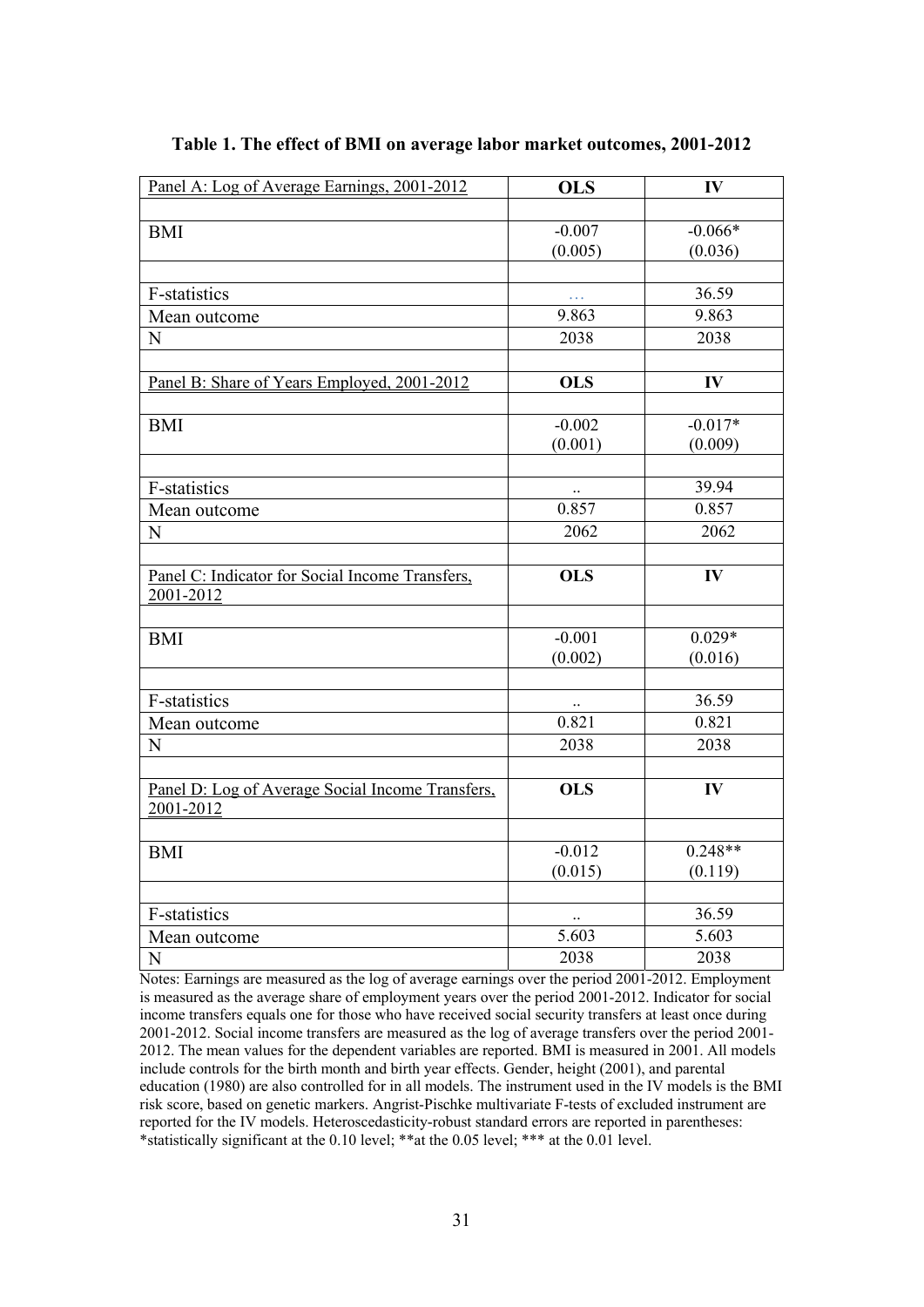| Panel A                                | <b>BMI</b> risk score |
|----------------------------------------|-----------------------|
| Log of Average Earnings, 2001-         | $-0.011*$             |
| 2012                                   | (0.006)               |
| Mean outcome                           | 9.863                 |
| N                                      | 2038                  |
|                                        |                       |
| Panel B                                | <b>BMI</b> risk score |
| Share of Years Employed, 2001-         | $-0.003*$             |
| 2012                                   | (0.002)               |
| Mean outcome                           | 0.857                 |
| N                                      | 2062                  |
|                                        |                       |
| Panel C                                | <b>BMI</b> risk score |
| Indicator for Social Income Transfers, | $0.005**$             |
| 2001-2012                              | (0.002)               |
| Mean outcome                           | 0.821                 |
| N                                      | 2038                  |
|                                        |                       |
| Panel D                                | <b>BMI</b> risk score |
| Log of Average Social Income           | $0.041**$             |
| Transfers, 2001-2012                   | (0.018)               |
| Mean outcome                           | 5.603                 |
| N                                      | 2038                  |

#### **Table 2. Reduced form IV estimates**

Notes: Earnings are measured as the log of average earnings over the period 2001-2012. Employment is measured as the average share of employment years over the period 2001-2012. Indicator for social income transfers equals one for those who have received social security transfers at least once during 2001-2012. Social income transfers are measured as the log of average transfers over the period 2001- 2012. The mean values for the dependent variables are reported. All models include controls for the birth month and birth year effects. Gender, height, and parental education (1980) are also controlled for in all models. Heteroscedasticity-robust standard errors are reported in parentheses: \*statistically significant at the  $0.10$  level; \*\*at the  $0.05$  level.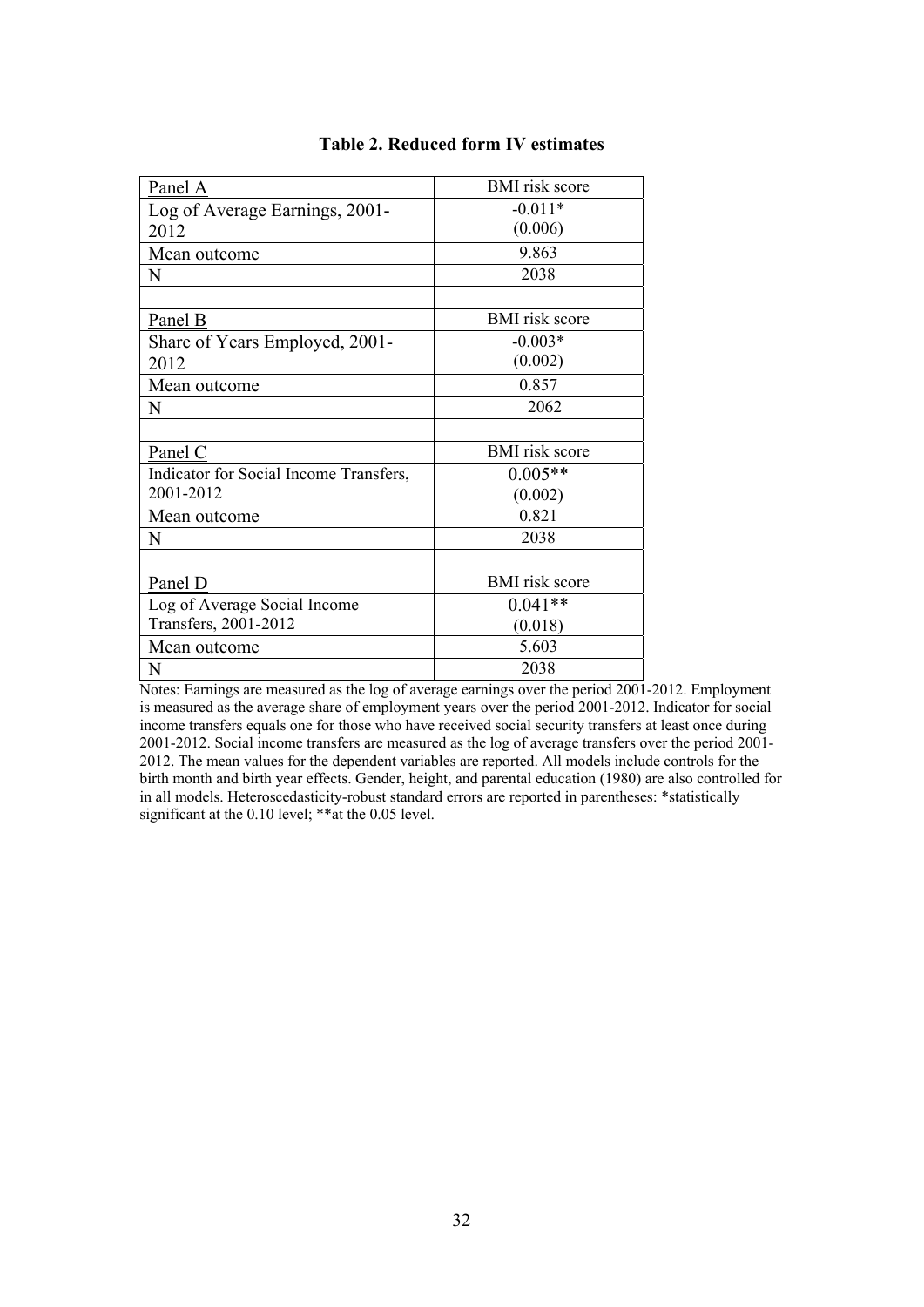|                                                | 2001                |                      | 2007                     |                                       | 2011                |                     |
|------------------------------------------------|---------------------|----------------------|--------------------------|---------------------------------------|---------------------|---------------------|
|                                                | <b>OLS</b>          | IV                   | <b>OLS</b>               | IV                                    | <b>OLS</b>          | IV                  |
|                                                |                     |                      | Panel A: Log of Earnings |                                       |                     |                     |
|                                                |                     |                      |                          |                                       |                     |                     |
| <b>BMI</b>                                     | $-0.015$<br>(0.015) | $-0.179*$<br>(0.104) | $-0.004$<br>(0.014)      | 0.047<br>(0.106)                      | $-0.005$<br>(0.012) | $-0.007$<br>(0.086) |
|                                                |                     |                      |                          |                                       |                     |                     |
| F-statistics                                   | $\ddotsc$           | 36.59                | $\ddotsc$                | 32.09                                 | $\ddotsc$           | 39.17               |
| Mean<br>outcome                                | 8.912               |                      |                          | 9.433                                 | 9.629               |                     |
| N                                              | 2038                |                      |                          | 1659                                  |                     | 1729                |
|                                                |                     |                      |                          |                                       |                     |                     |
|                                                |                     |                      |                          | Panel B: Indicator for Being Employed |                     |                     |
|                                                |                     |                      |                          |                                       |                     |                     |
| <b>BMI</b>                                     | $-0.002$<br>(0.002) | $-0.021$<br>(0.015)  | $-0.002$<br>(0.002)      | 0.008<br>(0.013)                      | $-0.002$<br>(0.002) | 0.001<br>(0.011)    |
|                                                |                     |                      |                          |                                       |                     |                     |
| F-statistics                                   | $\ldots$            | 39.94                | $\ldots$                 | 34.07                                 | $\ddotsc$           | 40.80               |
| Mean<br>outcome                                | 0.807               |                      |                          | 0.887                                 | 0.906               |                     |
| N                                              | 2062                |                      |                          | 1672                                  |                     | 1742                |
|                                                |                     |                      |                          |                                       |                     |                     |
| Panel C: Indicator for Social Income Transfers |                     |                      |                          |                                       |                     |                     |
|                                                |                     |                      |                          |                                       |                     |                     |
| <b>BMI</b>                                     | 0.002               | 0.005                | 0.002                    | $-0.019$                              | 0.000               | 0.015               |
|                                                | (0.003)             | (0.019)              | (0.003)                  | (0.019)                               | (0.002)             | (0.017)             |
|                                                |                     |                      |                          |                                       |                     |                     |
| F-statistics                                   | $\ddotsc$           | 36.59                | $\ddotsc$                | 32.09                                 | $\ldots$            | 39.17               |
| Mean<br>outcome                                | 0.367               |                      |                          | 0.334                                 | 0.291               |                     |
| $\mathbf N$                                    | 2038                |                      | 1659                     |                                       | 1729                |                     |
| Panel D: Log of Social Income Transfers        |                     |                      |                          |                                       |                     |                     |
|                                                |                     |                      |                          |                                       |                     |                     |
| <b>BMI</b>                                     | 0.020<br>(0.020)    | 0.107<br>(0.152)     | 0.022<br>(0.021)         | $-0.128$<br>(0.158)                   | $-0.001$<br>(0.019) | 0.131<br>(0.137)    |
|                                                |                     |                      |                          |                                       |                     |                     |
| F-statistics                                   | $\ddotsc$           | 36.59                | $\ddotsc$                | 32.09                                 | $\ddotsc$           | 39.17               |
| Mean<br>outcome                                | 2.822               |                      |                          | 2.548                                 | 2.168               |                     |
| N                                              | 2038                |                      |                          | 1659                                  |                     | 1729                |

#### **Table 3. The effect of BMI on contemporaneous labor market outcomes**

Notes: The outcomes and BMI are measured in 2001, 2007 and 2011. All models include controls for the birth month and birth year effects. Gender, contemporaneous height, and parental education (1980) are also controlled for in all models. The instrument used in the IV models is the BMI risk score, based on genetic markers. Angrist-Pischke multivariate F-tests of excluded instrument are reported for the IV models. Heteroscedasticity-robust standard errors are reported in parentheses: \*statistically significant at the 0.10 level; \*\*at the 0.05 level; \*\*\* at the 0.01 level.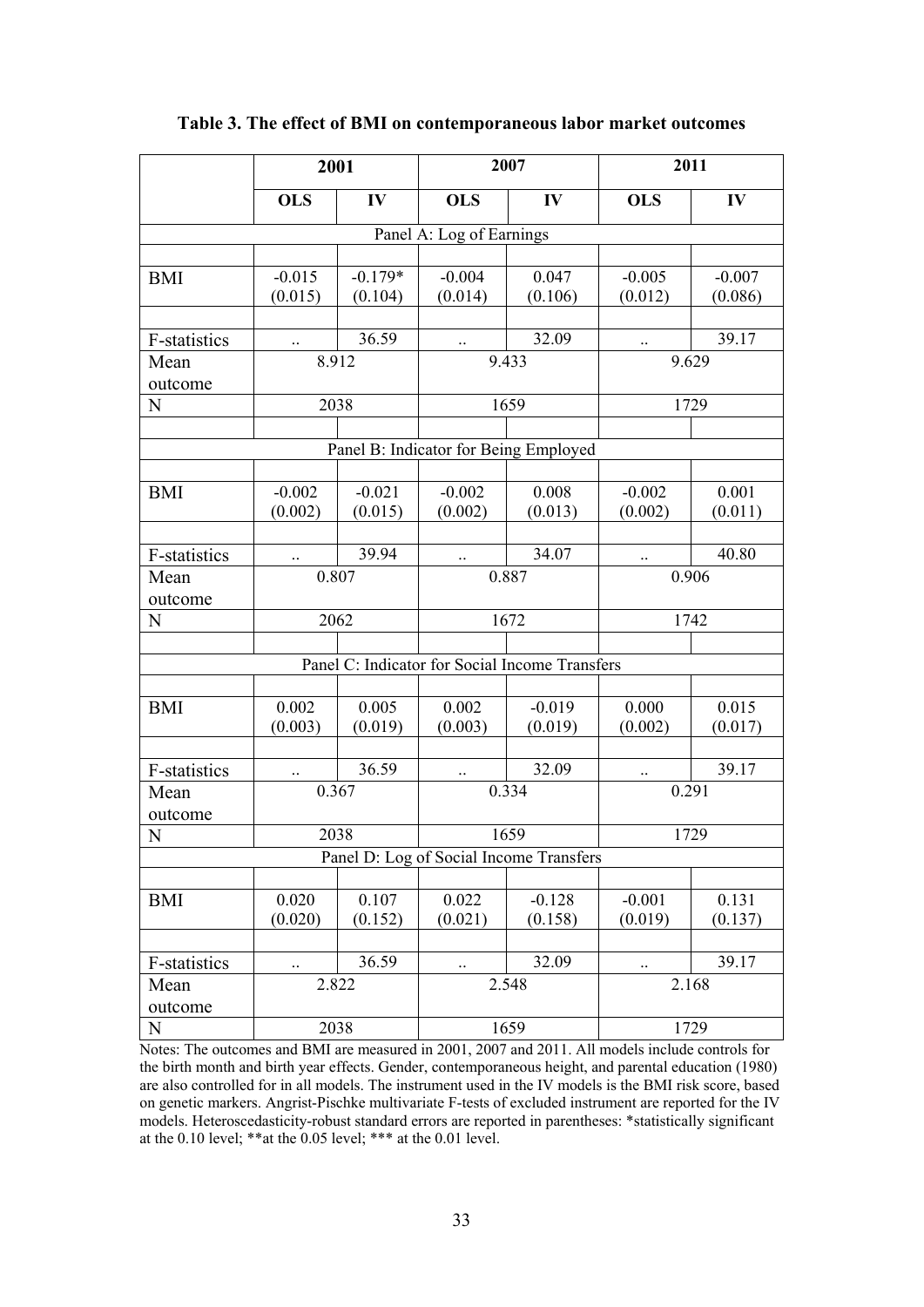| Panel A: Log of Average Earnings, 2001-         | <b>OLS</b> | IV        |
|-------------------------------------------------|------------|-----------|
| 2012                                            |            |           |
|                                                 |            |           |
| <b>BMI</b>                                      | $-0.007$   | $-0.067*$ |
|                                                 | (0.005)    | (0.036)   |
|                                                 |            |           |
| F-statistics                                    | $\ddotsc$  | 36.78     |
| Mean outcome                                    | 9.860      | 9.860     |
| N                                               | 2001       | 2001      |
|                                                 |            |           |
| Panel B: Share of Years Employed, 2001-<br>2012 | <b>OLS</b> | IV        |
|                                                 |            |           |
| <b>BMI</b>                                      | $-0.002$   | $-0.015*$ |
|                                                 | (0.001)    | (0.009)   |
|                                                 |            |           |
| F-statistics                                    | $\ldots$   | 40.14     |
| Mean outcome                                    | 0.857      | 0.857     |
| N                                               | 2024       | 2024      |
| Panel C: Indicator for Social Income            | <b>OLS</b> | IV        |
| Transfers, 2001-2012                            |            |           |
|                                                 |            |           |
| <b>BMI</b>                                      | $-0.002$   | $0.026*$  |
|                                                 | (0.002)    | (0.015)   |
|                                                 |            |           |
| F-statistics                                    |            | 36.78     |
| Mean outcome                                    | 0.822      | 0.822     |
| N                                               | 2001       | 2001      |
|                                                 |            |           |
| Panel D: Log of Average Social Income           | <b>OLS</b> | IV        |
| Transfers, 2001-2012                            |            |           |
|                                                 |            |           |
| <b>BMI</b>                                      | $-0.015$   | $0.225*$  |
|                                                 | (0.015)    | (0.117)   |
|                                                 |            |           |
| F-statistics                                    | $\ddotsc$  | 36.78     |
| Mean outcome                                    | 5.615      | 5.615     |
| $\mathbf N$                                     | 2001       | 2001      |

#### **Table 4. The effect of BMI on average labor market outcomes, 2001-2012 with controls for other genetic markers**

Notes: Earnings are measured as the log of average earnings over the period 2001-2012. Employment is measured as the average share of employment years over the period 2001-2012. Indicator for social income transfers equals one for those who have received social security transfers at least once during 2001-2012. Social income transfers are measured as the log of average transfers over the period 2001- 2012. The mean values for the dependent variables are reported. BMI is measured in 2001. All models include controls for the birth month and birth year effects. Gender, height (2001), and parental education (1980) are also controlled for in all models. The instrument used in the IV models is the BMI risk score, based on genetic markers. Angrist-Pischke multivariate F-tests of excluded instrument are reported for the IV models. Heteroscedasticity-robust standard errors are reported in parentheses: \*statistically significant at the 0.10 level; \*\*at the 0.05 level; \*\*\* at the 0.01 level.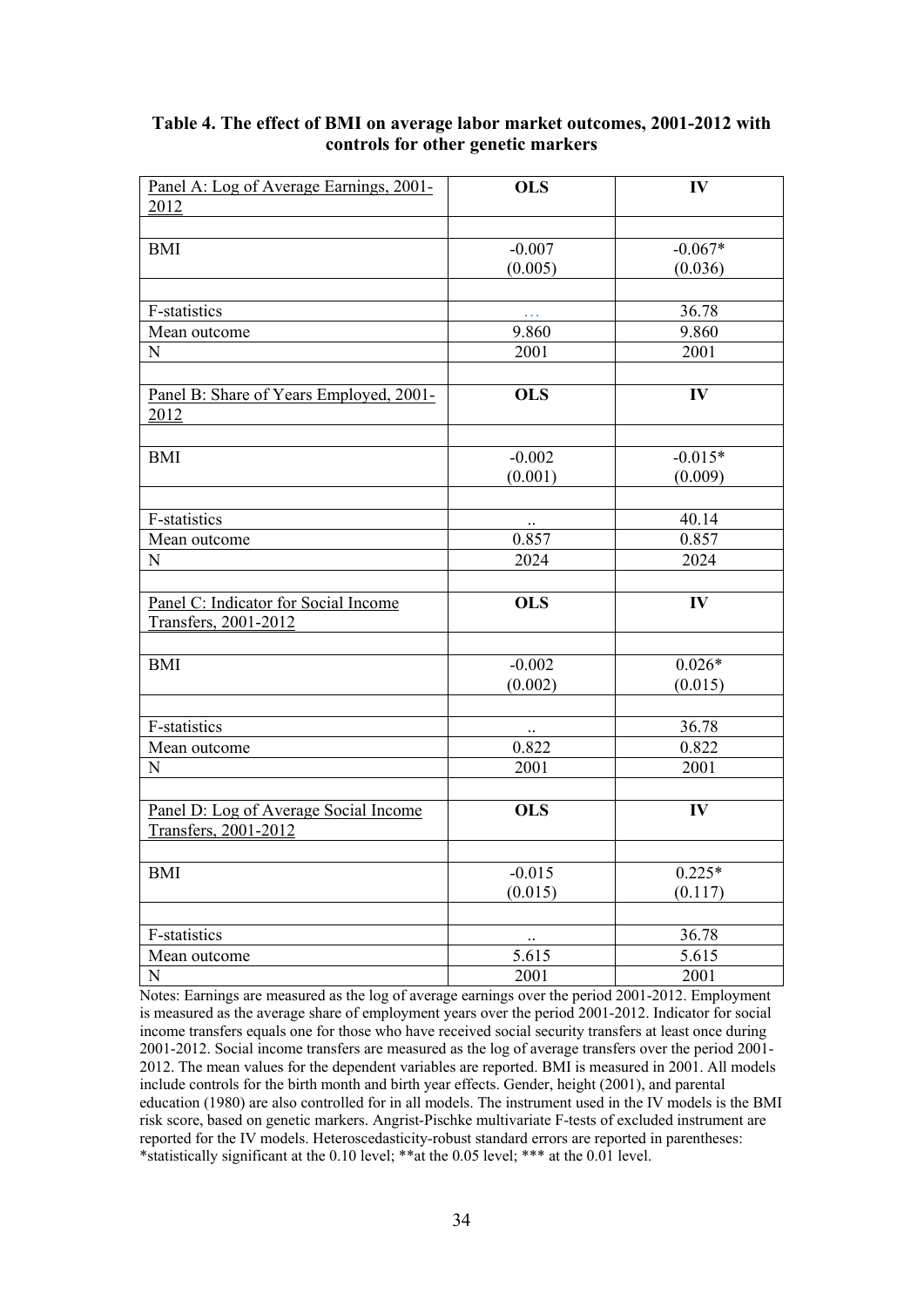#### **Appendix A1: Tests of cognitive ability**

In the latest follow-up of YFS (2011-12), cognitive function was assessed with commercially available Cambridge Neuropsychological Test Automated Battery  $(CANTAB<sup>®</sup>)$ . The CANTAB<sup>®</sup> is a computerized, predominantly non-linguistic and culturally neutral test performed using a validated touch-screen computer system. The full test battery includes 25 individual tests from which, five age sensitive tests (Robbins et al. 1994; DeLuca et al. 2003) were selected for YFS. The tests measured several cognitive domains: 1) short term memory, 2) spatial working memory, 3) problem solving, 4) reaction time, 5) attention, 6) rapid visual processing, 7) visual memory, 8) episodic memory, and 9) visuospatial learning.

During cognitive testing the participants first conducted a motor screening test (MOT) measuring psychomotor speed and accuracy. In this study, the MOT test was considered as a training procedure in which the participants were introduced to the equipment used in the testing, and as a screening tool to point out any difficulties in vision, movement, comprehension or ability to follow simple instructions. Paired associates learning (PAL) test was used to assess visual and episodic memory as well as visuospatial associative learning containing aspects of both delayed response procedure and conditional learning. Spatial working memory (SWM) test was used to measure ability to retain spatial information and to manipulate items stored in the working memory, problem solving as well as the ability to conduct a self-organized search strategy. Reaction time (RTI) test assessed speed of response and movement on tasks where the stimulus was either predictable (simple location task) or unpredictable (five-choice location task). Rapid visual information (RVP) test was used to assess visual processing, recognition and sustained attention.

Each of the CANTAB<sup>®</sup> tests produced several variables. Therefore, principal component analysis was conducted to reduce the number of variables and to identify components accounting for the majority of the variation within the cognition dataset. First, principal component analysis was conducted for the complete cognitive data and the resulting first component was considered as an indicator for overall cognitive performance. Second, principal component analyses were performed separately for all individual tests (MOT, PAL, SWM, RTI, RVP). The first components resulting from these analyses were considered to represent cognitive performance related to the particular domain. After creating the overall and testwise principal components their distributions were analyzed. The component for MOT test was excluded from further analyses because it did not discriminate the subjects indicating a ceiling effect. All other components were normalized based on the rank order normalization procedure resulting in five separate variables, each with mean value of 0 and standard deviation of 1.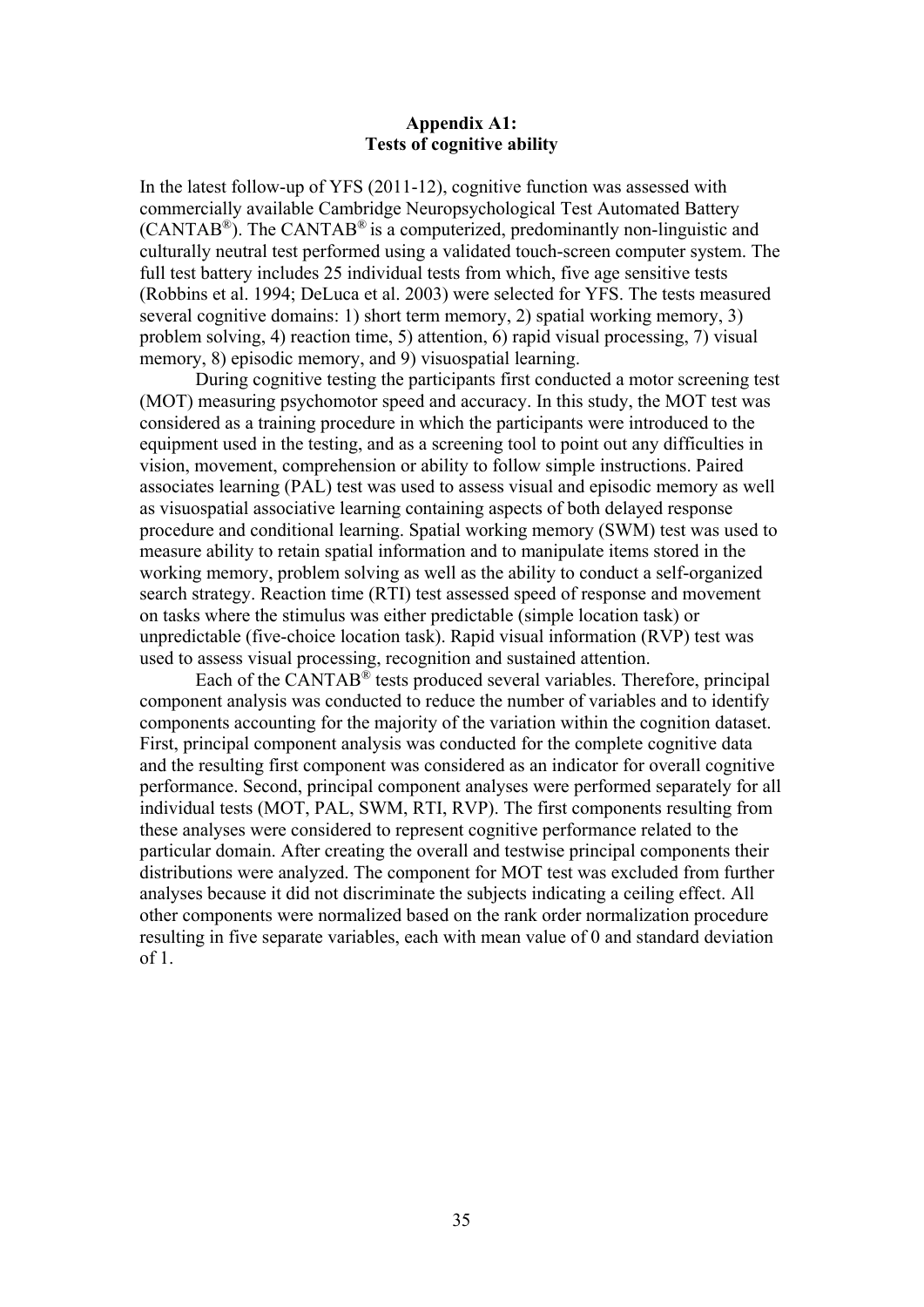#### **Appendix Table A2: Descriptive statistics**

| Variable                                          | Mean (SD)           | N                  |
|---------------------------------------------------|---------------------|--------------------|
|                                                   |                     |                    |
| Average earnings (2001-2012), euros               | 24527.93 (15042.27) | 2038               |
| Share of years employed (2001-2012)               | 0.857(0.245)        | 2062               |
| Indicator for social income transfers (2001-2012) | 0.821(0.384)        | 2038               |
| Average social income transfers (2001-2012),      | 1845.67 (2375.05)   | 2038               |
| euros                                             |                     |                    |
|                                                   |                     |                    |
| Earnings (2001), euros                            | 18915.49 (14382.31) | 2038               |
| Earnings (2007), euros                            | 26270.74 (19529.69) | 1659               |
| Earnings (2011), euros                            | 29528.85 (19952.31) | 1729               |
| Indicator for being employed (2001)               | 0.807(0.395)        | 2062               |
| Indicator for being employed (2007)               | 0.887(0.317)        | 1672               |
| Indicator for being employed (2011)               | 0.906(0.291)        | 1742               |
| Indicator for social income transfers (2001)      | 0.367(0.482)        | 2038               |
| Indicator for social income transfers (2007)      | 0.334(0.472)        | 1659               |
| Indicator for social income transfers (2011)      | 0.291(0.454)        | 1729               |
| Social income transfers (2001), euros             | 1584.18 (3152.20)   | 2038               |
| Social income transfers (2007), euros             | 1752.15 (3838.53)   | 1659               |
| Social income transfers (2011), euros             | 1836.76 (4386.63)   | 1729               |
|                                                   |                     |                    |
| BMI (2001)                                        | 25.052 (4.290)      | 2038               |
| BMI (2007)                                        | 25.864 (4.485)      | 1659               |
| BMI (2011)                                        | 26.338 (4.621)      | $\overline{1}$ 729 |
| <b>BMI</b> risk score                             | 29.144 (3.358)      | 2038               |
| Height (2001)                                     | 172.252 (9.151)     | 2038               |
| Height (2007)                                     | 172.247 (9.254)     | 1659               |
| Height (2011)                                     | 172.407 (9.271)     | 1729               |
| BMI>=30 (2001)                                    | 0.124(0.329)        | 2038               |
| Weight (2001)                                     | 74.686 (15.854)     | 2038               |
|                                                   |                     |                    |
| Waist-hip ratio (2001)                            | 0.841(0.082)        | 1972               |
| Waist-hip risk score                              | 15.202 (2.358)      | 1972               |
|                                                   |                     |                    |
| University education (1980), mother               | 0.072(0.258)        | 2038               |
| University education (1980), father               | 0.102(0.303)        | 2038               |
| Income (1980), mother (euros)                     | 4616.65 (3503.96)   | 2023               |
| Income (1980), father (euros)                     | 8739.78 (5775.44)   | 1931               |
|                                                   |                     |                    |
| Married (2001)                                    | 0.445(0.497)        | 2038               |
|                                                   |                     |                    |
| Overall cognitive performance (2011-2012)         | 0.010(0.996)        | 1334               |
| Visual and episodic memory and visuospatial       | 0.013(0.989)        | 1334               |
| associative learning                              |                     |                    |
| Reaction time                                     | 0.021(0.996)        | 1334               |
| Rapid visual information processing               | 0.042(0.985)        | 1334               |
| Spatial working memory                            | 0.005(0.974)        | 1334               |
|                                                   |                     |                    |
| Genetic risk score for blood pressure             | 30.449 (3.215)      | 2001               |
| Genetic risk score for total cholesterol          | 27.462 (3.089)      | 2001               |
| Genetic risk score for triglycerides              | 26.128 (2.875)      | 2001               |
|                                                   |                     |                    |

Notes: Descriptive statistics are reported for the samples that are used in the estimations.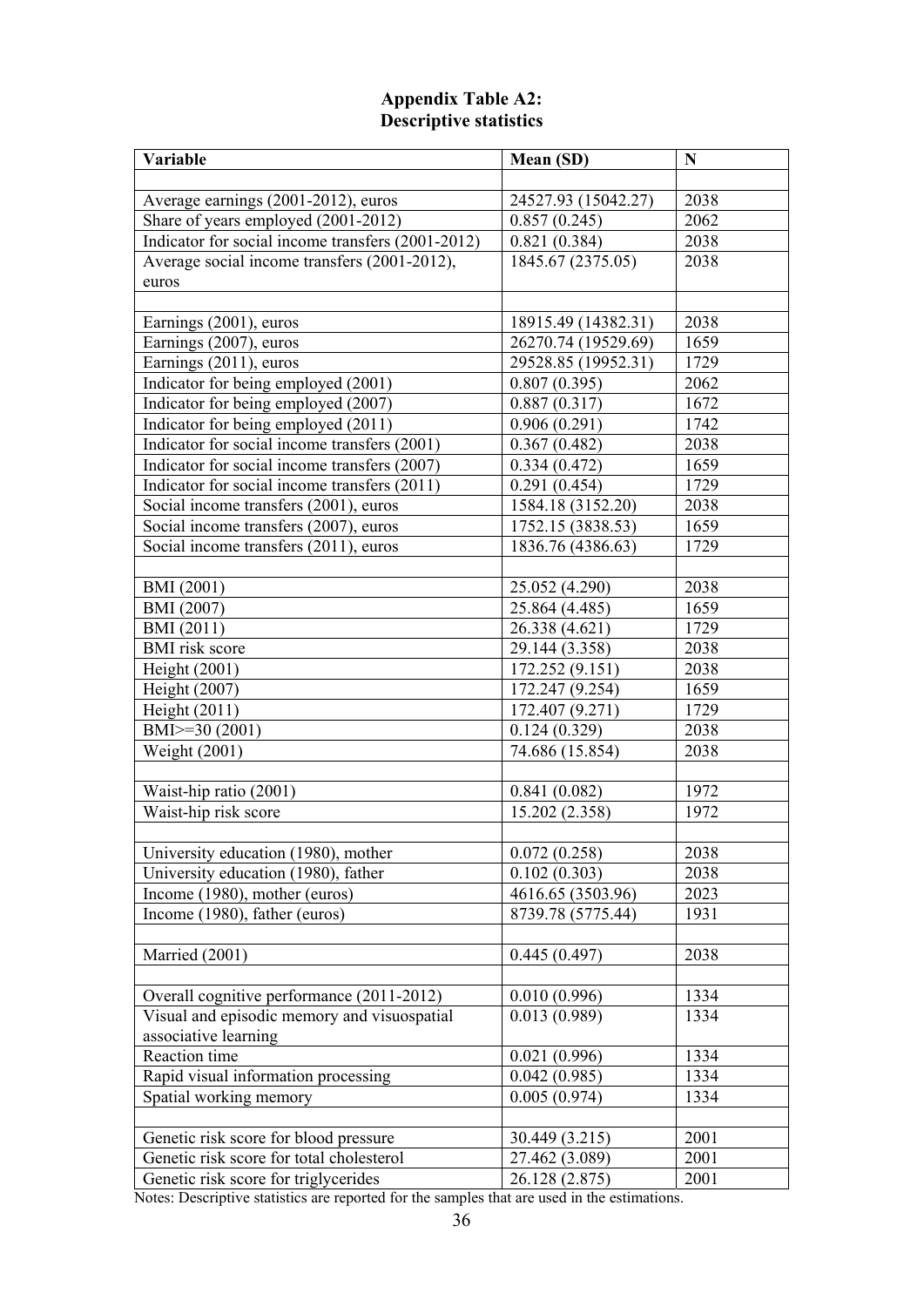|                       | <b>Below</b>     | <b>Above</b>     | <b>Difference</b> | t-statistics |
|-----------------------|------------------|------------------|-------------------|--------------|
|                       | average BMI      | average BMI      |                   |              |
|                       | risk score       | risk score       |                   |              |
|                       | Mean (SD)        | Mean (SD)        |                   |              |
|                       |                  |                  |                   |              |
| Earnings,             | 25237.39         | 23743.71         | 1493.685          | $2.241**$    |
| 2001-2012 (euros)     | (15263.52)       | (14762.08)       |                   |              |
| Share of years        | 0.865            | 0.848            | 0.017             | 1.575        |
| employed, 2001-       | (0.241)          | (0.249)          |                   |              |
| 2012                  |                  |                  |                   |              |
| Indicator for social  | 0.809            | 0.834            | $-0.024$          | $-1.434$     |
| income transfers,     | (0.393)          | (0.373)          |                   |              |
| 2001-2012             |                  |                  |                   |              |
| Social income         | 1592.72          | 1731.16          | $-138.442$        | $-1.473$     |
| transfers, 2001-2012  | (2079.09)        | (2160.78)        |                   |              |
| (euros)               |                  |                  |                   |              |
|                       |                  |                  |                   |              |
| BMI (2001)            | 24.615           | 25.535           | $-0.920$          | $-4.840***$  |
|                       | (4.095)          | (4.449)          |                   |              |
|                       |                  |                  |                   |              |
| Married (2001)        | 0.445            | 0.444            | 0.001             | 0.029        |
|                       | (0.497)          | (0.497)          |                   |              |
|                       |                  |                  |                   |              |
| Cognitive skills      |                  |                  |                   |              |
| $(2011 - 2012)$       |                  |                  |                   |              |
| Visual and episodic   | 0.042            | $-0.019$         | 0.061             | 1.114        |
| memory and            | (0.940)          | (1.040)          |                   |              |
| visuospatial          |                  |                  |                   |              |
| associative learning  |                  |                  |                   |              |
| Reaction time         | 0.007            | 0.036            | $-0.028$          | $-0.517$     |
|                       | (1.007)          | (0.984)          |                   |              |
| Rapid visual          | 0.130            | $-0.057$         | 0.187             | $3.481***$   |
| information           | (0.976)          | (0.987)          |                   |              |
| processing            |                  |                  |                   |              |
| Spatial working       | 0.063            | $-0.061$         | 0.124             | $2.321**$    |
| memory                | (0.977)          | (0.967)          |                   |              |
|                       |                  |                  |                   |              |
| Family background     |                  |                  |                   |              |
| (1980)                |                  |                  |                   |              |
| Income, mother        | 4734.06          | 4486.90          | 247.164           | 1.591        |
| (euros)               | (3634.87)        | (3350.45)        |                   |              |
| Income, father        | 8803.89          | 8668.88          | 135.016           | 0.511        |
| (euros)               | (5578.61)        | (5987.82)        |                   |              |
| University education, | 0.071            | 0.072            | $-0.001$          | $-0.112$     |
| mother                |                  |                  |                   |              |
|                       | (0.257)<br>0.100 | (0.259)<br>0.104 | $-0.004$          | $-0.323$     |
| University education, |                  |                  |                   |              |
| father                | (0.300)          | (0.306)          |                   |              |

#### **Appendix Table A3: Comparison of observables by value of instrument**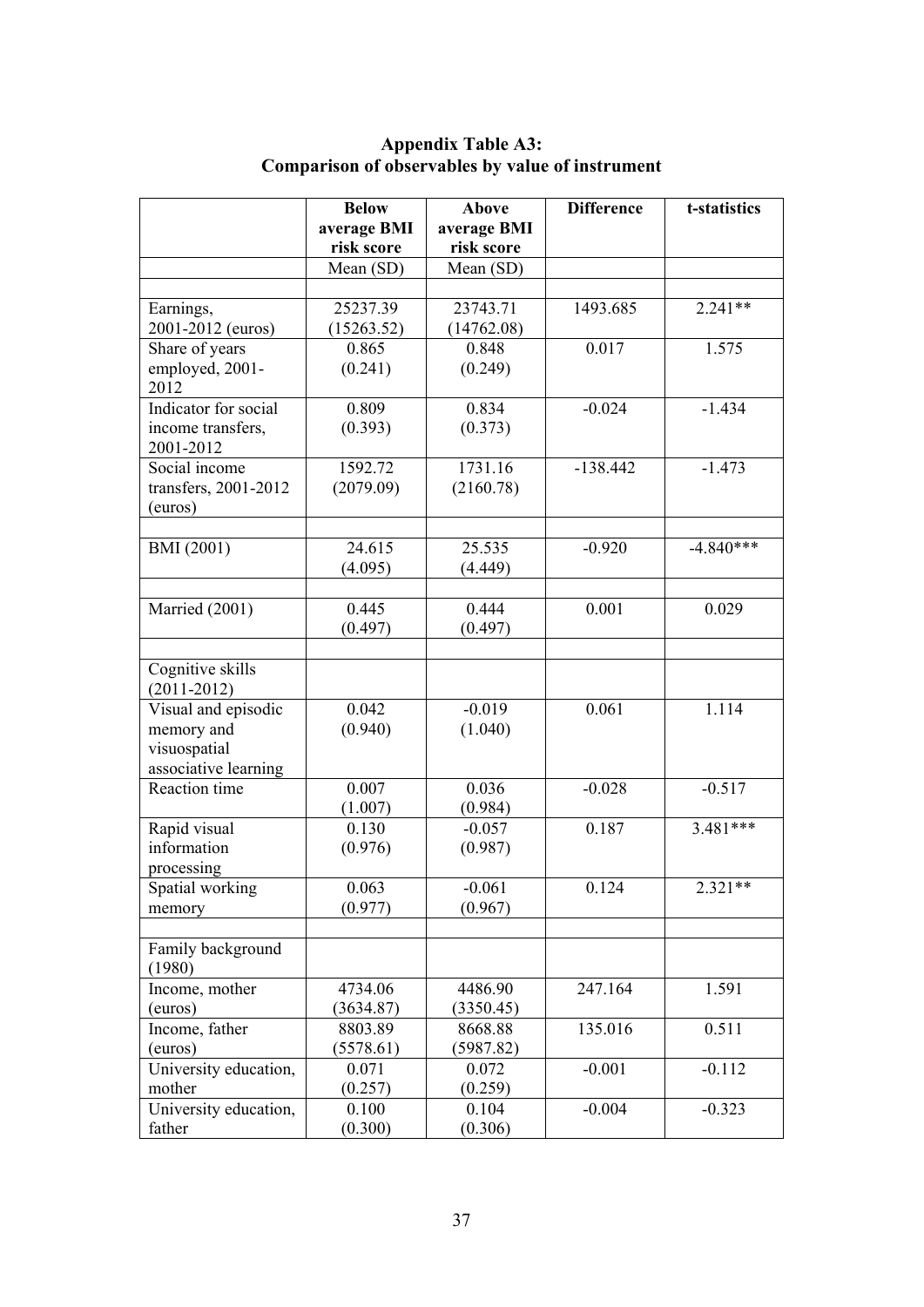#### **Appendix Table A4: The effect of BMI on average labor market outcomes, 2001-2012 with controls for cognitive ability**

| Panel A: Log of Average Earnings, 2001-                       | <b>OLS</b> | IV            |
|---------------------------------------------------------------|------------|---------------|
| 2012                                                          |            |               |
|                                                               |            |               |
| <b>BMI</b>                                                    | $-0.006$   | $-0.020$      |
|                                                               | (0.005)    | (0.029)       |
|                                                               |            |               |
| F-statistics                                                  |            | 34.61         |
| Mean outcome                                                  | 9.956      | 9.956         |
| N                                                             | 1334       | 1334          |
|                                                               |            |               |
| Panel B: Share of Years Employed, 2001-<br>2012               | <b>OLS</b> | IV            |
|                                                               |            |               |
| $\mathop{\rm BMI}\nolimits$                                   | $-0.000$   | $-0.006$      |
|                                                               | (0.001)    | (0.008)       |
|                                                               |            |               |
| $\overline{F}$ -statistics                                    | $\ldots$   | 34.74         |
| Mean outcome                                                  | 0.886      | 0.886         |
| N                                                             | 1339       | 1339          |
|                                                               |            |               |
| Panel C: Indicator for Social Income                          | <b>OLS</b> | $\mathbf{IV}$ |
| Transfers, 2001-2012                                          |            |               |
|                                                               |            |               |
| <b>BMI</b>                                                    | $-0.003$   | 0.024         |
|                                                               | (0.003)    | (0.016)       |
|                                                               |            |               |
| F-statistics                                                  |            | 34.61         |
| Mean outcome                                                  | 0.813      | 0.813         |
| N                                                             | 1334       | 1334          |
| Panel D: Log of Average Social Income<br>Transfers, 2001-2012 | <b>OLS</b> | IV            |
|                                                               |            |               |
| <b>BMI</b>                                                    | $-0.013$   | $0.209*$      |
|                                                               | (0.019)    | (0.122)       |
|                                                               |            |               |
| F-statistics                                                  | $\ddotsc$  | 34.61         |
| Mean outcome                                                  | 5.477      | 5.477         |
| ${\bf N}$                                                     | 1334       | 1334          |

Notes: Earnings are measured as the log of average earnings over the period 2001-2012. Employment is measured as the average share of employment years over the period 2001-2012. Indicator for social income transfers equals one for those who have received social security transfers at least once during 2001-2012. Social income transfers are measured as the log of average transfers over the period 2001- 2012. The mean values for the dependent variables are reported. BMI is measured in 2001. All models include controls for the birth month and birth year effects. Gender, height (2001), and parental education (1980) are also controlled for in all models. The instrument used in the IV models is the BMI risk score, based on genetic markers. Angrist-Pischke multivariate F-tests of excluded instrument are reported for the IV models. Heteroscedasticity-robust standard errors are reported in parentheses: \*statistically significant at the 0.10 level; \*\*at the 0.05 level; \*\*\* at the 0.01 level.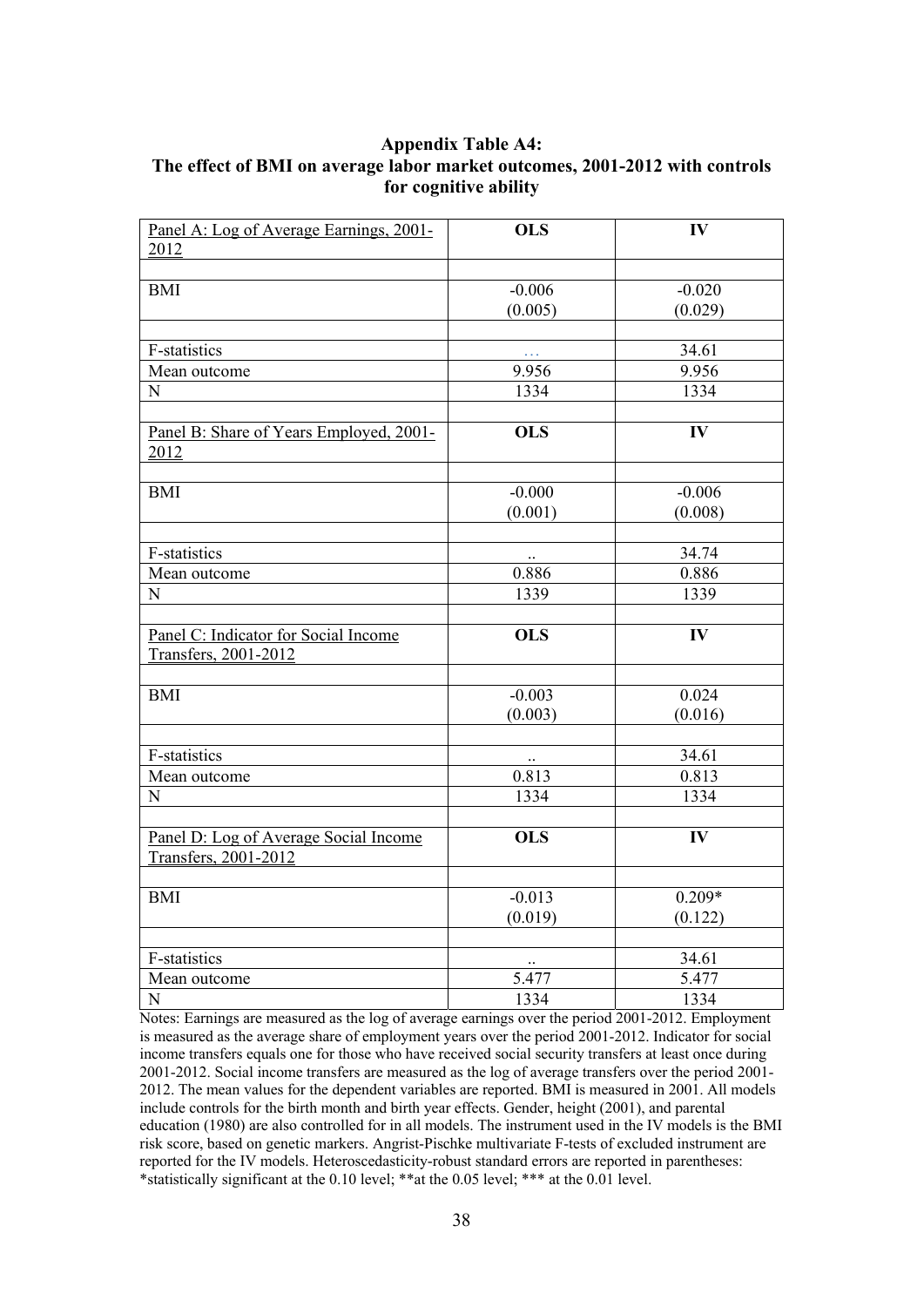#### **Appendix Table A5: The effect of BMI on average labor market outcomes 2001-2012 for men**

| Panel A: Log of Average Earnings.                            | <b>OLS</b>       | IV            |
|--------------------------------------------------------------|------------------|---------------|
| 2001-2012                                                    |                  |               |
| <b>BMI</b>                                                   | $-0.005$         | $-0.048$      |
|                                                              | (0.008)          | (0.037)       |
|                                                              |                  |               |
| F-statistics                                                 |                  | 29.07         |
| Mean outcome                                                 | 10.082           | 10.082        |
| $\mathbf N$                                                  | 929              | 929           |
|                                                              |                  |               |
| Panel B: Share of Years Employed,<br>2001-2012               | <b>OLS</b>       | IV            |
|                                                              |                  |               |
| <b>BMI</b>                                                   | $-0.001$         | $-0.017$      |
|                                                              | (0.002)          | (0.011)       |
|                                                              |                  |               |
| F-statistics                                                 |                  | 29.60         |
| Mean outcome                                                 | 0.889            | 0.889         |
| N                                                            | 937              | 937           |
|                                                              | <b>OLS</b>       | $\mathbf{IV}$ |
| Panel C: Indicator for Social<br>Income Transfers, 2001-2012 |                  |               |
|                                                              |                  |               |
| <b>BMI</b>                                                   | $-0.004$         | 0.021         |
|                                                              | (0.003)          | (0.020)       |
|                                                              |                  |               |
| F-statistics                                                 |                  | 29.07         |
| Mean outcome                                                 | 0.763            | 0.763         |
| N                                                            | 929              | 929           |
|                                                              |                  |               |
| Panel D: Log of Average Social                               | <b>OLS</b>       | IV            |
| Income Transfers, 2001-2012                                  |                  |               |
| <b>BMI</b>                                                   | $-0.029$         | $0.266*$      |
|                                                              | (0.024)          | (0.148)       |
|                                                              |                  |               |
| F-statistics                                                 |                  | 29.07         |
| Mean outcome                                                 | 4.765            | 4.765         |
| $\mathbf N$                                                  | $\overline{929}$ | 929           |

Notes: Earnings are measured as the log of average earnings over the period 2001-2012. Employment is measured as the average share of employment years over the period 2001-2012. Indicator for social income transfers equals one for those who have received social security transfers at least once during 2001-2012. Social income transfers are measured as the log of average transfers over the period 2001- 2012. The mean values for the dependent variables are reported. BMI is measured in 2001. All models include controls for the birth month and birth year effects. Height (2001), and parental education (1980) are also controlled for in all models. The instrument used in the IV models is the BMI risk score, based on genetic markers. Angrist-Pischke multivariate F-tests of excluded instrument are reported for the IV models. Heteroscedasticity-robust standard errors are reported in parentheses: \*statistically significant at the 0.10 level; \*\*at the 0.05 level; \*\*\* at the 0.01 level.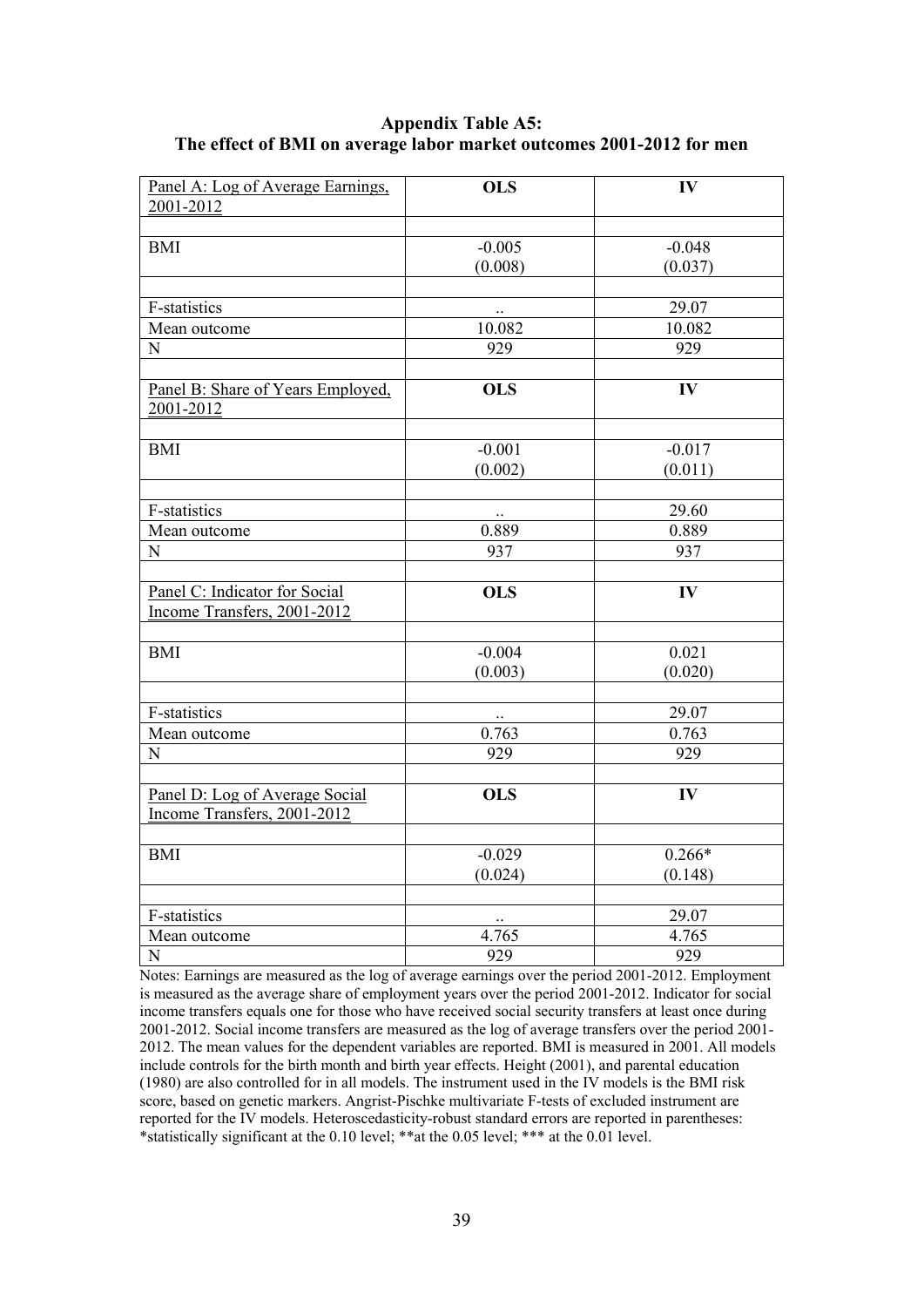#### **Appendix Table A6: The effect of BMI on average labor market outcomes 2001-2012 for women**

| Panel A: Log of Average Earnings. | <b>OLS</b> | IV            |
|-----------------------------------|------------|---------------|
| 2001-2012                         |            |               |
|                                   |            |               |
| <b>BMI</b>                        | $-0.008$   | $-0.105$      |
|                                   | (0.007)    | (0.077)       |
|                                   |            |               |
| F-statistics                      |            | 9.08          |
| Mean outcome                      | 9.679      | 9.679         |
| N                                 | 1109       | 1109          |
| Panel B: Share of Years Employed, | <b>OLS</b> | IV            |
| 2001-2012                         |            |               |
|                                   |            |               |
| <b>BMI</b>                        | $-0.002$   | $-0.019$      |
|                                   | (0.002)    | (0.017)       |
|                                   |            |               |
| F-statistics                      |            | 11.61         |
| Mean outcome                      | 0.831      | 0.831         |
| N                                 | 1125       | 1125          |
|                                   |            |               |
| Panel C: Indicator for Social     | <b>OLS</b> | $\mathbf{IV}$ |
| Income Transfers, 2001-2012       |            |               |
|                                   |            |               |
| <b>BMI</b>                        | 0.001      | $0.052*$      |
|                                   | (0.002)    | (0.030)       |
|                                   |            |               |
| F-statistics                      |            | 9.08          |
| Mean outcome                      | 0.869      | 0.869         |
| N                                 | 1109       | 1109          |
| Panel D: Log of Average Social    | <b>OLS</b> | IV            |
| Income Transfers, 2001-2012       |            |               |
|                                   |            |               |
| <b>BMI</b>                        | 0.004      | 0.300         |
|                                   | (0.019)    | (0.224)       |
|                                   |            |               |
| F-statistics                      | $\ddotsc$  | 9.08          |
| Mean outcome                      | 6.305      | 6.305         |
| ${\bf N}$                         | 1109       | 1109          |

Notes: Earnings are measured as the log of average earnings over the period 2001-2012. Employment is measured as the average share of employment years over the period 2001-2012. Indicator for social income transfers equals one for those who have received social security transfers at least once during 2001-2012. Social income transfers are measured as the log of average transfers over the period 2001- 2012. The mean values for the dependent variables are reported. BMI is measured in 2001. All models include controls for the birth month and birth year effects. Height (2001), and parental education (1980) are also controlled for in all models. The instrument used in the IV models is the BMI risk score, based on genetic markers. Angrist-Pischke multivariate F-tests of excluded instrument are reported for the IV models. Heteroscedasticity-robust standard errors are reported in parentheses: \*statistically significant at the 0.10 level; \*\*at the 0.05 level; \*\*\* at the 0.01 level.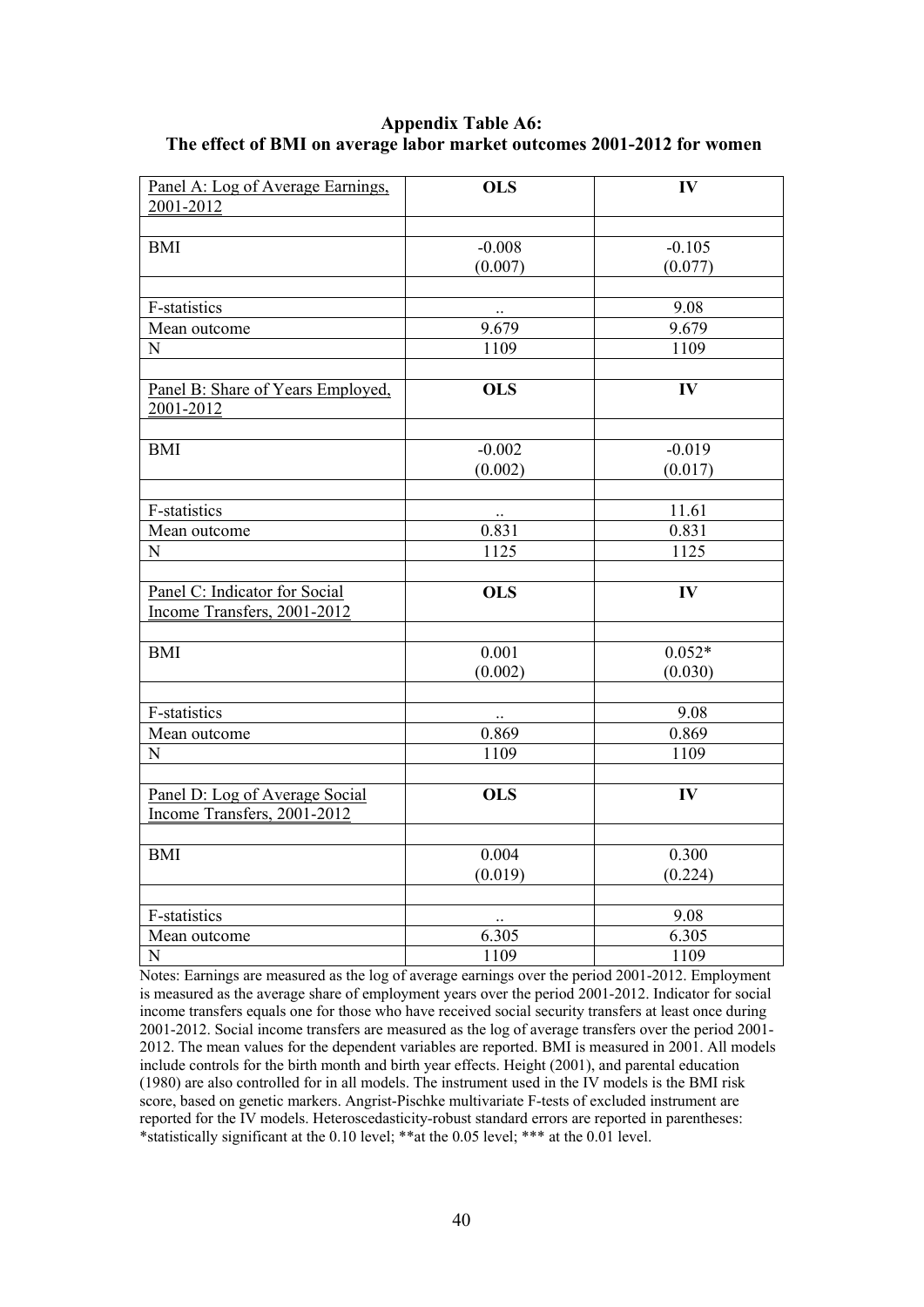**Appendix Table A7:**  The effect of obesity ( $BMI \geq 30$ ) on average labor market outcomes 2001-2012

| Panel A: Log of Average Earnings.<br>2001-2012 | <b>OLS</b> | IV            |
|------------------------------------------------|------------|---------------|
|                                                |            |               |
| Obesity (BMI $\geq$ 30)                        | $-0.135**$ | $-1.028*$     |
|                                                | (0.068)    | (0.563)       |
|                                                |            |               |
| F-statistics                                   |            | 24.95         |
| Mean outcome                                   | 9.863      | 9.863         |
| N                                              | 2038       | 2038          |
| Panel B: Share of Years Employed,<br>2001-2012 | <b>OLS</b> | IV            |
|                                                |            |               |
| Obesity (BMI $\geq$ 30)                        | $-0.032*$  | $-0.266*$     |
|                                                | (0.018)    | (0.144)       |
| F-statistics                                   |            | 27.75         |
| Mean outcome                                   | 0.857      | 0.857         |
| N                                              | 2062       | 2062          |
|                                                |            |               |
| Panel C: Indicator for Social                  | <b>OLS</b> | IV            |
| Income Transfers, 2001-2012                    |            |               |
|                                                |            |               |
| Obesity (BMI $\geq$ 30)                        | $-0.023$   | $0.457*$      |
|                                                | (0.027)    | (0.249)       |
| F-statistics                                   |            | 24.95         |
| Mean outcome                                   | 0.821      | 0.821         |
| N                                              | 2038       | 2038          |
|                                                |            |               |
| Panel D: Log of Average Social                 | <b>OLS</b> | $\mathbf{IV}$ |
| Income Transfers, 2001-2012                    |            |               |
|                                                | $-0.138$   | $3.867**$     |
| Obesity (BMI $\geq$ 30)                        |            |               |
|                                                | (0.199)    | (1.914)       |
| F-statistics                                   | $\ddotsc$  | 24.95         |
| Mean outcome                                   | 5.603      | 5.603         |
| ${\bf N}$                                      | 2038       | 2038          |

Notes: Obesity indicator equals one for whose BMI was at least 30 in 2001. Earnings are measured as the log of average earnings over the period 2001-2012. Employment is measured as the average share of employment years over the period 2001-2012. Indicator for social income transfers equals one for those who have received social security transfers at least once during 2001-2012. Social income transfers are measured as the log of average transfers over the period 2001-2012. The mean values for the dependent variables are reported. All models include controls for the birth month and birth year effects. Gender, height (2001), and parental education (1980) are also controlled for in all models. The instrument used in the IV models is the BMI risk score, based on genetic markers. Angrist-Pischke multivariate F-tests of excluded instrument are reported for the IV models. Heteroscedasticity-robust standard errors are reported in parentheses: \*statistically significant at the 0.10 level; \*\*at the 0.05 level; \*\*\* at the 0.01 level.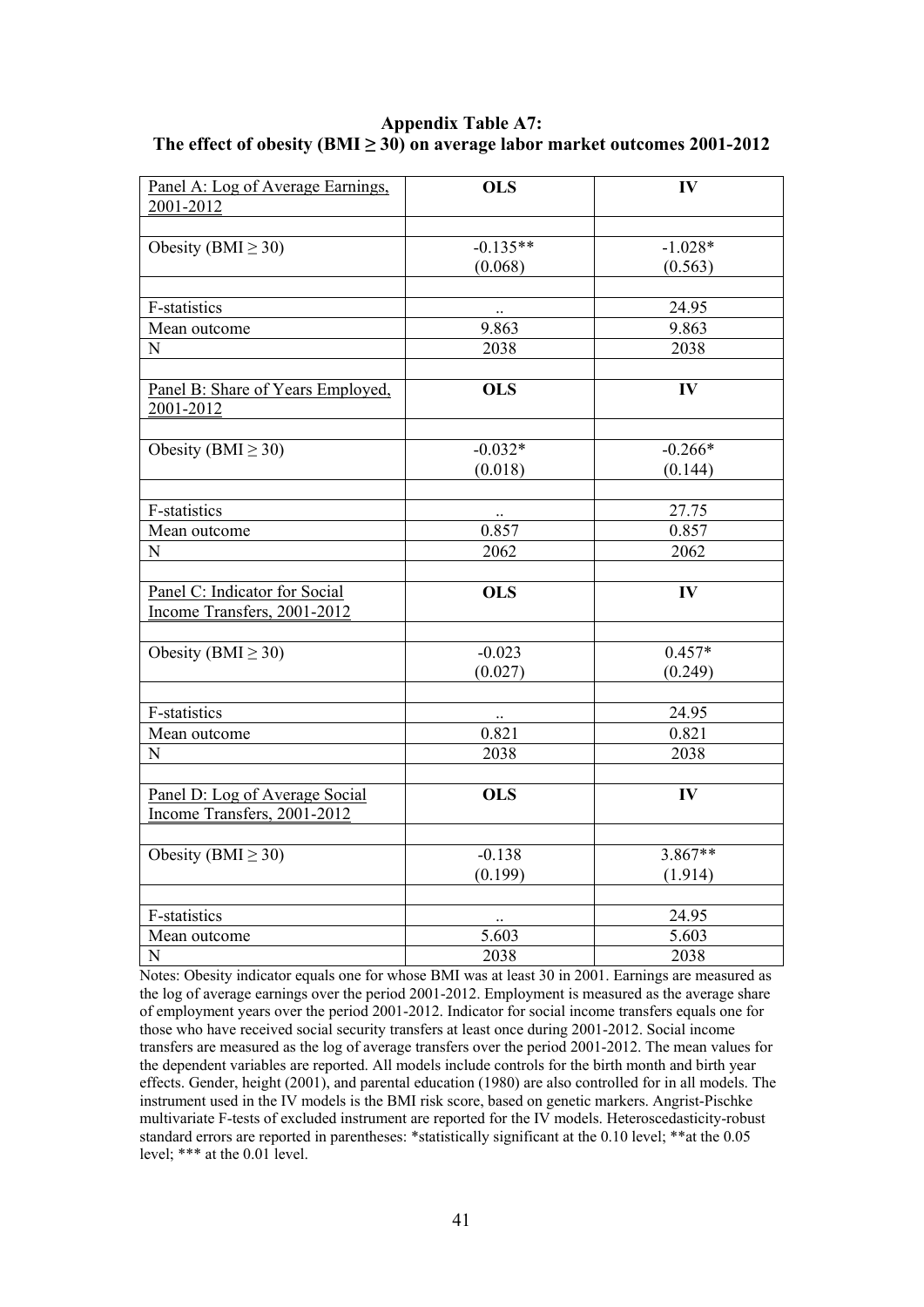#### **Appendix Table A8: The effect of weight (kg) on average labor market outcomes 2001-2012**

| 2001-2012<br>$-0.022*$<br>Weight (kg)<br>$-0.002$<br>(0.002)<br>(0.012)<br>F-statistics<br>37.80<br>9.863<br>9.863<br>Mean outcome<br>2038<br>N<br>2038<br><b>OLS</b><br>IV<br>Panel B: Share of Years Employed,<br>2001-2012<br>$-0.001$<br>$-0.006*$<br>Weight (kg) |
|-----------------------------------------------------------------------------------------------------------------------------------------------------------------------------------------------------------------------------------------------------------------------|
|                                                                                                                                                                                                                                                                       |
|                                                                                                                                                                                                                                                                       |
|                                                                                                                                                                                                                                                                       |
|                                                                                                                                                                                                                                                                       |
|                                                                                                                                                                                                                                                                       |
|                                                                                                                                                                                                                                                                       |
|                                                                                                                                                                                                                                                                       |
|                                                                                                                                                                                                                                                                       |
|                                                                                                                                                                                                                                                                       |
|                                                                                                                                                                                                                                                                       |
|                                                                                                                                                                                                                                                                       |
| (0.000)<br>(0.003)                                                                                                                                                                                                                                                    |
|                                                                                                                                                                                                                                                                       |
| F-statistics<br>41.06                                                                                                                                                                                                                                                 |
| 0.857<br>0.857<br>Mean outcome                                                                                                                                                                                                                                        |
| 2062<br>2062<br>${\bf N}$                                                                                                                                                                                                                                             |
|                                                                                                                                                                                                                                                                       |
| $\overline{O}$ LS<br>IV<br>Panel C: Indicator for Social                                                                                                                                                                                                              |
| Income Transfers, 2001-2012                                                                                                                                                                                                                                           |
| $0.010*$<br>Weight (kg)<br>$-0.001$                                                                                                                                                                                                                                   |
| (0.001)<br>(0.005)                                                                                                                                                                                                                                                    |
|                                                                                                                                                                                                                                                                       |
| F-statistics<br>37.80                                                                                                                                                                                                                                                 |
| 0.821<br>0.821<br>Mean outcome                                                                                                                                                                                                                                        |
| 2038<br>2038<br>N                                                                                                                                                                                                                                                     |
|                                                                                                                                                                                                                                                                       |
| Panel D: Log of Average Social<br><b>OLS</b><br>IV                                                                                                                                                                                                                    |
| Income Transfers, 2001-2012                                                                                                                                                                                                                                           |
| $0.081**$                                                                                                                                                                                                                                                             |
| $-0.004$<br>Weight (kg)                                                                                                                                                                                                                                               |
| (0.005)<br>(0.039)                                                                                                                                                                                                                                                    |
| F-statistics<br>37.80                                                                                                                                                                                                                                                 |
| 5.603<br>5.603<br>Mean outcome                                                                                                                                                                                                                                        |
| ${\bf N}$<br>2038<br>2038                                                                                                                                                                                                                                             |

Notes: Weight (kg) is measured in 2001. Earnings are measured as the log of average earnings over the period 2001-2012. Employment is measured as the average share of employment years over the period 2001-2012. Indicator for social income transfers equals one for those who have received social security transfers at least once during 2001-2012. Social income transfers are measured as the log of average transfers over the period 2001-2012. The mean values for the dependent variables are reported. All models include controls for the birth month and birth year effects. Gender, height (2001), and parental education (1980) are also controlled for in all models. The instrument used in the IV models is the BMI risk score, based on genetic markers. Angrist-Pischke multivariate F-tests of excluded instrument are reported for the IV models. Heteroscedasticity-robust standard errors are reported in parentheses: \*statistically significant at the 0.10 level; \*\*at the 0.05 level; \*\*\* at the 0.01 level.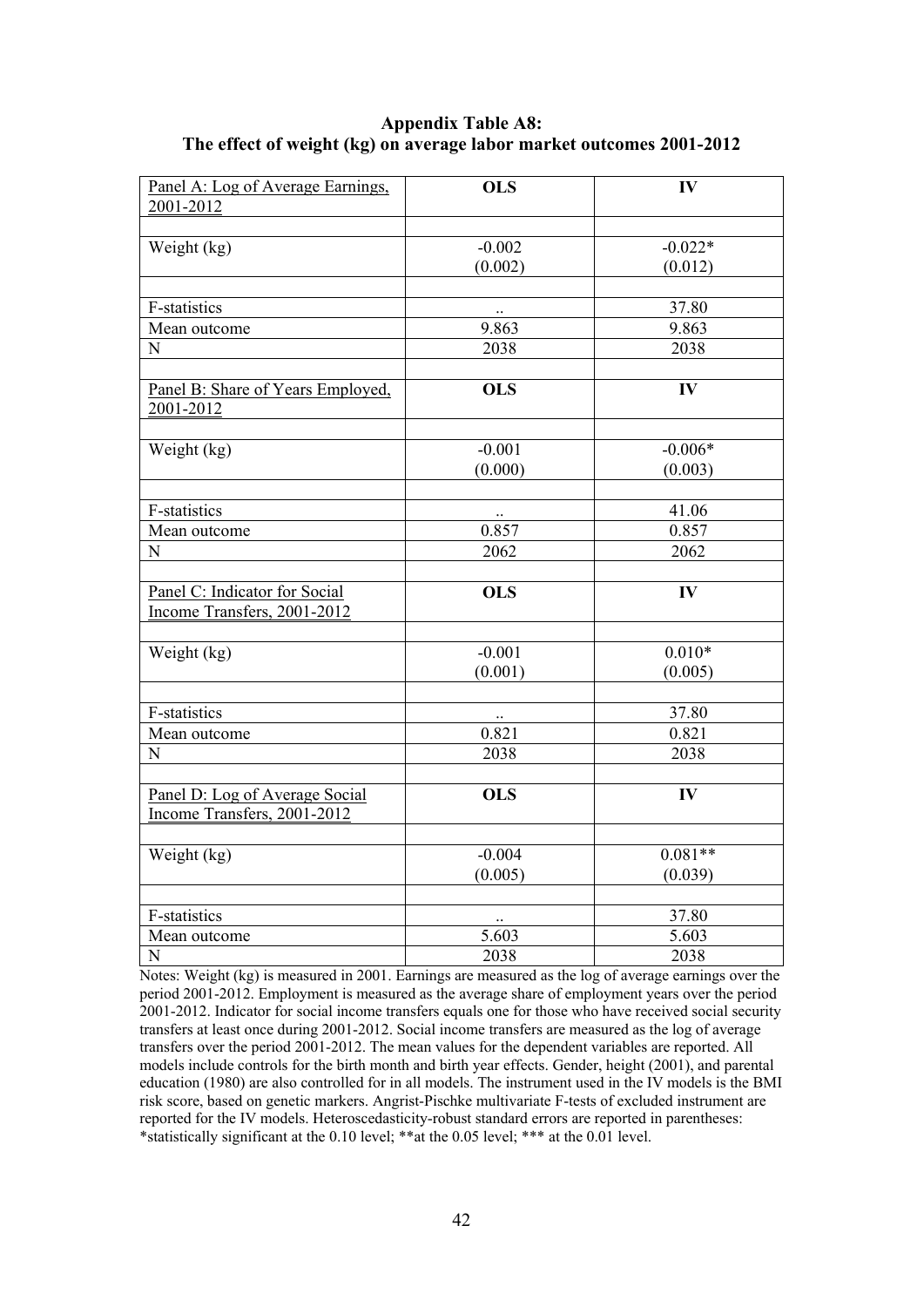#### **Appendix Table A9: The effect of waist-hip ratio on average labor market outcomes 2001-2012**

| Panel A: Log of Average Earnings.              | <b>OLS</b>  | IV            |
|------------------------------------------------|-------------|---------------|
| 2001-2012                                      |             |               |
|                                                |             |               |
| Waist-hip ratio                                | $-1.541***$ | $-11.170$     |
|                                                | (0.337)     | (6.988)       |
|                                                |             |               |
| <b>F-statistics</b>                            |             | 5.49          |
| Mean outcome                                   | 9.861       | 9.861         |
| N                                              | 1972        | 1972          |
| Panel B: Share of Years Employed,<br>2001-2012 | <b>OLS</b>  | $\mathbf{IV}$ |
|                                                |             |               |
| Waist-hip ratio                                | $-0.328***$ | $-2.931$      |
|                                                | (0.095)     | (1.937)       |
|                                                |             |               |
| F-statistics                                   |             | 6.17          |
| Mean outcome                                   | 0.858       | 0.858         |
| ${\bf N}$                                      | 1995        | 1995          |
|                                                |             |               |
| Panel C: Indicator for Social                  | <b>OLS</b>  | IV            |
| Income Transfers, 2001-2012                    |             |               |
|                                                |             |               |
| Waist-hip ratio                                | 0.219       | 4.221         |
|                                                | (0.146)     | (3.176)       |
| F-statistics                                   |             | 5.49          |
| Mean outcome                                   | 0.819       | 0.819         |
| N                                              | 1972        | 1972          |
|                                                |             |               |
| Panel D: Log of Average Social                 | <b>OLS</b>  | IV            |
| Income Transfers, 2001-2012                    |             |               |
|                                                |             |               |
| Waist-hip ratio                                | $2.391**$   | 37.651        |
|                                                | (1.107)     | (25.214)      |
|                                                |             |               |
| <b>F-statistics</b>                            | $\ldots$    | 5.49          |
| Mean outcome                                   | 5.585       | 5.585         |
| $\mathbf N$                                    | 1972        | 1972          |

Notes: Waist-hip ratio is measured in 2001. Earnings are measured as the log of average earnings over the period 2001-2012. Employment is measured as the average share of employment years over the period 2001-2012. Indicator for social income transfers equals one for those who have received social security transfers at least once during 2001-2012. Social income transfers are measured as the log of average transfers over the period 2001-2012. The mean values for the dependent variables are reported. All models include controls for the birth month and birth year effects. Gender, height (2001), and parental education (1980) are also controlled for in all models. The instrument used in the IV models is the waist-hip ratio risk score, based on genetic markers. Angrist-Pischke multivariate F-tests of excluded instrument are reported for the IV models. Heteroscedasticity-robust standard errors are reported in parentheses: \*statistically significant at the 0.10 level; \*\*at the 0.05 level; \*\*\* at the 0.01 level.